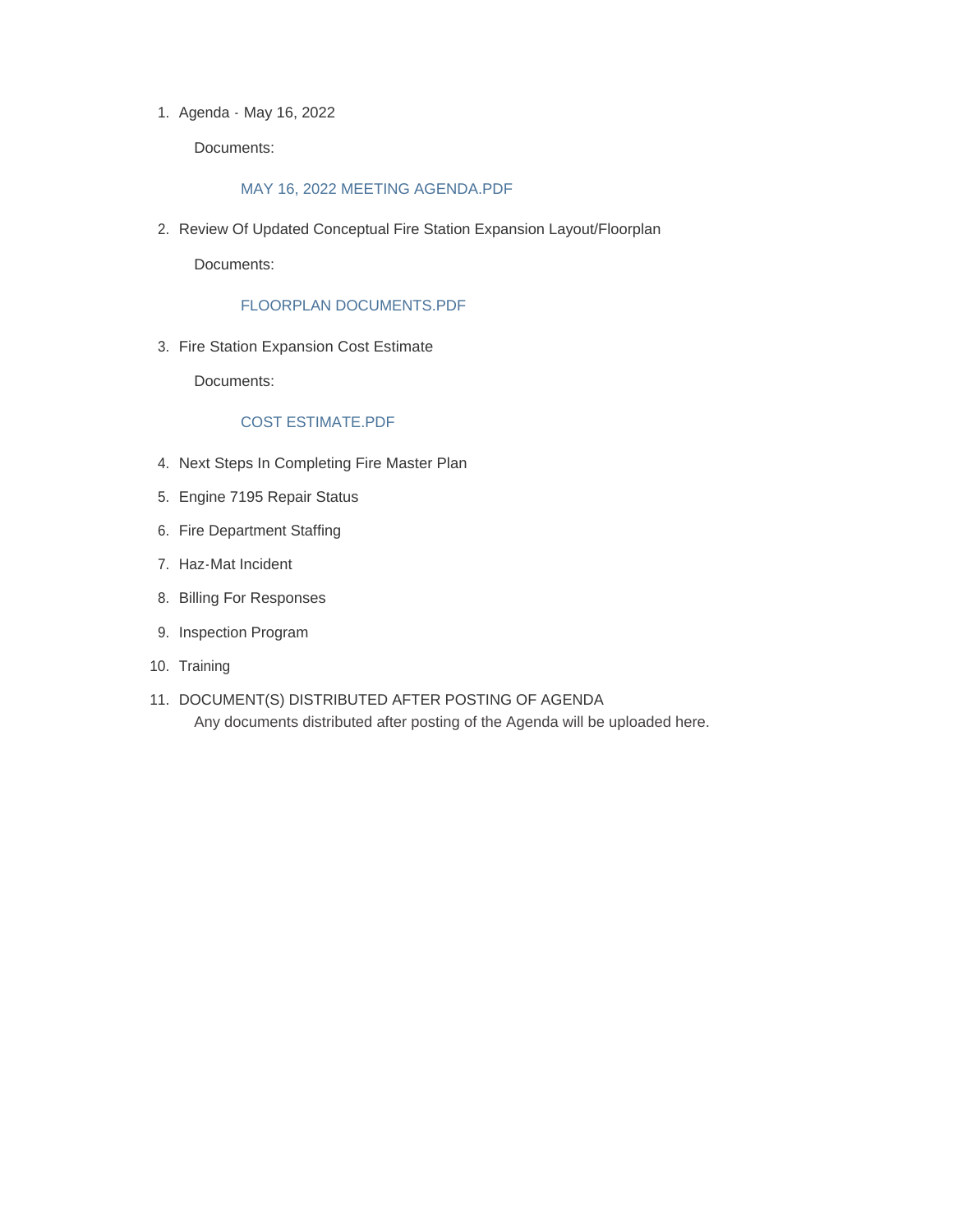#### *BOARD OF DIRECTORS*

*Debra Logan President*

*Wayne Petersen Vice-President*

*Geoff English Director*

*Navid Fardanesh Director Pamela Jardini Director*



*STAFF Jeff Briltz General Manager*

*Bettina L. Mayer, P.E. District Engineer*

*Keri Dodson Executive Assistant/Board Clerk*

*Justin Black Utilities Manager*

*Natalie Klock Finance Officer*

*Tom Peterson Fire Chief*

*Melissa Johnson Recreation Supervisor*

*TEMPLETON COMMUNITY SERVICES DISTRICT P.O. BOX 780 • 420 CROCKER STREET • TEMPLETON, CA 93465 • (805) 434-4900 • FAX: (805) 434-4820*

### FIRE AND EMERGENCY MANAGEMENT COMMITTEE MEETING Monday, May 16, 2022 at 8:30 a.m.

The District Fire and Emergency Management Committee will meet both inperson at the Templeton CSD Board Room located at 206  $5<sup>th</sup>$  Street, Templeton, CA and via a Zoom Teleconference on Monday, May 16, 2022, at 8:30 a.m.

**PUBLIC PARTICIPATION: THE BOARD ROOM WILL NOW BE OPEN TO PUBLIC THAT WISH TO ATTEND MEETINGS IN-PERSON; HOWEVER, MEETINGS WILL CONTINUE TO BE AVAILABLE BY TELECONFERENCE OR BY VISITING THE LINK BELOW.**

Public Call in # to Participate is as follows: Zoom Phone # 1-669-900-6833 Meeting ID: 873 0485 8499 Passcode# 357651

### Or Join the Zoom Meeting at:

<https://us02web.zoom.us/j/87304858499?pwd=bWNQUjRiTndPc1pVZkprUkpWQUYxZz09>

**PLEASE NOTE:** In order to view the meeting in the best quality, it is recommended that you watch it utilizing Speaker View.

The public may also provide comment via e-mail or letters that will be read into the public record. E-mails may be sent to the Board Secretary at **boardclerk@templetoncsd.org**. Letters may be mailed to the District Office at P.O. Box 780, Templeton, CA 93465. Letters may also be dropped-off at the District's Drop-Box located outside the District Office at 420 Crocker Street, Templeton. People may also call the District Office at (805) 434-4900 to leave a message concerning items on the agenda. Public input must be received by Friday, May 13, 2022 by 3:00 p.m.

### AGENDA:

1) Review of Updated Conceptual Fire Station Expansion Layout/Floorplan: The Committee will be presented with, and review, an updated conceptual Fire Station Expansion layout/floorplan.

*Stay connected – [www.templetoncsd.org](http://www.templetoncsd.org/) – Go to "Notify Me"*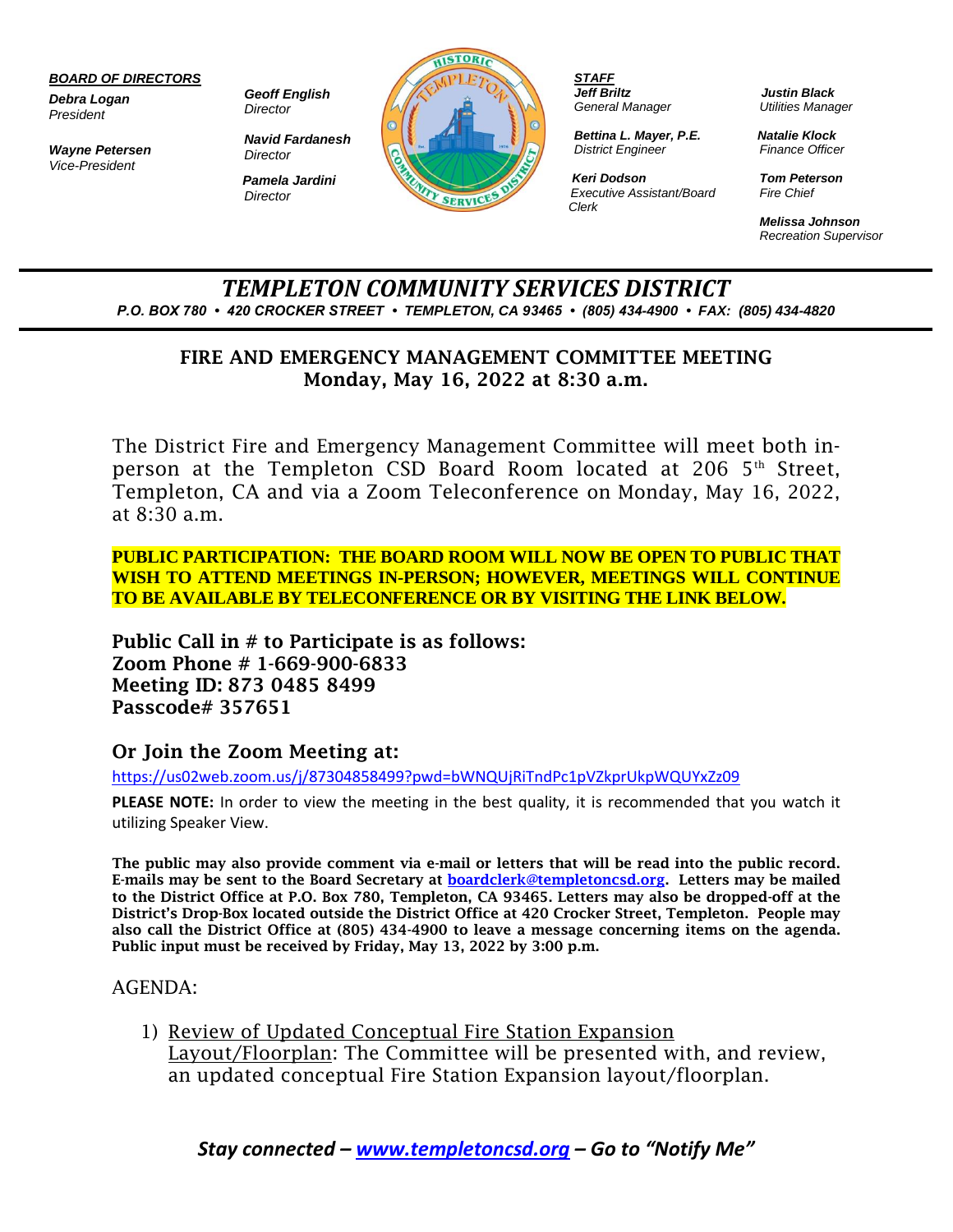- 2) Fire Station Expansion Cost Estimate: The Committee will review the cost estimate for the Fire Station Expansion.
- 3) Next Steps in Completing Fire Master Plan: The Committee will discuss, based on the conceptual Fire Station expansion plan and cost estimate if it recommends moving forward with completing the Master Plan and adjusting impact fees based on these estimates, or exploring other expansion concepts.
- 4) Engine 7195 Repair Status: The Committee will be updated on the status of the repairs that are ongoing and needed for Engine 7195.
- 5) Fire Department Staffing: The Committee will be provided with an update on current part time staffing, which includes the loss of reserves as well as the summer seasonal staff.
- 6) Haz-Mat Incident: The Committee will receive information on a recent haz-mat incident that the Fire Department responded to.
- billing the insurance of property owners and/or persons who receive medical care for costs associated with certain types of responses by the Fire Department. 7) Billing for Responses: The Committee will discuss the concept of
- 8) Inspection Program: The need for the Fire Inspection Program has become more apparent. The Committee will receive an update on the status.
- 9) Training: The Committee will receive an update on the training and classes of full time and part time personnel.

The public is invited to attend this meeting in-person or via Zoom and will be afforded time to discuss any item on the agenda.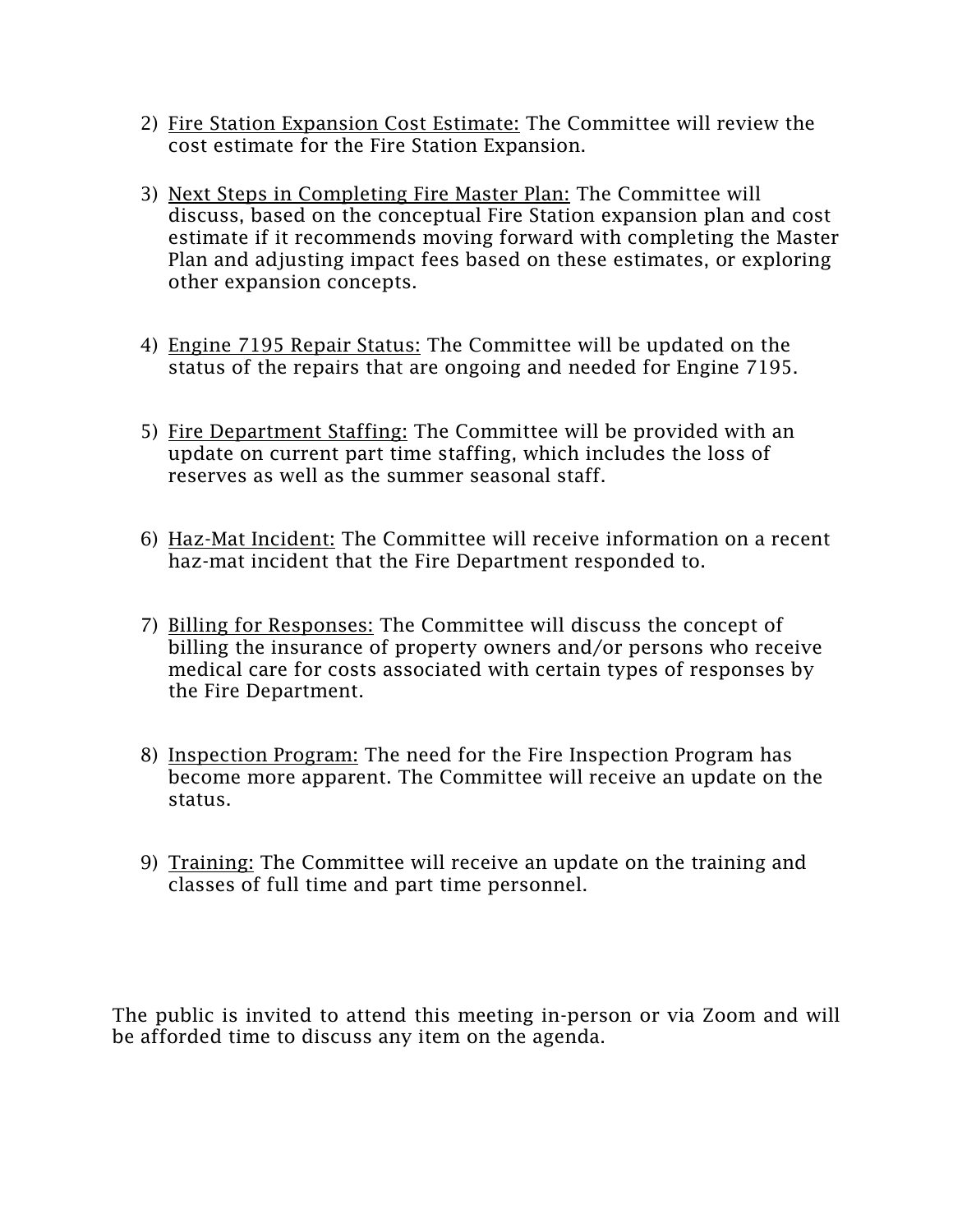

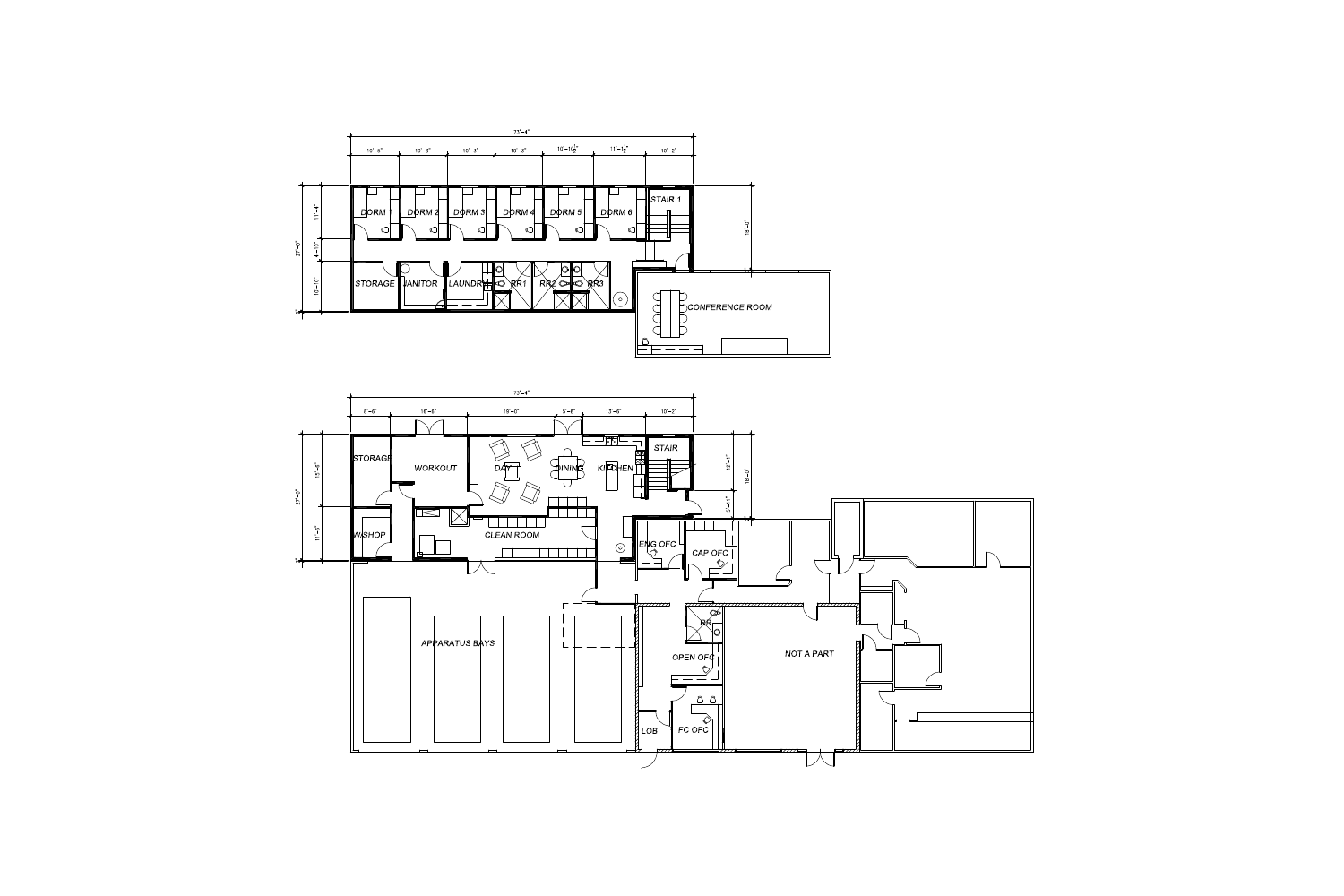#### **Fire Station Expansion and Renovation**

Schematic Design Statement of Probable Cost May 3, 2022 22-00242

**Prepared for Rubio Medina Architect**

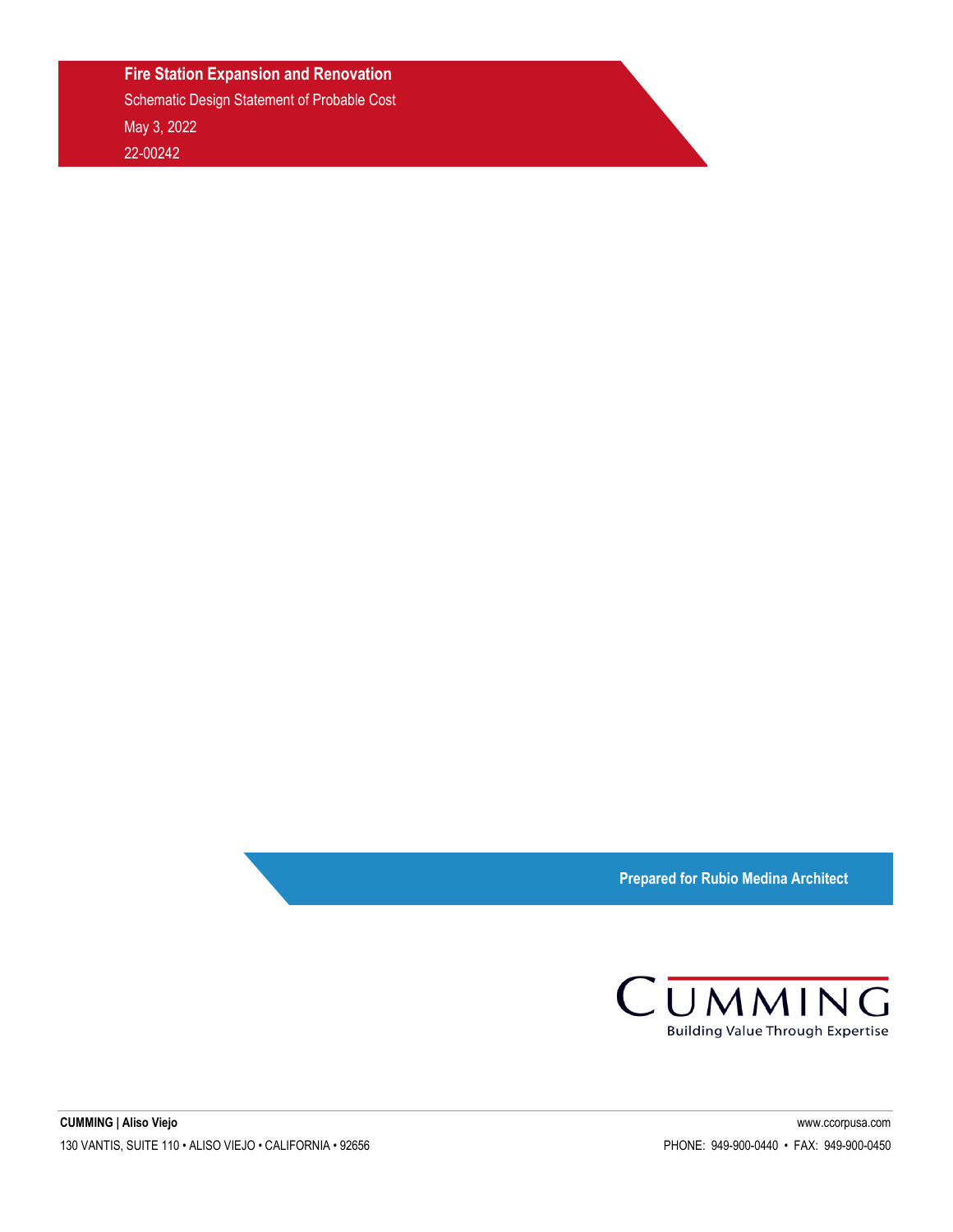### **TABLE OF CONTENTS**

|                              | Page           |
|------------------------------|----------------|
| 1. Project Introduction      |                |
| Credits                      | 3              |
| <b>Executive Summary</b>     | 4              |
| 2. Cost Summaries            |                |
| Summary                      | 5              |
| <b>Summary Matrix</b>        | 6              |
| 3. Control Areas             |                |
| Controls                     | $\overline{7}$ |
| 4. Construction Cost Back Up |                |
| Phase 1 Expansion            | 8              |
| Phase 2 Renovation           | 21             |
|                              |                |
| 5. Appendix                  |                |
| Approach & Methodology       | 30             |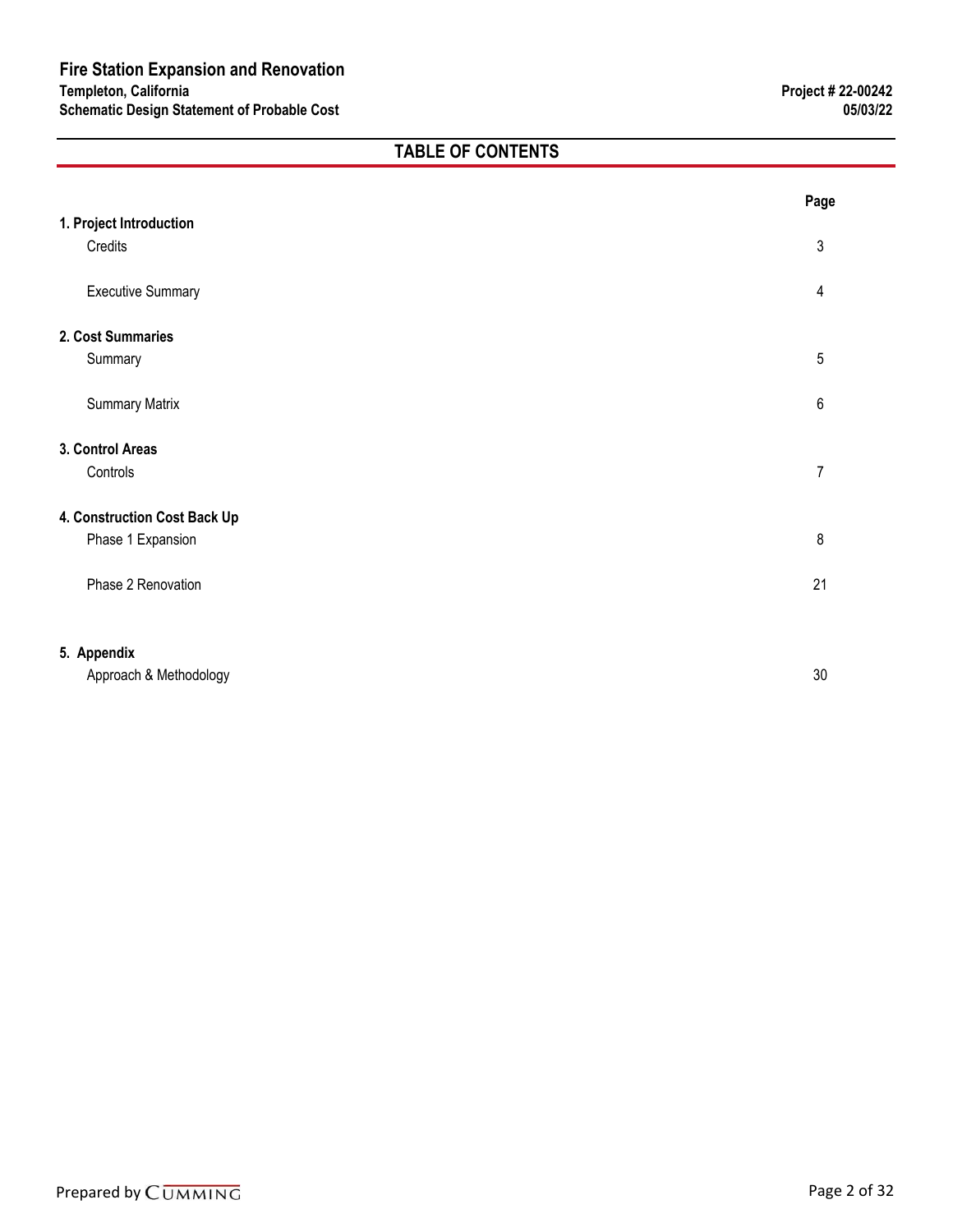

#### **CREDITS**

*The information contained within this documents is confidential and should not be distributed or copied for any reason without the consent of either Cumming Construction Management, Inc. or the intended client.* 

*Cumming has no control over the cost of labor and materials, the general contractor's or any subcontractor's method of determining prices, or competitive bidding and market conditions.*

*This opinion of the probable cost of construction is made on the basis of the experience, qualifications, and best judgment of a professional consultant familiar with the construction industry. However, Cumming cannot and does not guarantee that proposals, bids, or actual construction costs will not vary from this or subsequent cost estimates.*

*This document reflects fair market value construction costs obtainable in a competitive bidding market. Cumming assumes a minimum of six (6) competitive bids from qualified general contractors, with bids from a minimum of three to four (3 - 4) subcontractors per trade. This statement is a determination of fair market value for the construction of the*  project and is not intended to be a prediction of low bid. Please note that experience indicates a fewer number of bidders may result in a higher bid amount, thus more bidders *may result in a lower bid result.* 

*The Cumming staff of professional cost consultants has prepared this estimate in accordance with generally accepted principles and practices. This staff is available to discuss its contents with any interested party.*



#### **Cumming Construction Management, Inc.**

Aliso Viejo, CA Aliso Viejo, CA acampbell@ccorpusa.com mantony@ccorpusa.com **Alan Campbell, MRICS Mario Antony** Managing Director Associate Director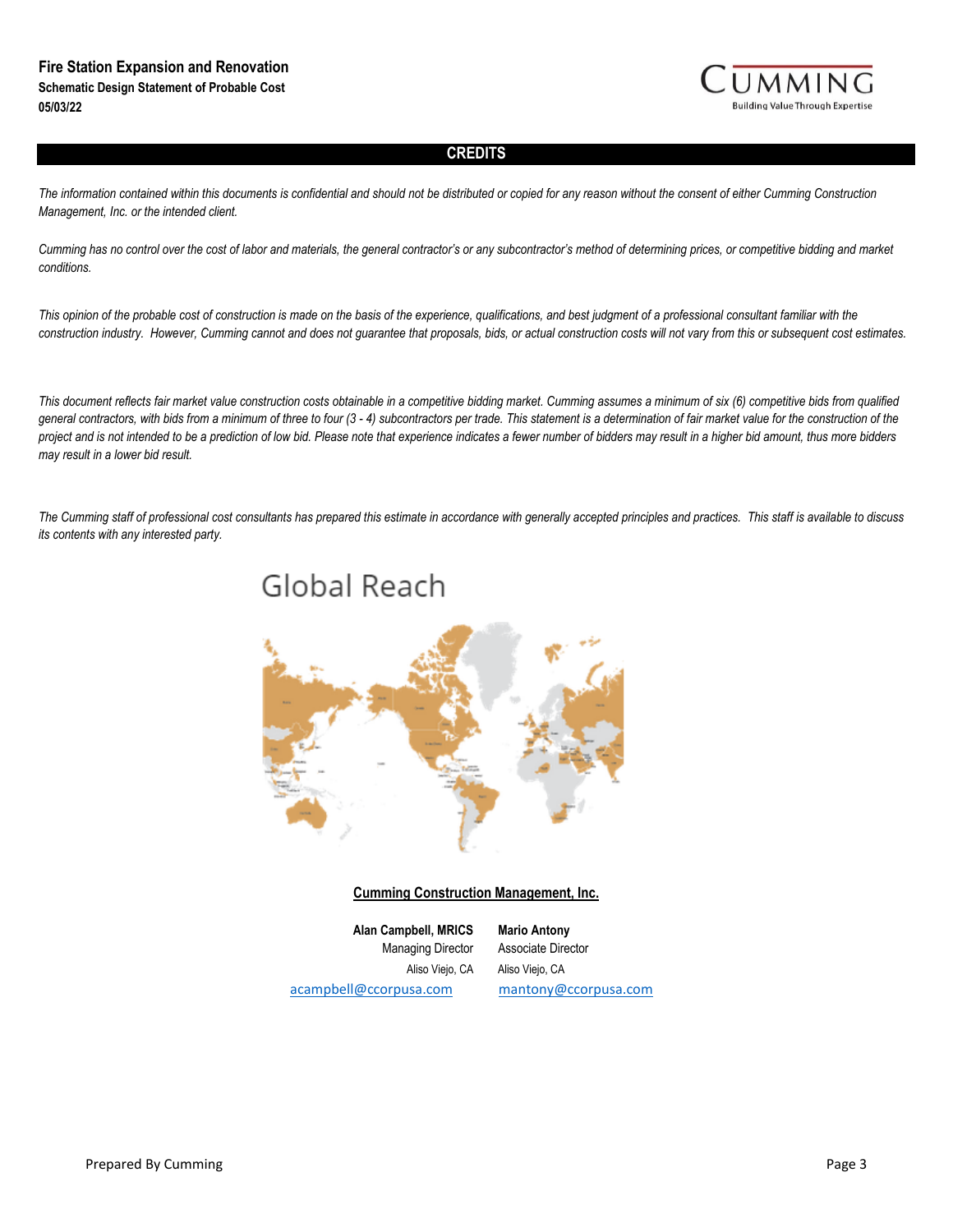### **EXECUTIVE SUMMARY**

#### **1.1 Introduction**

This estimate has been prepared, pursuant to an agreement between Rubio Medina Architect and Cumming, for the purpose of establishing a probable cost of construction at the Construction Document stage.

The project scope encompasses Fire Station Expansion and Renovation, Templeton, California.

#### **1.2 Cost Estimation Breakdown**

The total estimated construction cost within our cost report is summarized below:

| <b>Description</b>                                                                                                                                                                          | <b>Addition</b>                                                                                                                   | Renovation                                                             | Total                                                                     |
|---------------------------------------------------------------------------------------------------------------------------------------------------------------------------------------------|-----------------------------------------------------------------------------------------------------------------------------------|------------------------------------------------------------------------|---------------------------------------------------------------------------|
| A. Direct Costs<br>A1 - Phase 1 Expansion<br>A2 - Phase 2 Renovation                                                                                                                        | \$2,512,994                                                                                                                       | \$731,482                                                              | \$2,512,994<br>\$731,482                                                  |
| <b>Subtotal Direct Costs</b>                                                                                                                                                                | \$2,512,994                                                                                                                       | \$731,482                                                              | \$3,244,476                                                               |
| <b>B. Indirect Costs</b><br>B1 - Phasing Costs<br>B2 - Conditions / General Requirements<br>B <sub>3</sub> - Bonds & Insurance<br>B4 - GC Fee<br>B5 - Design Contingency<br>B6 - Escalation | 5.00%<br>\$125,650<br>20.00%<br>\$527,729<br>2.30%<br>\$72,827<br>7.50%<br>\$242,940<br>10.00%<br>\$348,214<br>7.50%<br>\$287,143 | \$36,574<br>\$153,611<br>\$21,198<br>\$70,715<br>\$101,358<br>\$83,581 | \$162,224<br>\$681,340<br>\$94,025<br>\$313,655<br>\$449,572<br>\$370,724 |
| <b>Subtotal Indirect Costs</b>                                                                                                                                                              | \$1,604,502                                                                                                                       | \$467,038                                                              | \$2,071,540                                                               |
| <b>Total Construction Costs</b>                                                                                                                                                             | \$4,117,496                                                                                                                       | \$1,198,520                                                            | \$5,316,016                                                               |

#### **1.3 Project Schedule**

|                     | Start                              | $- \cdot$<br>∙ınısr              | Jura<br>.<br>ration |
|---------------------|------------------------------------|----------------------------------|---------------------|
| Const<br>าstruction | $\sim$<br>$\sim$<br>⊢or<br>U<br>-- | $\sim$<br>$)$ ct- $\lambda$<br>້ | טווויוטו            |

#### **1.4 Key Assumptions & Exclusions**

This document should be read in association with Appendix 1 which outline assumptions, project understanding, approach, and cost management methodology. Key assumptions built into the above cost breakdown include

#### Key Assumptions Key Exclusions

- Design-Bid-Build  **Project Soft Costs**
- Phased Construction  **Department Relocation** Department Relocation
	- Seismic Upgrades
	- AV Equipment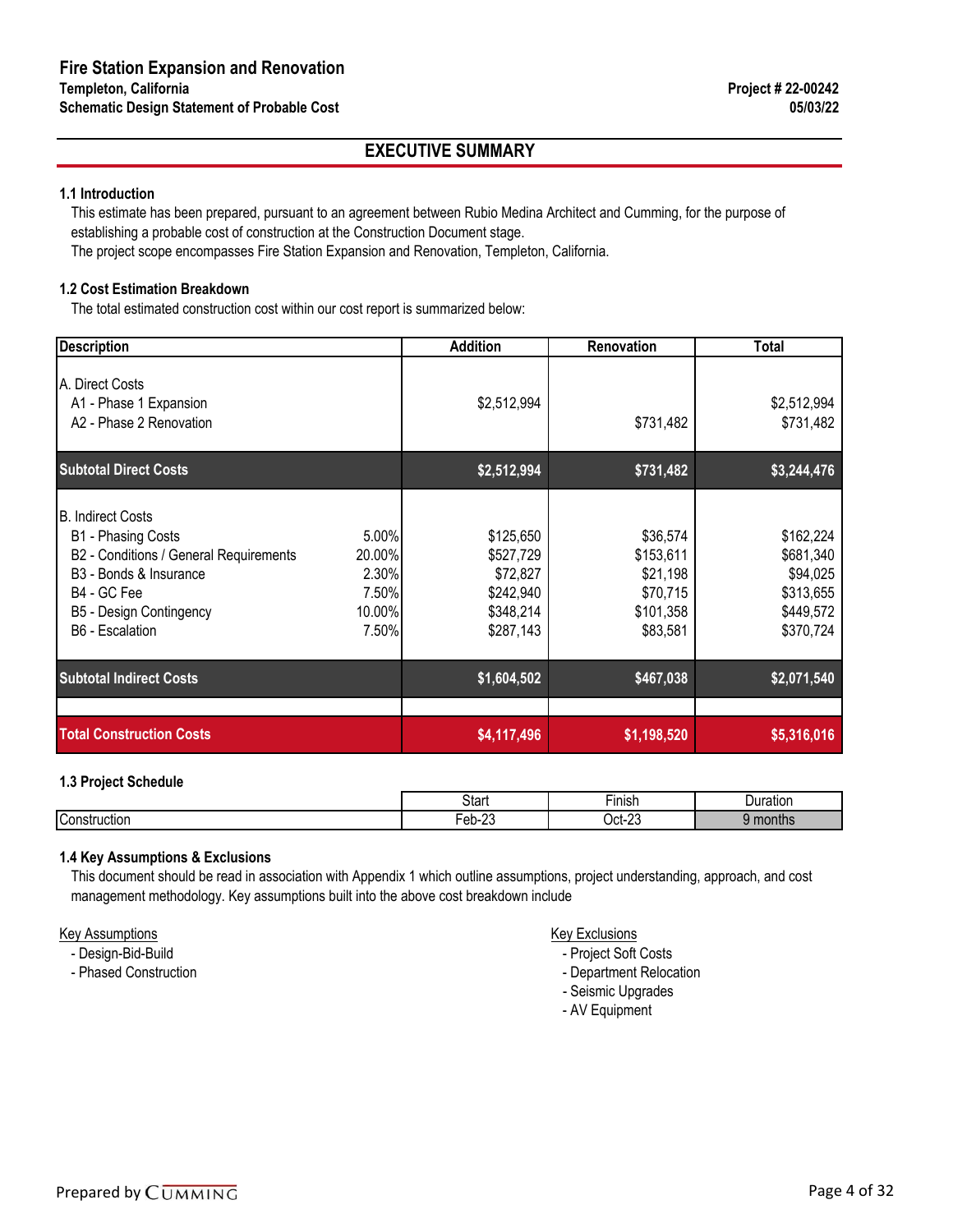|                    | <b>SUMMARY</b> |            |             |
|--------------------|----------------|------------|-------------|
| <b>Element</b>     | Area           | Cost / SF  | Total       |
| Phase 1 Expansion  | 3,760 SF       | \$1,095.08 | \$4,117,496 |
| Phase 2 Renovation | 2,225 SF       | \$538.66   | \$1,198,520 |

#### **Total Estimated Construction Cost \$5,316,016**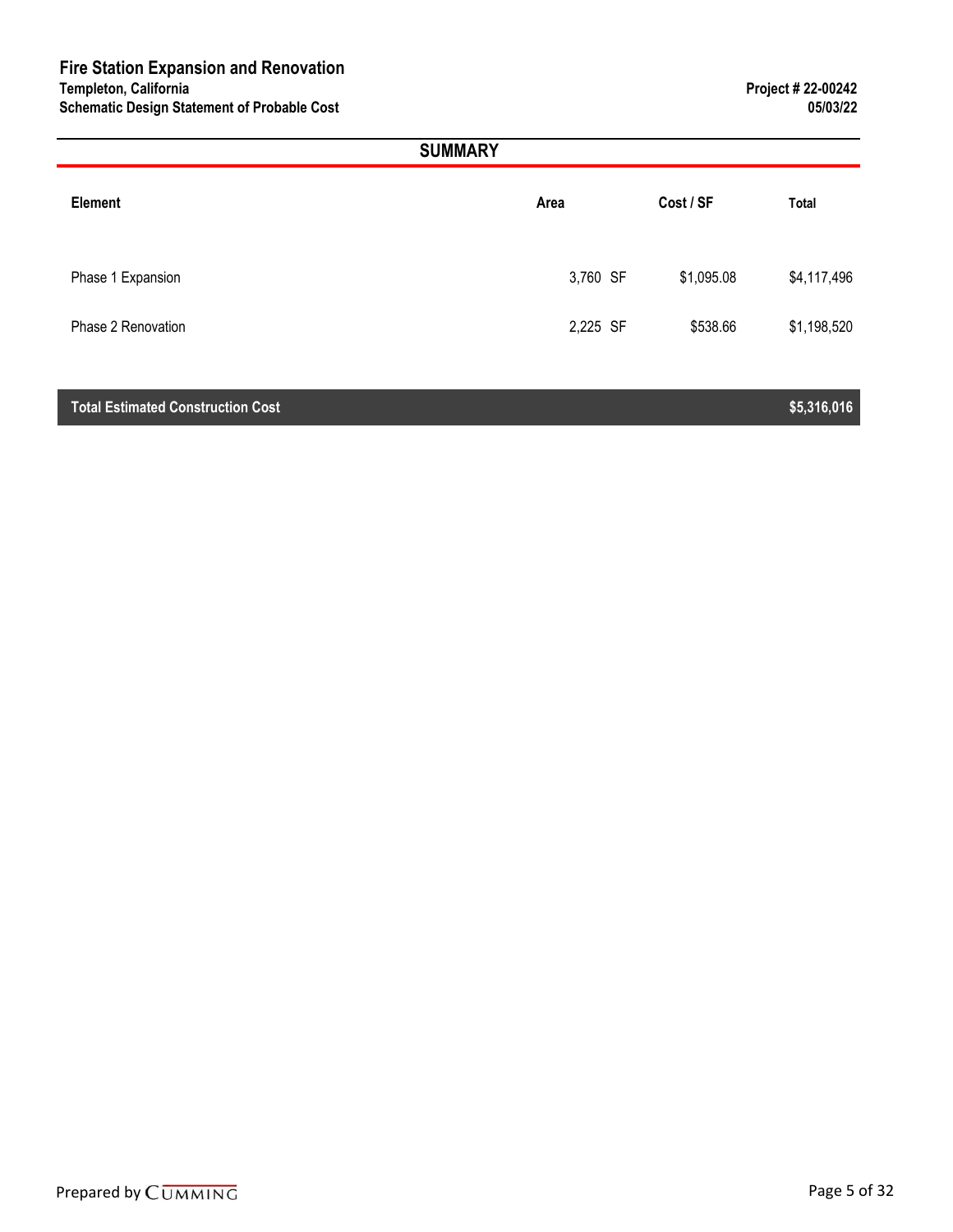#### **SUMMARY MATRIX**

|                                                    | <b>Phase 1 Expansion</b> |            | <b>Phase 2 Renovation</b> |          | <b>Overall Totals</b> |          |
|----------------------------------------------------|--------------------------|------------|---------------------------|----------|-----------------------|----------|
|                                                    | 3,760 SF                 |            | 2,225 SF                  |          |                       |          |
| Element                                            | <b>Total</b>             | Cost/SF    | <b>Total</b>              | Cost/SF  | <b>Total</b>          | Cost/SF  |
|                                                    |                          |            |                           |          |                       |          |
| 01 General Requirements                            |                          |            |                           |          |                       |          |
| 02 Existing Conditions                             |                          |            | \$92,130                  | \$41.41  | \$92,130              | \$15.39  |
| 03 Concrete                                        | \$101,392                | \$26.97    | \$7,153                   | \$3.21   | \$108,545             | \$18.14  |
| 04 Masonry                                         |                          |            |                           |          |                       |          |
| 05 Metals                                          | \$3,760                  | \$1.00     | \$2,225                   | \$1.00   | \$5,985               | \$1.00   |
| 06 Wood, Plastics, And Composites                  | \$504,226                | \$134.10   | \$44,029                  | \$19.79  | \$548,256             | \$91.60  |
| 07 Thermal And Moisture Protection                 | \$127,959                | \$34.03    | \$16,088                  | \$7.23   | \$144,047             | \$24.07  |
| 08 Openings                                        | \$79,557                 | \$21.16    | \$13,781                  | \$6.19   | \$93,338              | \$15.60  |
| 09 Finishes                                        | \$212,239                | \$56.45    | \$99,269                  | \$44.62  | \$311,509             | \$52.05  |
| 10 Specialties                                     | \$72,968                 | \$19.41    | \$37,335                  | \$16.78  | \$110,303             | \$18.43  |
| 11 Equipment                                       | \$10,181                 | \$2.71     |                           |          | \$10,181              | \$1.70   |
| 12 Furnishings                                     | \$1,716                  | \$0.46     |                           |          | \$1,716               | \$0.29   |
| 13 Special Construction                            |                          |            |                           |          |                       |          |
| 14 Conveying Systems                               |                          |            |                           |          |                       |          |
| 21 Fire Suppression                                | \$27,448                 | \$7.30     | \$12,238                  | \$5.50   | \$39,686              | \$6.63   |
| 22 Plumbing                                        | \$125,684                | \$33.43    | \$40,692                  | \$18.29  | \$166,376             | \$27.80  |
| 23 HVAC                                            | \$253,788                | \$67.50    | \$170,326                 | \$76.55  | \$424,114             | \$70.86  |
| 25 Integrated Automation                           | \$55,738                 | \$14.82    | \$16,632                  | \$7.48   | \$72,370              | \$12.09  |
| 26 Electrical                                      | \$605,256                | \$160.97   | \$151,772                 | \$68.21  | \$757,029             | \$126.49 |
| 27 Communications                                  | \$20,680                 | \$5.50     | \$12,238                  | \$5.50   | \$32,918              | \$5.50   |
| 28 Electrical Safety And Security                  | \$26,320                 | \$7.00     | \$15,575                  | \$7.00   | \$41,895              | \$7.00   |
| 31 Earthwork                                       | \$58,875                 | \$15.66    |                           |          | \$58,875              | \$9.84   |
| 32 Exterior Improvements                           | \$130,312                | \$34.66    |                           |          | \$130,312             | \$21.77  |
| 33 Utilities                                       | \$94,893                 | \$25.24    |                           |          | \$94,893              | \$15.86  |
| Subtotal Cost                                      | \$2,512,994              | \$668.35   | \$731,482                 | \$328.76 | \$3,244,476           | \$542.10 |
| 5.0%<br><b>Phasing Cost</b>                        | \$125,650                | \$33.42    | \$36,574                  | \$16.44  | \$162,224             | \$27.11  |
| General Conditions / General Requirements<br>20.0% | \$527,729                | \$140.35   | \$153,611                 | \$69.04  | \$681,340             | \$113.84 |
| 2.3%<br>Bonds & Insurance                          | \$72,827                 | \$19.37    | \$21,198                  | \$9.53   | \$94,025              | \$15.71  |
| 7.5%<br>Contractor's Fee                           | \$242,940                | \$64.61    | \$70,715                  | \$31.78  | \$313,655             | \$52.41  |
| 10.0%<br>Design Contingency                        | \$348,214                | \$92.61    | \$101,358                 | \$45.55  | \$449,572             | \$75.12  |
| 7.5%<br>Escalation to MOC, 06/16/23                | \$287,143                | \$76.37    | \$83,581                  | \$37.56  | \$370,724             | \$61.94  |
|                                                    |                          |            |                           |          |                       |          |
| <b>Total Estimated Construction Cost</b>           | \$4,117,496              | \$1,095.08 | \$1,198,520               | \$539    | \$5,316,016           | \$888.22 |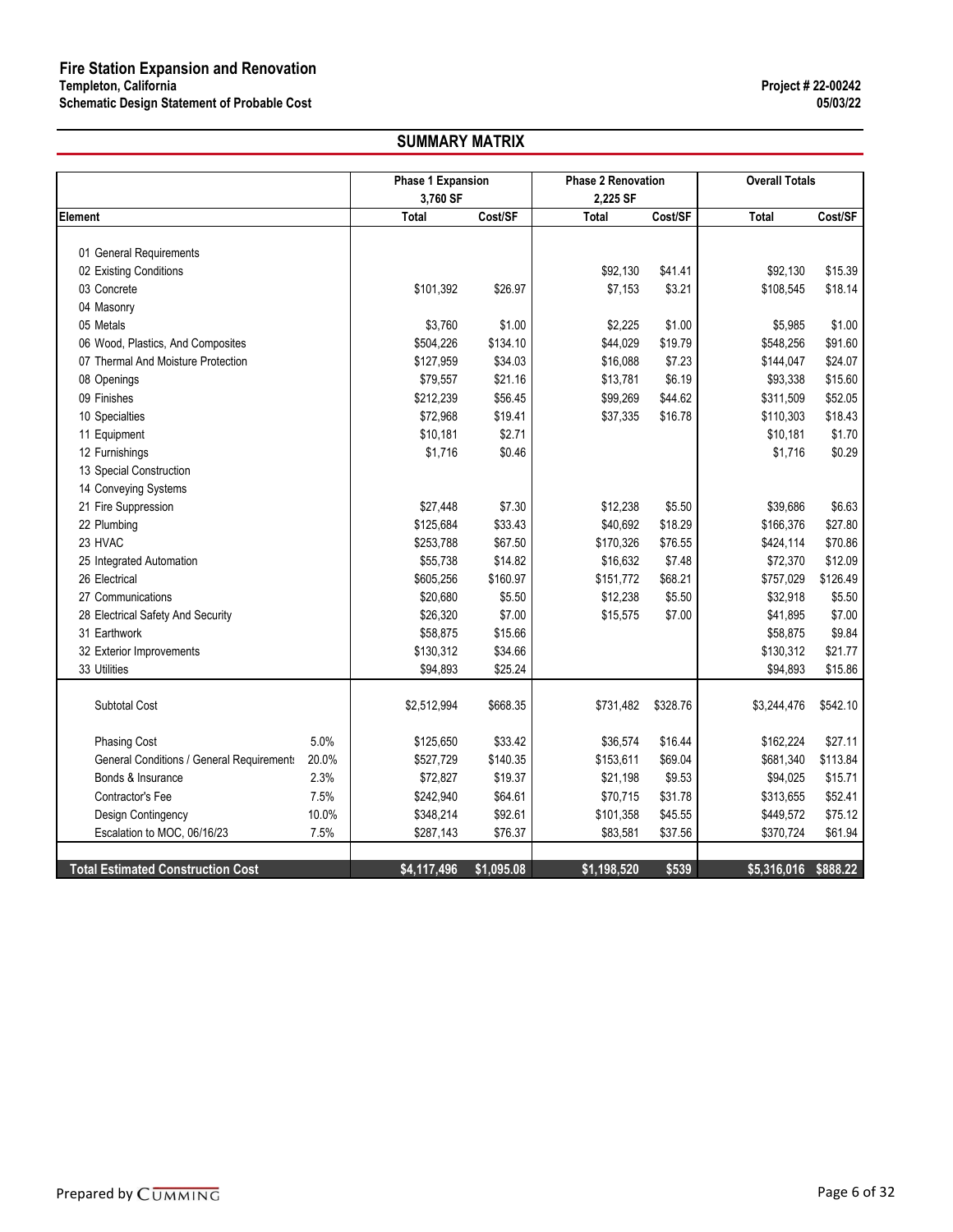### **SCHEDULE OF AREAS AND CONTROL QUANTITIES**

| <b>Schedule of Areas</b>    |                               | Phase 1<br><b>Expansion</b> | Phase 2<br>Renovation | <b>SF</b> |  |
|-----------------------------|-------------------------------|-----------------------------|-----------------------|-----------|--|
| 1. Enclosed Areas (x 100%)  |                               |                             |                       |           |  |
| Level 1                     |                               | 1,880                       | 1,445                 | 3,325     |  |
| Level 2                     |                               | 1,880                       | 780                   | 2,660     |  |
|                             | <b>Total Enclosed</b>         | 3,760                       | 2,225                 | 5,985     |  |
| 2. Unenclosed Areas (x 50%) |                               |                             |                       |           |  |
| <b>Covered Deck</b>         |                               |                             |                       |           |  |
|                             | <b>Total Unenclosed</b>       |                             |                       |           |  |
|                             | <b>Total Gross Floor Area</b> | 3,760                       | 2,225                 | 5,985     |  |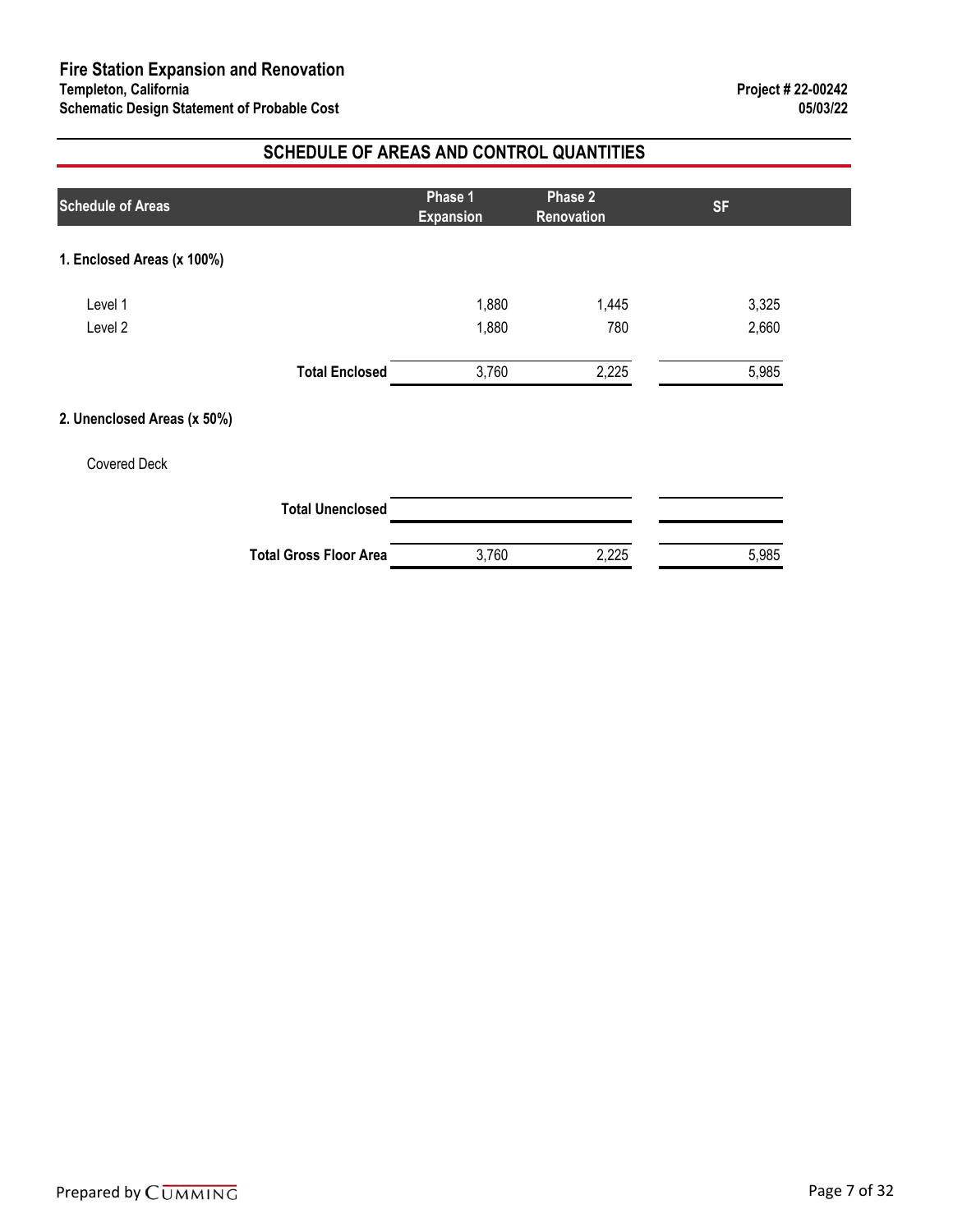Phase 1 Expansion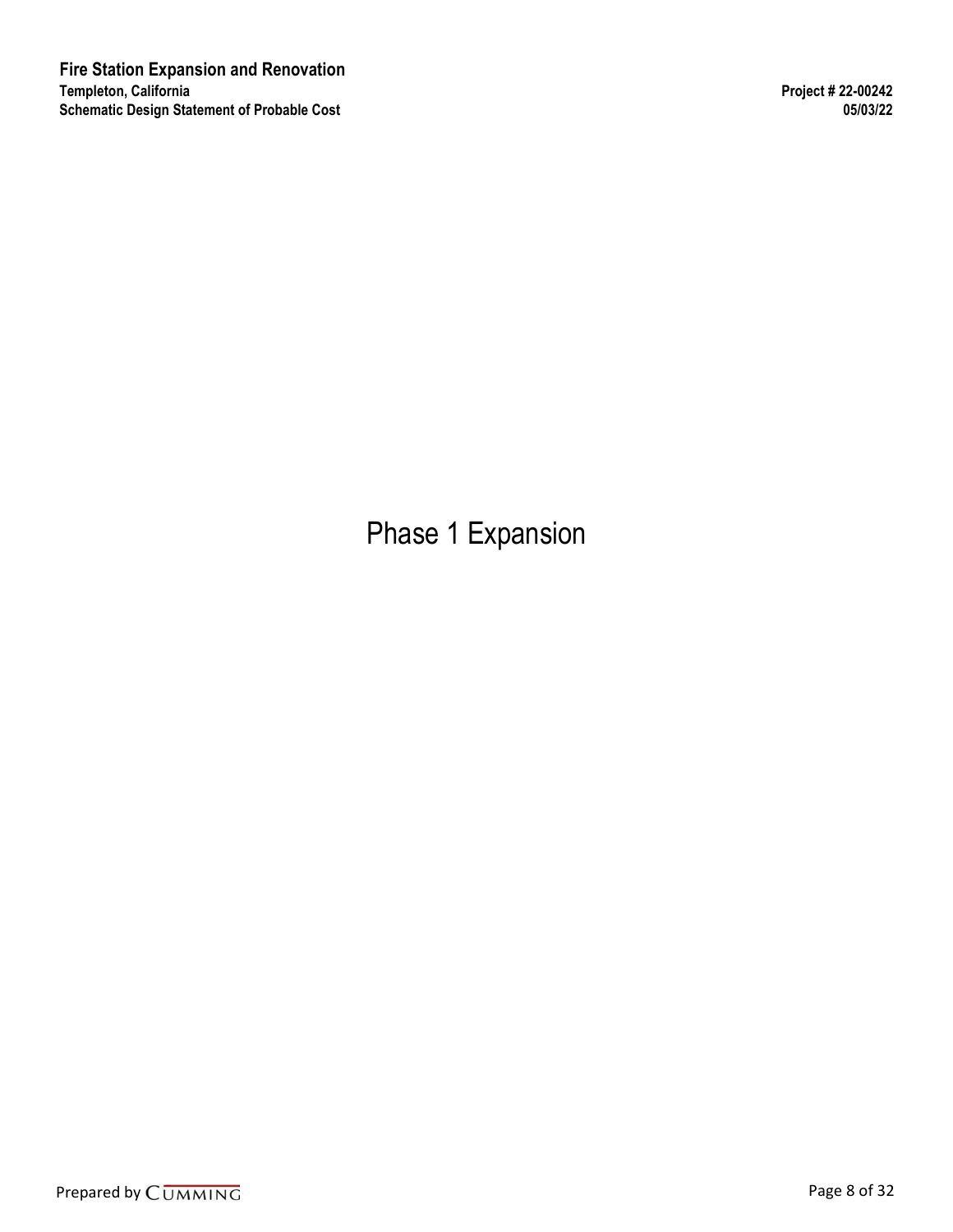# **SUMMARY - PHASE 1 EXPANSION**

|          | Element                                   | Total  |                        | Cost / SF         |
|----------|-------------------------------------------|--------|------------------------|-------------------|
| 01       | <b>General Requirements</b>               |        |                        |                   |
| 02       | <b>Existing Conditions</b>                |        |                        |                   |
| 03       | Concrete                                  |        | \$101,392              | \$26.97           |
| 04       | Masonry                                   |        |                        |                   |
| 05       | Metals                                    |        | \$3,760                | \$1.00            |
| 06       | Wood, Plastics, And Composites            |        | \$504,226              | \$134.10          |
| 07       | <b>Thermal And Moisture Protection</b>    |        | \$127,959              | \$34.03           |
| 08       | Openings                                  |        | \$79,557               | \$21.16           |
| 09       | Finishes                                  |        | \$212,239              | \$56.45           |
| 10       | Specialties                               |        | \$72,968               | \$19.41           |
| 11       | Equipment                                 |        | \$10,181               | \$2.71            |
| 12       | Furnishings                               |        | \$1,716                | \$0.46            |
| 13       | Special Construction                      |        |                        |                   |
| 14       | <b>Conveying Systems</b>                  |        |                        |                   |
| 21       | Fire Suppression                          |        | \$27,448               | \$7.30<br>\$33.43 |
| 22<br>23 | Plumbing<br><b>HVAC</b>                   |        | \$125,684<br>\$253,788 | \$67.50           |
| 25       | Integrated Automation                     |        | \$55,738               | \$14.82           |
| 26       | Electrical                                |        | \$605,256              | \$160.97          |
| 27       | Communications                            |        | \$20,680               | \$5.50            |
| 28       | <b>Electrical Safety And Security</b>     |        | \$26,320               | \$7.00            |
| 31       | Earthwork                                 |        | \$58,875               | \$15.66           |
| 32       | <b>Exterior Improvements</b>              |        | \$130,312              | \$34.66           |
| 33       | <b>Utilities</b>                          |        | \$94,893               | \$25.24           |
|          |                                           |        |                        |                   |
|          | Subtotal                                  |        | \$2,512,994            | \$668.35          |
|          | <b>Phasing Cost</b>                       | 5.00%  | \$125,650              | \$33.42           |
|          | Subtotal                                  |        | \$2,638,644            | \$701.77          |
|          | General Conditions / General Requirements | 20.00% | \$527,729              | \$140.35          |
|          | Subtotal                                  |        | \$3,166,373            | \$842.12          |
|          | Bonds & Insurance                         | 2.30%  | \$72,827               | \$19.37           |
|          |                                           |        |                        |                   |
|          | Subtotal                                  |        | \$3,239,200            | \$861.49          |
|          | <b>Contractor's Fee</b>                   | 7.50%  | \$242,940              | \$64.61           |
|          | Subtotal                                  |        | \$3,482,140            | \$926.10          |
|          | Design Contingency                        | 10.00% | \$348,214              | \$92.61           |
|          | Subtotal                                  |        | \$3,830,353            | \$1,018.71        |
|          | Escalation to MOC, 06/16/23               | 7.50%  | \$287,143              | \$76.37           |
|          |                                           |        |                        |                   |
|          | TOTAL ESTIMATED CONSTRUCTION COST         |        | \$4,117,496            | \$1,095.08        |
|          |                                           |        |                        |                   |

Total Area: 3,760 SF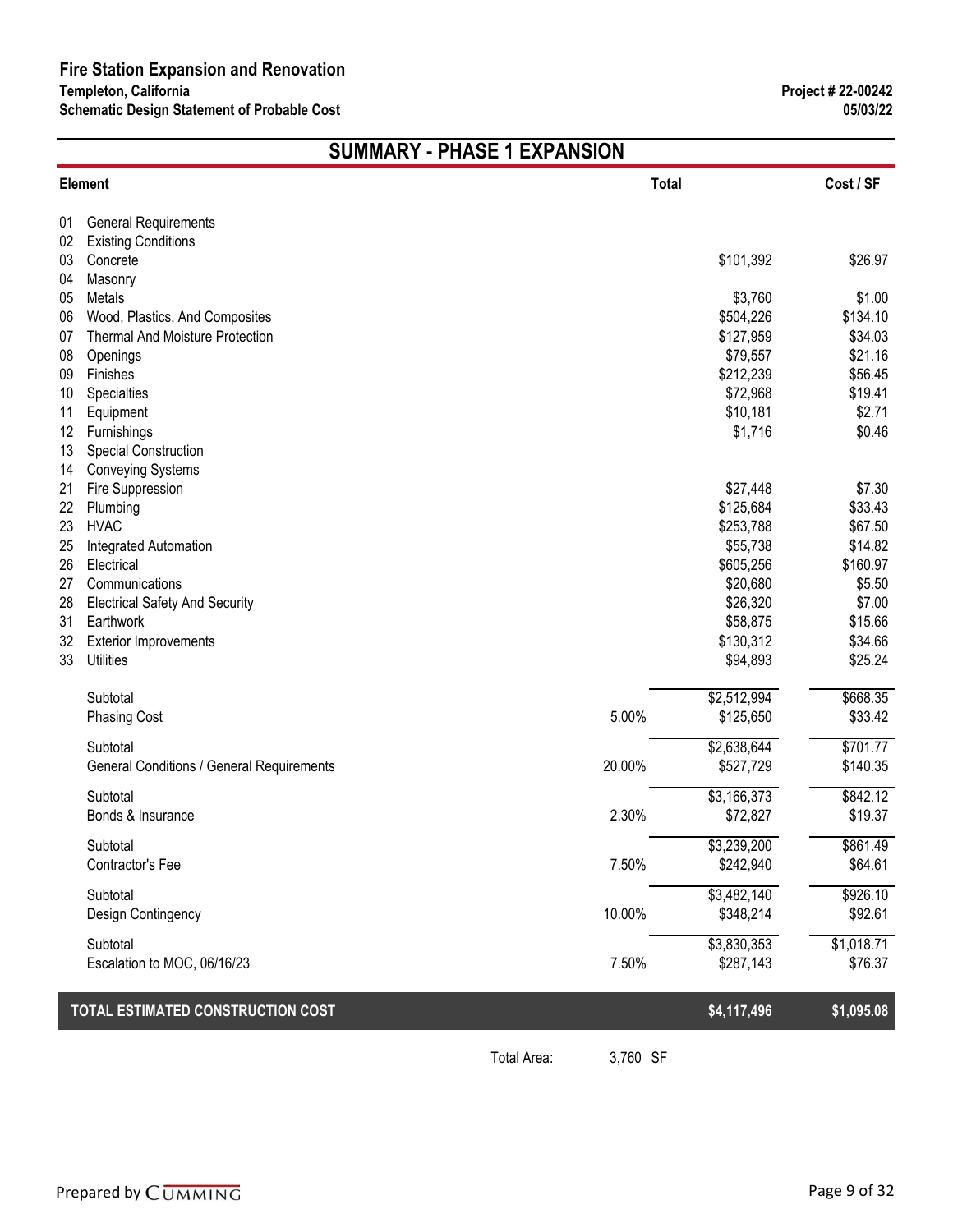| <b>Element</b>                       | Quantity | Unit          | <b>Unit Cost</b> | <b>Total</b> |
|--------------------------------------|----------|---------------|------------------|--------------|
| 03 Concrete                          |          |               |                  |              |
| Continuous footings                  |          |               |                  |              |
| Concrete                             | 60       | cy            | \$271.17         | \$16,330     |
| Formwork                             | 1,520    | sf            | \$8.44           | \$12,829     |
| Reinforcing steel                    | 11,140   | $\mathsf{lb}$ | \$1.55           | \$17,267     |
| Excavation                           | 140      | сy            | \$20.76          | \$2,910      |
| Backfill                             | 80       | cy            | \$19.72          | \$1,577      |
| Spoils removal                       | 60       | cy            | \$29.26          | \$1,762      |
| Slab on grade                        |          |               |                  |              |
| Concrete                             | 30       | сy            | \$271.17         | \$8,244      |
| Slab thickening                      | 5        | сy            | \$271.17         | \$1,367      |
| Form edge                            | 205      | sf            | \$7.49           | \$1,535      |
| Control joints                       | 190      | lf            | \$3.66           | \$695        |
| Rebar                                | 3,500    | $\mathsf{lb}$ | \$1.55           | \$5,424      |
| Float finish                         | 1,890    | sf            | \$1.75           | \$3,308      |
| Aggregate base, sand bed, fine grade | 1,890    | sf            | \$3.38           | \$6,388      |
| Concrete deck infill                 |          |               |                  |              |
| Gypcrete floor deck fill             | 1,800    | sf            | \$8.11           | \$14,598     |
| Miscellaneous                        |          |               |                  |              |
| Concrete curbs                       | 185      | lf            | \$38.69          | \$7,158      |
| <b>Total - Concrete</b>              |          |               |                  | \$101,392    |
| 05 Metals                            |          |               |                  |              |
| Miscellaneous                        |          |               |                  |              |
| Miscellaneous anchors and plates     | 3,760    | sf            | \$1.00           | \$3,760      |
| <b>Total - Metals</b>                |          |               |                  | \$3,760      |
| 06 Wood, Plastics, And Composites    |          |               |                  |              |
| <b>Exterior walls</b>                |          |               |                  |              |
| Wood stud framing, 2" x 6"           | 4,710    | sf            | \$8.92           | \$42,013     |
| Sheathing                            | 4,710    | sf            | \$4.48           | \$21,101     |
| Shear wall sheathing                 | 3,925    | sf            | \$4.64           | \$18,212     |
| Gypsum board, taped and finished     | 4,710    | sf            | \$4.15           | \$19,547     |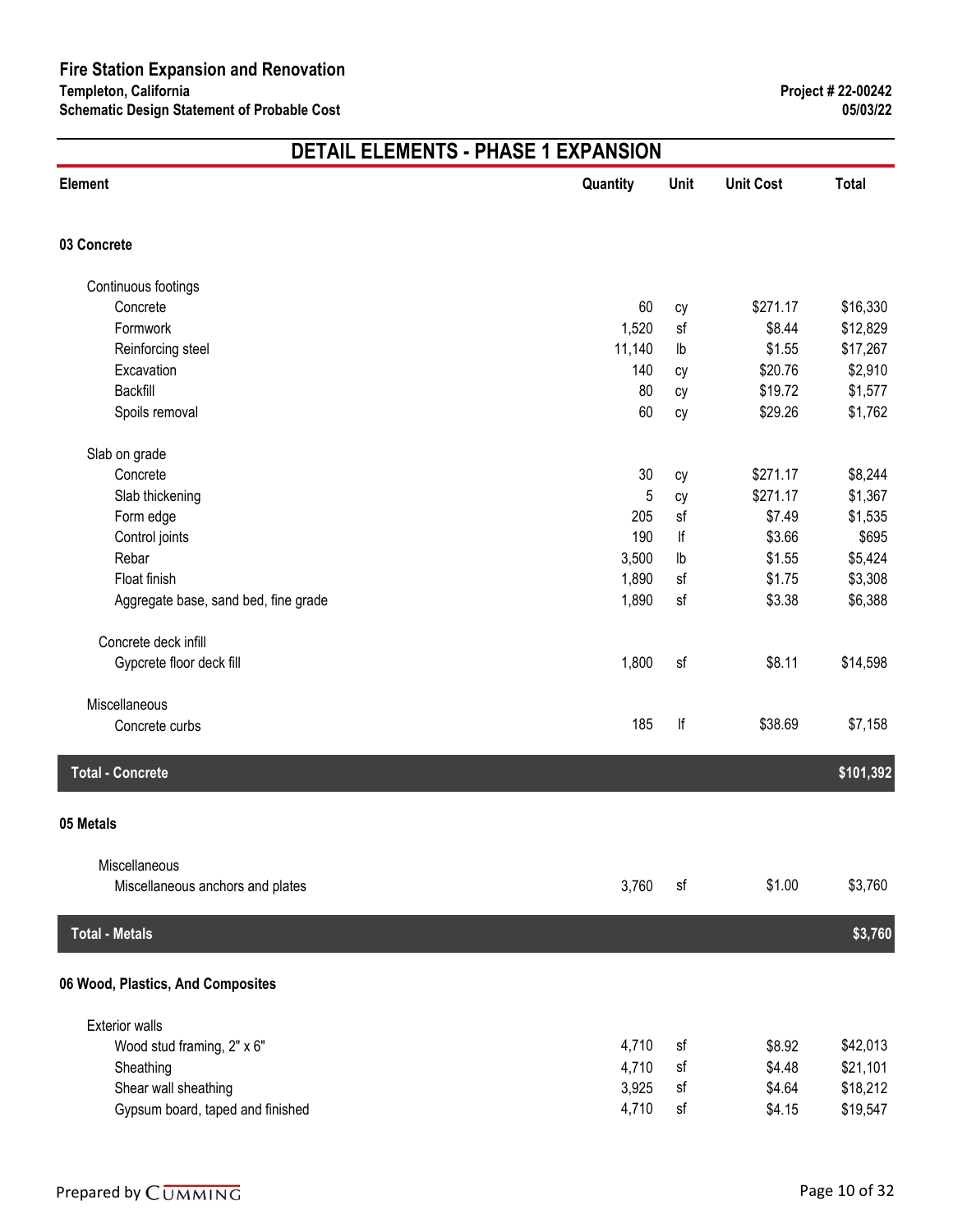| <b>Element</b>                                      | Quantity | Unit | <b>Unit Cost</b> | <b>Total</b> |
|-----------------------------------------------------|----------|------|------------------|--------------|
| Floor framing                                       |          |      |                  |              |
| TJI floor joists double $2 \times 14$ @ 16" o.c.    | 1,800    | sf   | \$43.58          | \$78,444     |
| Beam 2 x 16                                         | 10       | lf   | \$62.58          | \$626        |
| Double sistered beam 2 x 16                         | 5        | lf   | \$92.11          | \$461        |
| Beam 4 x 14                                         | 55       | lf   | \$68.22          | \$3,752      |
| Double sistered beam 4 x 14                         | 10       | lf   | \$96.05          | \$961        |
| Header 6 x 4                                        | 25       | lf   | \$46.44          | \$1,161      |
| Header 6 x 6                                        | 25       | lf   | \$54.28          | \$1,357      |
| Floor sheathing, 23/32                              | 1,800    | sf   | \$5.40           | \$9,720      |
| Miscellaneous backing and blocking                  | 1,800    | sf   | \$2.50           | \$4,500      |
| Wood stairs                                         |          |      |                  |              |
| Wood framed stair, landing including hanrails       | 1        | flt  | \$32,950.00      | \$32,950     |
| Roof framing                                        |          |      |                  |              |
| Roof truss                                          | 1,020    | lf   | \$127.50         | \$130,050    |
| Framing 2 x 8 @ 16" o.c.                            | 260      | lf   | \$16.44          | \$4,274      |
| Header 6 x 4                                        | 25       | lf   | \$46.44          | \$1,161      |
| Posts 6 x 6                                         | 430      | lf   | \$54.17          | \$23,266     |
| Roof sheathing, 19/32                               | 2,390    | sf   | \$5.48           | \$13,099     |
| Miscellaneous backing and blocking                  | 2,390    | sf   | \$2.50           | \$5,976      |
| Interior walls                                      |          |      |                  |              |
| Wood stud framing, 2" x 6"                          | 4,170    | sf   | \$8.18           | \$34,111     |
| Wood stud framing, 2" x 4"                          | 595      | sf   | \$7.92           | \$4,708      |
| Gypsum board, taped and finished                    | 9,529    | sf   | \$4.15           | \$39,545     |
| Cement backer board                                 | 940      | sf   | \$3.94           | \$3,704      |
| Miscellaneous backing and blocking                  | 4,765    | sf   | \$2.00           | \$9,529      |
| <b>Total - Wood, Plastics, And Composites</b>       |          |      |                  | \$504,226    |
| 07 Thermal And Moisture Protection                  |          |      |                  |              |
| Roofing                                             |          |      |                  |              |
| Standing seam metal roofing system, w/ underlayment | 2,390    | sf   | \$19.60          | \$46,849     |
| Insulation                                          |          |      |                  |              |
| Batt insulation, external walls                     | 4,710    | sf   | \$2.78           | \$13,094     |
| Batt insulation, interior walls                     | 4,765    | sf   | \$2.70           | \$12,864     |
| Batt insulation, attached to underside of roof      | 2,390    | sf   | \$2.47           | \$5,904      |
| Sheet metalwork                                     |          |      |                  |              |
| Metal edge trim                                     | 220      | lf   | \$11.18          | \$2,460      |
| Metal fascia                                        | 220      | lf   | \$36.45          | \$8,019      |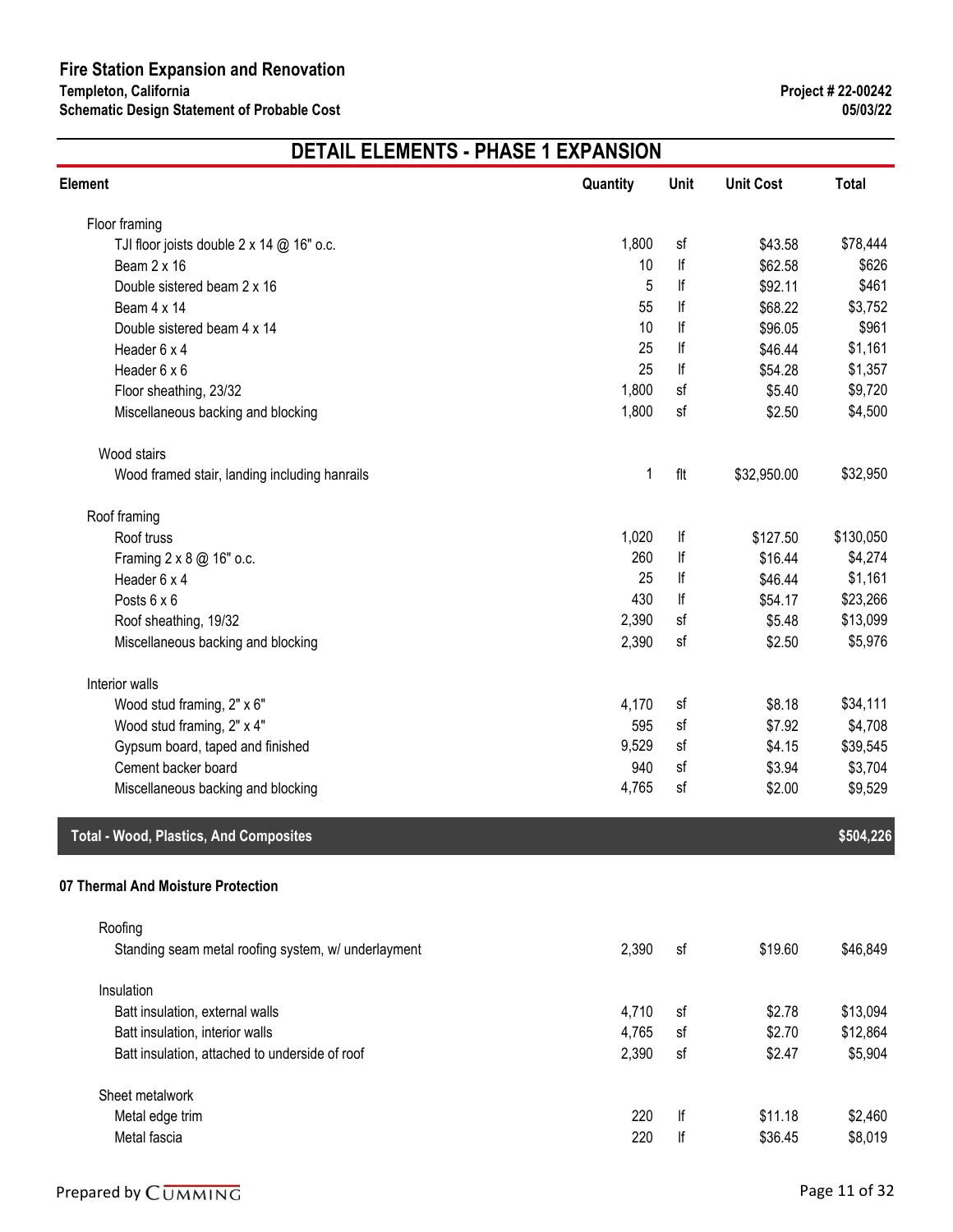|                                                  | <b>DETAIL ELEMENTS - PHASE 1 EXPANSION</b> |                         |                  |              |  |  |
|--------------------------------------------------|--------------------------------------------|-------------------------|------------------|--------------|--|--|
| Element                                          | Quantity                                   | Unit                    | <b>Unit Cost</b> | <b>Total</b> |  |  |
| Metal gutters                                    | 76                                         | $  \mathsf{f}  $        | \$34.67          | \$2,635      |  |  |
| Metal downpipes                                  | 110                                        | lf                      | \$32.81          | \$3,609      |  |  |
| Miscellaneous                                    |                                            |                         |                  |              |  |  |
| Seismic joint and cover                          | 70                                         | lf                      | \$218.22         | \$15,275     |  |  |
| Expansion joint and cover                        | 70                                         | lf                      | \$128.50         | \$8,995      |  |  |
| Roof access hatch / ladder                       | 1                                          | ea                      | \$2,991.07       | \$2,991      |  |  |
| Fire safing                                      | 3,760                                      | sf                      | \$0.40           | \$1,504      |  |  |
| Caulking and sealants                            | 3,760                                      | sf                      | \$1.00           | \$3,760      |  |  |
| <b>Total - Thermal And Moisture Protection</b>   |                                            |                         |                  | \$127,959    |  |  |
| 08 Openings                                      |                                            |                         |                  |              |  |  |
| Exterior doors                                   |                                            |                         |                  |              |  |  |
| Glazed aluminum doors and frames, hardware       |                                            |                         |                  |              |  |  |
| Single                                           | 1                                          | ea                      | \$3,421.60       | \$3,422      |  |  |
| Double                                           | $\overline{c}$                             | pr                      | \$7,085.40       | \$14,171     |  |  |
| Miscellaneous                                    |                                            |                         |                  |              |  |  |
| Panic hardware                                   | 5                                          | ea                      | \$678.55         | \$3,393      |  |  |
| <b>Exterior glazing</b>                          |                                            |                         |                  |              |  |  |
| Aluminum storefront system                       | 140                                        | sf                      | \$128.22         | \$17,951     |  |  |
| Interior doors                                   |                                            |                         |                  |              |  |  |
| Solid core door, hollow metal frame and hardware |                                            |                         |                  |              |  |  |
| Single                                           | 18                                         | ea                      | \$1,822.00       | \$32,796     |  |  |
| Double                                           | 1                                          | pr                      | \$3,147.00       | \$3,147      |  |  |
| Miscellaneous                                    |                                            |                         |                  |              |  |  |
| Panic hardware                                   | 2                                          | ea                      | \$678.55         | \$1,357      |  |  |
| Door louver                                      | 3                                          | ea                      | \$315.00         | \$945        |  |  |
| Vision panel                                     | 6                                          | ea                      | \$396.00         | \$2,376      |  |  |
| <b>Total - Openings</b>                          |                                            |                         |                  | \$79,557     |  |  |
| 09 Finishes                                      |                                            |                         |                  |              |  |  |
| <b>Exterior walls</b>                            |                                            |                         |                  |              |  |  |
| Cementitious board siding                        | 3,190                                      | sf                      | \$22.10          | \$70,499     |  |  |
| Paint walls                                      | 3,190                                      | $\operatorname{\sf sf}$ | \$2.35           | \$7,497      |  |  |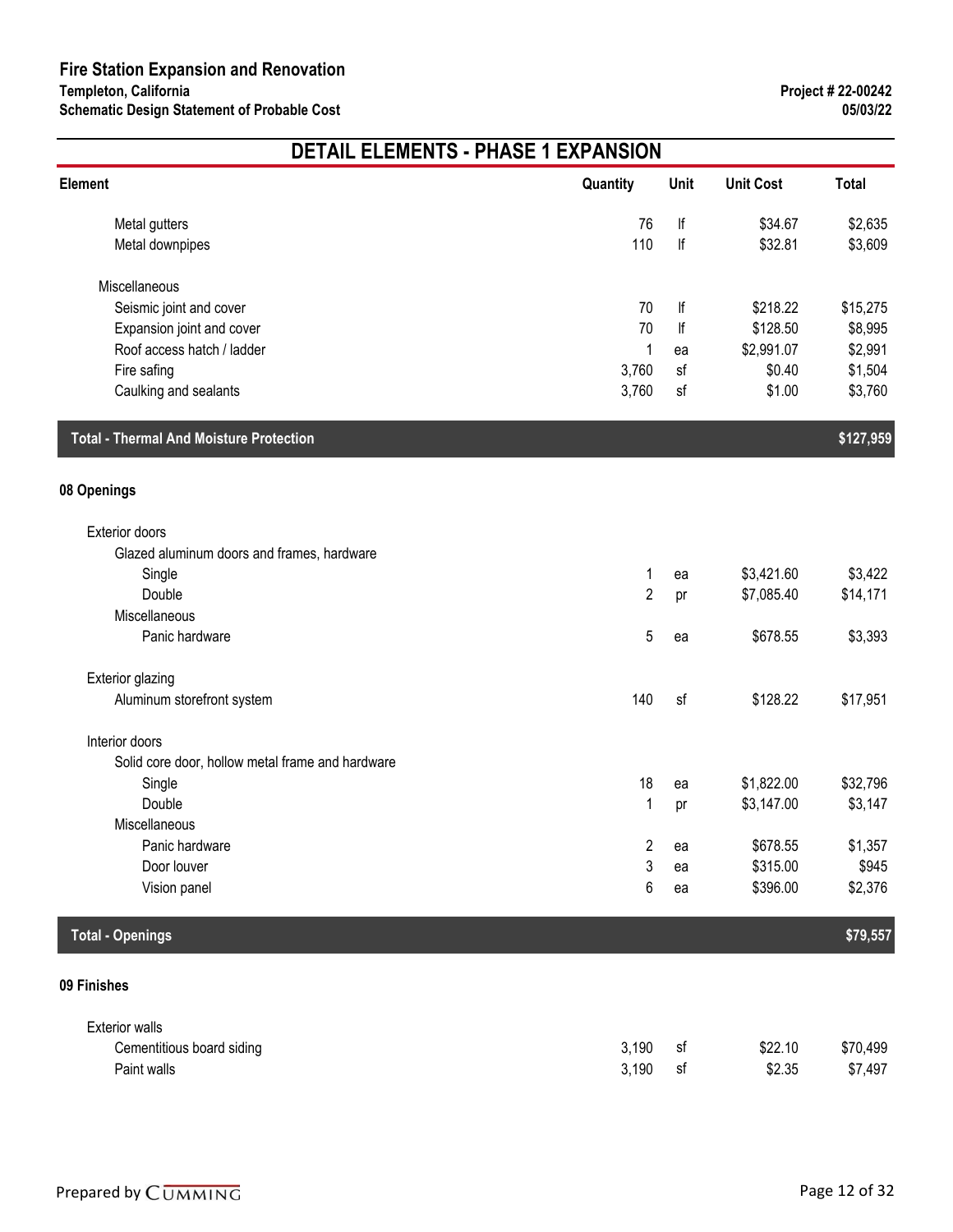| Element                                                        | Quantity       | Unit | <b>Unit Cost</b> | <b>Total</b> |
|----------------------------------------------------------------|----------------|------|------------------|--------------|
| Interior finishes                                              |                |      |                  |              |
| Floors                                                         |                |      |                  |              |
| LVT                                                            | 3,500          | sf   | \$8.94           | \$31,290     |
| Ceramic tile                                                   | 260            | sf   | \$23.39          | \$6,081      |
| Walk-off mat                                                   | 75             | sf   | \$48.11          | \$3,608      |
| <b>Bases</b>                                                   |                |      |                  |              |
| Rubber base                                                    | 1,060          | lf   | \$5.36           | \$5,682      |
| Ceramic tile                                                   | 130            | lf   | \$23.16          | \$3,011      |
| Walls                                                          |                |      |                  |              |
| Paint                                                          | 11,890         | sf   | \$1.89           | \$22,472     |
| Ceramic tile                                                   | 940            | sf   | \$21.96          | \$20,645     |
| FRP wall panels                                                | 80             | sf   | \$11.72          | \$934        |
| Ceilings                                                       |                |      |                  |              |
| Acoustic tile ceilings 2'x2'                                   | 3,500          | sf   | \$7.18           | \$25,130     |
| Moisture resistant gypsum board ceiling including framing      | 260            | sf   | \$20.94          | \$5,444      |
| Gypsum board soffit drops including framing                    | 300            | sf   | \$27.22          | \$8,166      |
| Paint gypsum board ceilings                                    | 560            | sf   | \$3.18           | \$1,781      |
| <b>Total - Finishes</b>                                        |                |      |                  | \$212,239    |
| <b>10 Specialties</b>                                          |                |      |                  |              |
| Toilet accessories                                             |                |      |                  |              |
| Mirror, 24" x 36" high                                         | 3              | ea   | \$272.00         | \$816        |
| Paper towel dispenser / disposal                               | 3              | ea   | \$553.47         | \$1,660      |
| Paper towel dispenser                                          | $\overline{2}$ | ea   | \$341.00         | \$682        |
| Liquid soap dispenser                                          | 3              | ea   | \$90.73          | \$272        |
| Seat cover / tissue paper dispenser, napkin disposal, recessed | 3              | ea   | \$413.47         | \$1,240      |
| Napkin dispenser                                               | 3              | ea   | \$511.44         | \$1,534      |
| Grab bar                                                       | 6              | ea   | \$179.71         | \$1,078      |
| Hand dryer                                                     | 3              | ea   | \$840.00         | \$2,520      |
| Shower grab bar                                                | 3              | ea   | \$247.00         | \$741        |
| Folding shower seat                                            | 3              | ea   | \$422.00         | \$1,266      |
| Soap dish                                                      | 3              | ea   | \$84.00          | \$252        |
| Shower curtain and rail                                        | 3              | ea   | \$228.00         | \$684        |
| Mop rack                                                       | 1              | ea   | \$225.00         | \$225        |
| Casework and millwork                                          |                |      |                  |              |
| Base cabinet with solid counter top                            | 50             | lf   | \$407.50         | \$20,375     |
| Wall cabinet                                                   | 60             | lf   | \$221.95         | \$13,317     |
| Vanity top, solid                                              | 12             | lf   | \$292.00         | \$3,504      |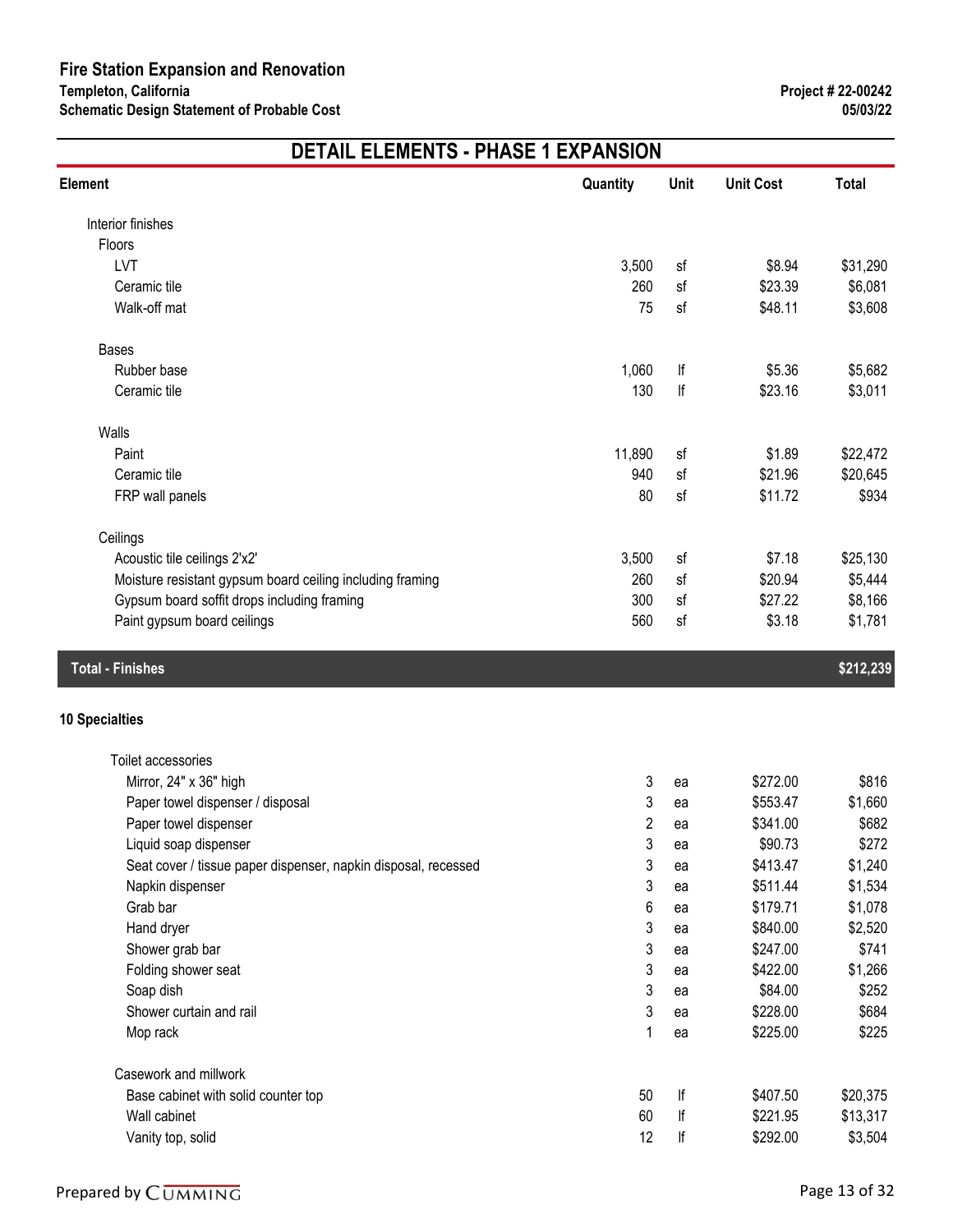| <b>DETAIL ELEMENTS - PHASE 1 EXPANSION</b>          |                |      |                  |              |  |
|-----------------------------------------------------|----------------|------|------------------|--------------|--|
| Element                                             | Quantity       | Unit | <b>Unit Cost</b> | <b>Total</b> |  |
| Miscellaneous                                       |                |      |                  |              |  |
| Solid threshold                                     | 3              | ea   | \$448.00         | \$1,344      |  |
| Lockers, 2 tier                                     | 4              | ea   | \$305.00         | \$1,220      |  |
| Lockers, 4 tier                                     | 20             | ea   | \$314.00         | \$6,280      |  |
| Locker bench                                        | 8              | lf   | \$78.28          | \$626        |  |
| Fire extinguisher, semi recessed                    | 6              | ea   | \$387.00         | \$2,322      |  |
| Access doors                                        | 3              | ea   | \$661.40         | \$1,984      |  |
| Code signage                                        | 3,760          | sf   | \$0.40           | \$1,504      |  |
| Miscellaneous building specialties                  | 3,760          | sf   | \$2.00           | \$7,520      |  |
| <b>Total - Specialties</b>                          |                |      |                  | \$72,968     |  |
| 11 Equipment                                        |                |      |                  |              |  |
| Clean room and Kitchen                              |                |      |                  |              |  |
| Refrigerators                                       | $\overline{2}$ | ea   | \$2,466.00       | \$4,932      |  |
| Cooking range / oven                                | 1              | ea   | \$1,244.00       | \$1,244      |  |
| Kitchen hood                                        | 1              | ea   | \$1,040.00       | \$1,040      |  |
| Dish washer                                         | 1              | ea   | \$820.00         | \$820        |  |
| Washer                                              |                | ea   | \$1,185.00       | \$1,185      |  |
| Dryer                                               | 1              | ea   | \$960.00         | \$960        |  |
| Workout                                             |                |      |                  |              |  |
| Workout equipment and accessories (OFOI)            |                |      |                  | Excluded     |  |
| <b>Total - Equipment</b>                            |                |      |                  | \$10,181     |  |
| 12 Furnishings                                      |                |      |                  |              |  |
| Shades and blinds                                   |                |      |                  |              |  |
| Roller shade, manually operated                     | 140            | sf   | \$12.26          | \$1,716      |  |
| Office and Dorm rooms                               |                |      |                  |              |  |
| Furniture and accessories (OFOI)                    |                |      |                  | Excluded     |  |
| <b>Total - Furnishings</b>                          |                |      |                  | \$1,716      |  |
| 21 Fire Suppression                                 |                |      |                  |              |  |
|                                                     |                |      |                  |              |  |
| <b>Fire Protection</b><br>Wet-pipe sprinkler system | 3,760          | sf   | \$7.30           | \$27,448     |  |
| <b>Total - Fire Suppression</b>                     |                |      |                  | \$27,448     |  |
|                                                     |                |      |                  |              |  |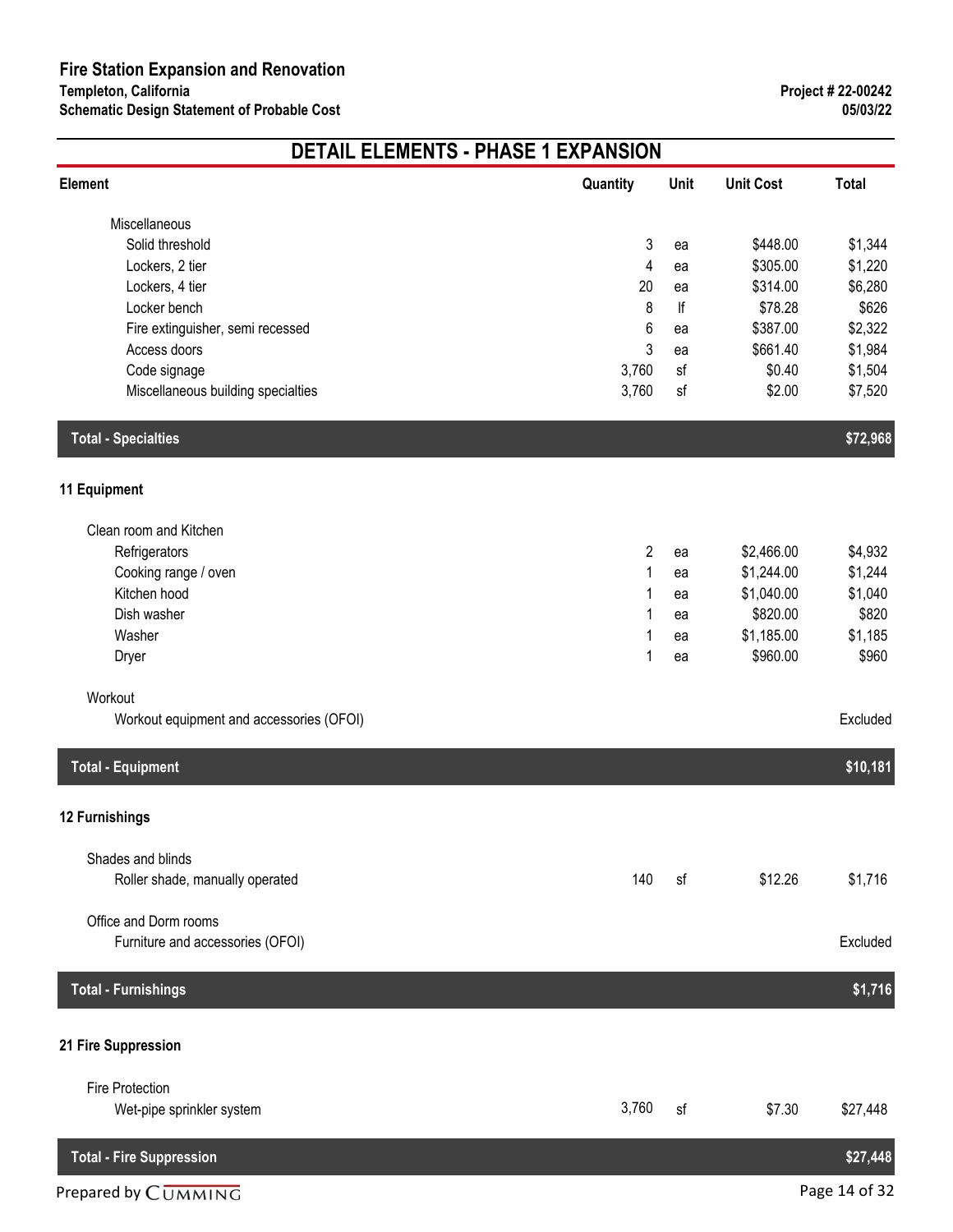| <b>Element</b>                                     | Quantity       | Unit | <b>Unit Cost</b> | <b>Total</b> |
|----------------------------------------------------|----------------|------|------------------|--------------|
| 22 Plumbing                                        |                |      |                  |              |
| <b>General Plumbing Equipment</b>                  |                |      |                  |              |
| GWH-1, Water heater, gas, 80 gal, AO Smith BTL-120 | 1              | ea   | \$7,604.60       | \$7,605      |
| CPH-2, Circulating pump, inline, 10 gpm            | 1              | ea   | \$2,523.31       | \$2,523      |
| ET-1, Expansion tank                               | 1              | ea   | \$669.89         | \$670        |
| RO drinking water system                           | 1              | ea   | \$7,450.00       | \$7,450      |
| Thermostatic mixing valve                          | 4              | ea   | \$299.84         | \$1,199      |
| Water hammer arrestor                              | 4              | ea   | \$322.61         | \$1,290      |
| Trap primer                                        | 8              | ea   | \$356.92         | \$2,855      |
| <b>Sanitary Fixtures</b>                           |                |      |                  |              |
| Water closet WC-1, floor, sensor FV                | 3              | ea   | \$1,612.51       | \$4,838      |
| Lavatory LAV-1, wall, sensor faucet                | 3              | ea   | \$2,055.04       | \$6,165      |
| Mop sink                                           | 1              | ea   | \$1,574.10       | \$1,574      |
| Sink                                               | $\overline{c}$ | ea   | \$1,468.00       | \$2,936      |
| <b>Laundry Sink</b>                                | 1              | ea   | \$1,855.00       | \$1,855      |
| Showers                                            | 4              | ea   | \$2,500.00       | \$10,000     |
| Floor drain                                        | 3              | ea   | \$615.27         | \$1,846      |
| Domestic Water                                     |                |      |                  |              |
| CW connection to water closet, floor mnt           | 3              | ea   | \$383.68         | \$1,151      |
| HW/CW connection to lav                            | 3              | ea   | \$617.36         | \$1,852      |
| HW/CW connection to sink / shower                  | 8              | ea   | \$534.77         | \$4,278      |
| Distribution                                       | 1              | ls   | \$10,000.00      | \$10,000     |
| Waste / Vent                                       |                |      |                  |              |
| DWV connection to water closet, floor mnt          | 3              | ea   | \$1,053.00       | \$3,159      |
| DWV connection to lav                              | 3              | ea   | \$505.24         | \$1,516      |
| DWV connection to sink                             | 3              | ea   | \$355.24         | \$1,066      |
| Rough-in at floor drain                            | $\overline{7}$ | ea   | \$1,122.07       | \$7,854      |
| Distribution                                       | 1              | ls   | \$8,500.00       | \$8,500      |
| Condensate Drainage                                | 3,760          | sf   | \$1.79           | \$6,730      |
| <b>Natural Gas</b>                                 | 3,760          | sf   | \$3.61           | \$13,574     |
| Miscellaneous Plumbing                             | 3,760          | sf   | \$3.51           | \$13,198     |
| <b>Total - Plumbing</b>                            |                |      |                  | \$125,684    |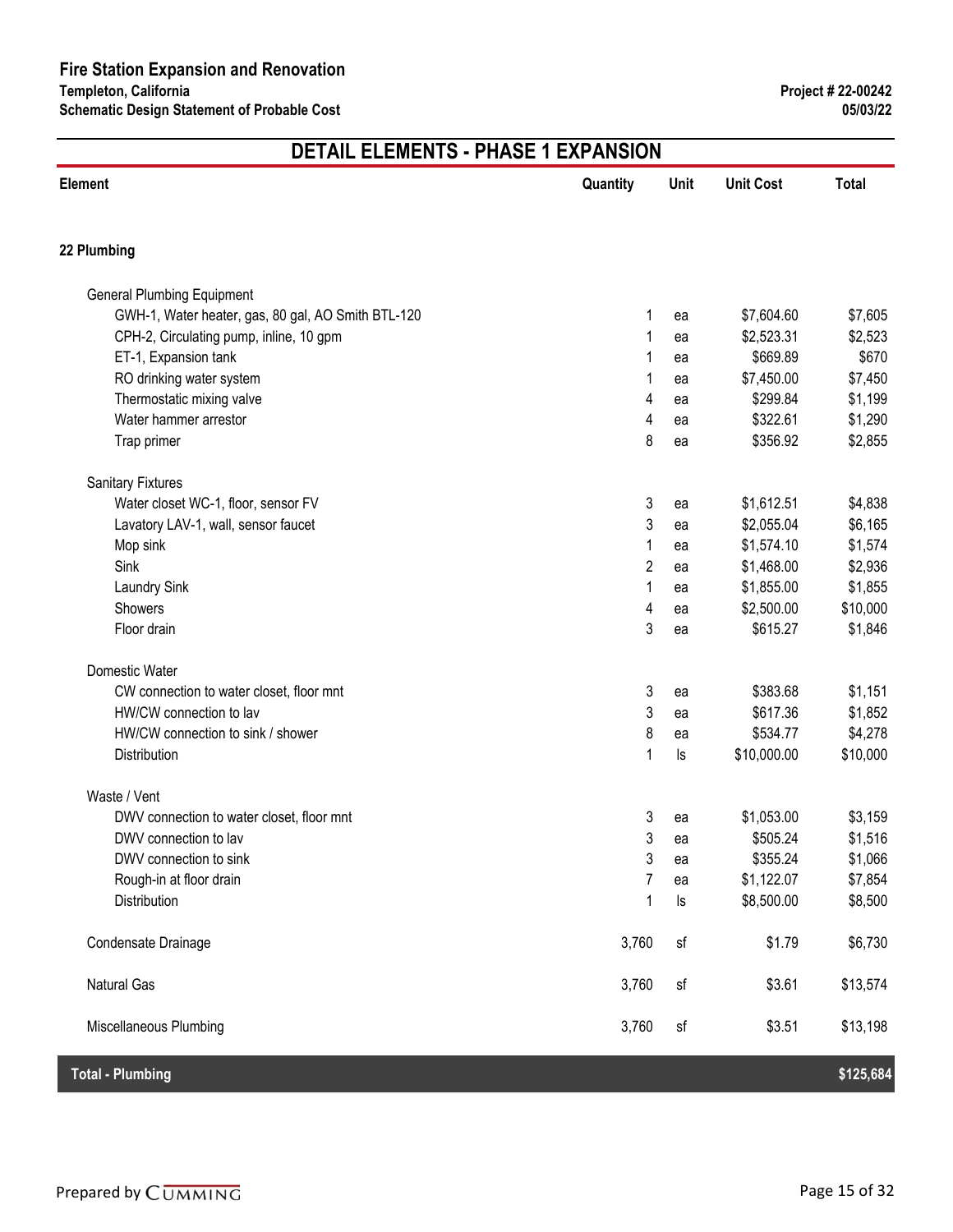| <b>Element</b>                                     | Quantity       | Unit     | <b>Unit Cost</b> | <b>Total</b> |
|----------------------------------------------------|----------------|----------|------------------|--------------|
| 23 HVAC                                            |                |          |                  |              |
| <b>Refrigerant Piping</b>                          |                |          |                  |              |
| 5/8" pipe, acr, type L                             | 585            | lf       | \$41.77          | \$24,435     |
| Pipe insulation, 5/8" pipe                         | 585            | lf       | \$13.28          | \$7,769      |
| Air-Side Equipment                                 |                |          |                  |              |
| Heat pump, 2 ton                                   | 6              | ea       | \$6,611.00       | \$39,666     |
| Heat pump, 4 ton                                   | 3              | ea       | \$7,966.00       | \$23,898     |
| Energy recovery ventilation (ERV) unit, 600cfm     | $\overline{2}$ | ea       | \$6,696.04       | \$13,392     |
| Unit heater                                        | 1              | ea       | \$2,890.00       | \$2,890      |
| Air Distribution                                   |                |          |                  |              |
| Ductwork, galv                                     | 3,930          | Ibs      | \$23.61          | \$92,787     |
| Duct insulation                                    | 3,140          | sf       | \$3.89           | \$12,215     |
| Manual volume damper                               | 10             | ea       | \$336.45         | \$3,365      |
| Supply grilles                                     | 19             | ea       | \$484.00         | \$9,196      |
| <b>Return Grilles</b>                              | 13             | ea       | \$455.00         | \$5,915      |
| <b>Exhaust grilles</b>                             | 3              | ea       | \$546.50         | \$1,640      |
| Miscellaneous HVAC                                 |                |          |                  |              |
| Test / balance HVAC                                | 10             | hr       | \$140.08         | \$1,401      |
| Start-up/check-out                                 | 8              | hr       | \$127.34         | \$1,019      |
| Commissioning assistance                           | 8              | hr       | \$127.34         | \$1,019      |
| Piping identification                              | 18             | ea       | \$31.19          | \$561        |
| Seismic bracing                                    | 3,760          | sf       | \$0.33           | \$1,241      |
| Hoisting and rigging                               | 1              | $\sf ls$ | \$9,500.00       | \$9,500      |
| Penetrations and firestopping for HVAC             | 3,760          | sf       | \$0.50           | \$1,880      |
| <b>Total - HVAC</b>                                |                |          |                  | \$253,788    |
|                                                    |                |          |                  |              |
| 25 Integrated Automation                           |                |          |                  |              |
| <b>HVAC Controls</b>                               |                |          |                  |              |
| DDC controls, rooftop unit                         | $\overline{2}$ | ea       | \$4,158.00       | \$8,316      |
| DDC controls, split AC/HP                          | 9              | ea       | \$4,158.00       | \$37,422     |
| DDC controls, modifications to existing BMS system | 1              | ea       | \$10,000.00      | \$10,000     |
| <b>Total - Integrated Automation</b>               |                |          |                  | \$55,738     |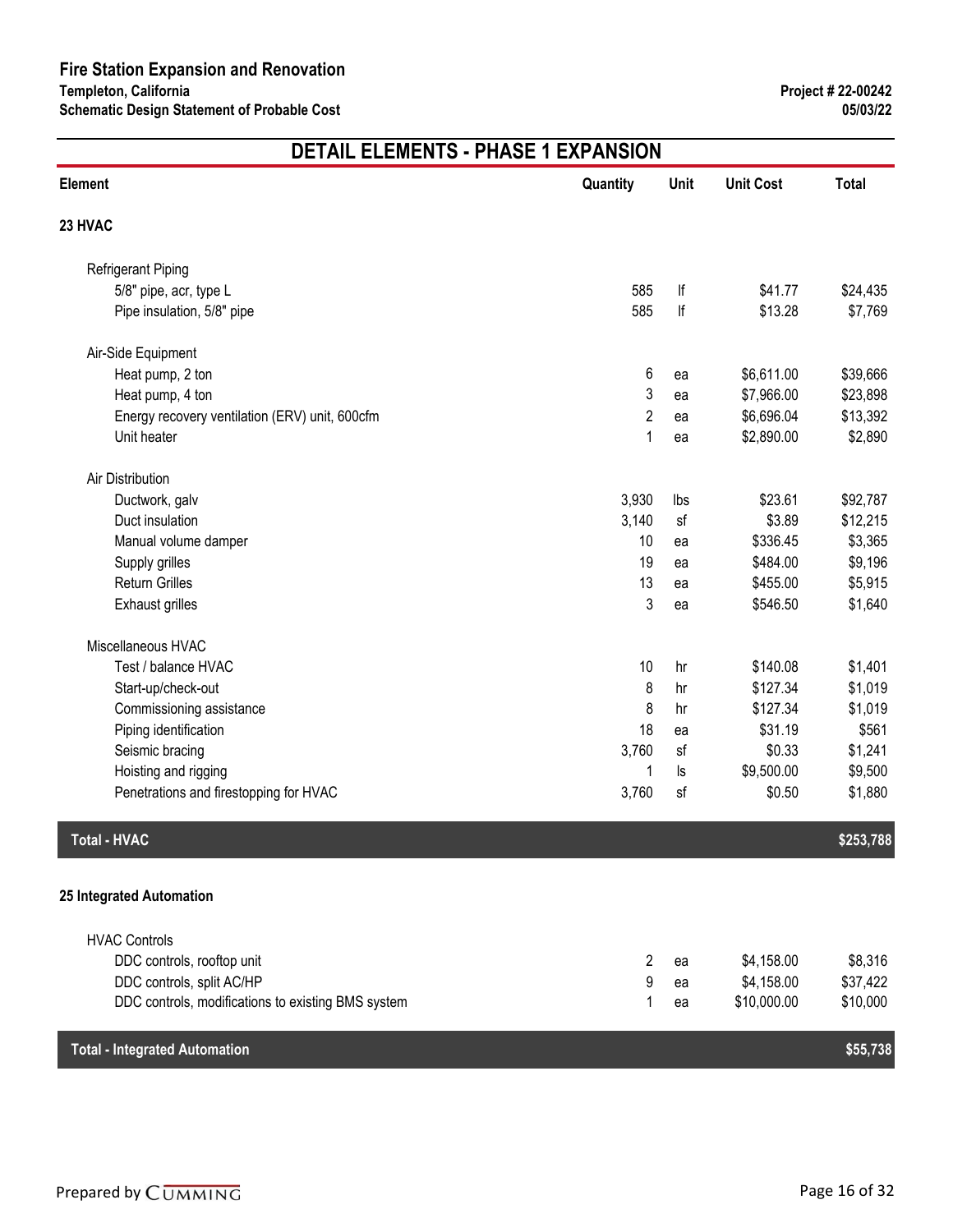| <b>Element</b>                                             | Quantity       | Unit     | <b>Unit Cost</b> | <b>Total</b> |
|------------------------------------------------------------|----------------|----------|------------------|--------------|
| 26 Electrical                                              |                |          |                  |              |
| Power and lighting                                         |                |          |                  |              |
| Service and distribution                                   |                |          |                  |              |
| Tap and connect to existing feeder                         | 1              | ls       | \$8,750.00       | \$8,750      |
| Distribution board, 600A 120/208v, 3ph, 4w, "MSB"          | 1              | ea       | \$30,791.00      | \$30,791     |
| Distribution board, 400 amp, 120/240v, 1ph, 3w, "DP"       | 1              | ea       | \$24,135.80      | \$24,136     |
| Panelboard 200A 120/208V 3P 4W "FA"                        | 1              | ea       | \$5,347.00       | \$5,347      |
| Panelboard 125A 120/208V 3P 4W "FB"                        | 1              | ea       | \$5,044.00       | \$5,044      |
| 100A 120/240V 1P 3W ATS                                    | 1              | ea       | \$3,091.00       | \$3,091      |
| Grounding                                                  | 1              | ls       | \$7,200.00       | \$7,200      |
| Gas / propane generator 100KW 120/240V 1P 3W, allowance    | 1              | ea       | \$75,000.00      | \$75,000     |
| Feeder, 200amp, 1ph, 3w                                    | 80             | lf       | \$109.00         | \$8,720      |
| Feeder, 125 amp, 1P, 3W                                    | 90             | lf       | \$99.20          | \$8,928      |
| Feeder, 200amp, 3ph, 4w                                    | 160            | lf       | \$114.00         | \$18,240     |
| 500A Conduit and Cable Feeder                              | 45             | lf       | \$307.00         | \$13,815     |
| Pull-box traffic rated, 2' x 3'                            | 1              | ea       | \$4,522.00       | \$4,522      |
| Pull-box wall mounted                                      | 1              | ea       | \$755.00         | \$755        |
| PV Inverter                                                | $\overline{c}$ | ea       | \$1,623.00       | \$3,246      |
| PV breaker 100 amp 120/240V 2P                             | $\overline{c}$ | ea       | \$1,466.00       | \$2,932      |
| 20kW/20kWh BYD battery energy storage system               | 1              | ea       | \$33,000.00      | \$33,000     |
| PV System - based on 48 panels of 7'-0" x 3'-0", allowance | 20             | kw       | \$3,460.00       | \$69,200     |
| PV conduit infrastructure allowance                        | 1              | $\sf ls$ | \$7,560.00       | \$7,560      |
| HVAC and equipment connections                             |                |          |                  |              |
| RTU connection                                             | $\overline{2}$ | ea       | \$659.26         | \$1,319      |
| Connection to fan coil unit                                | 9              | ea       | \$360.24         | \$3,242      |
| Connection to condensing unit                              | 9              | ea       | \$374.30         | \$3,369      |
| Connection to water heater                                 | 2              | ea       | \$315.29         | \$631        |
| Connection, circulating pump                               | 1              | ea       | \$338.44         | \$338        |
| 240V Connection                                            | 3              | ea       | \$388.44         | \$1,165      |
| Disconnect switch, 30/3 fused N1                           | 18             | ea       | \$782.00         | \$14,076     |
| Disconnect switch, 60/3 fused N1                           | $\overline{2}$ | ea       | \$1,219.07       | \$2,438      |
| Equipment feeder, 20 amp                                   | 860            | lf       | \$31.70          | \$27,262     |
| Equipment feeder, 30 amp                                   | 720            | lf       | \$42.75          | \$30,780     |
| Equipment feeder, 60 amp                                   | 260            | lf       | \$58.17          | \$15,124     |
| Convenience power                                          |                |          |                  |              |
| Duplex receptacle, 20 amp                                  | 45             | ea       | \$210.35         | \$9,466      |
| Double duplex receptacle, 20 amp                           | 11             | ea       | \$247.09         | \$2,718      |
| Duplex receptacle, 20 amp GFCI, wp                         | 3              | ea       | \$290.90         | \$873        |
| Duplex receptacle, 20 amp w/ USB charger                   | 6              | ea       | \$322.22         | \$1,933      |
| Branch power, 20 amp                                       | 1,300          | lf       | \$27.61          | \$35,893     |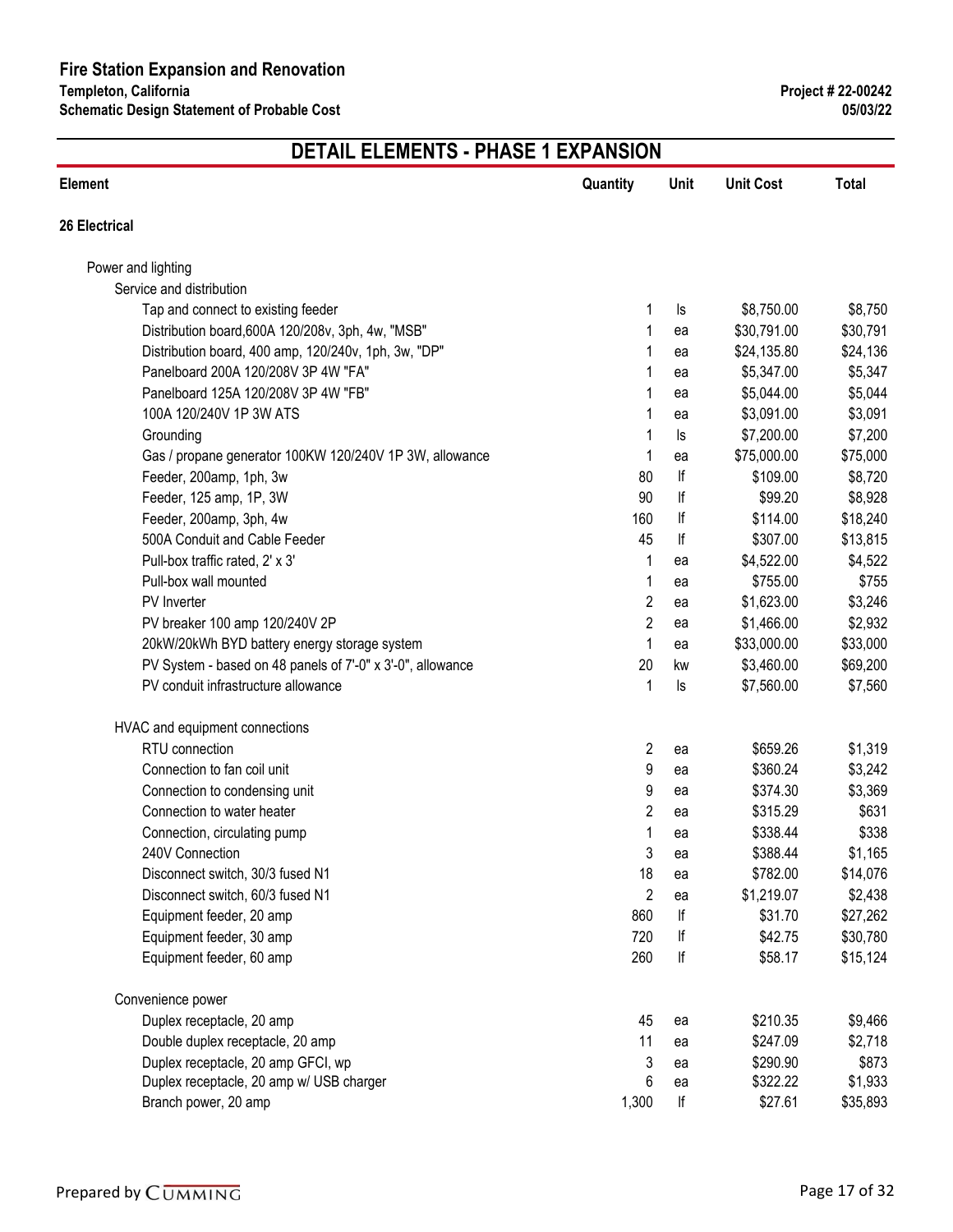| Element                                                            | Quantity | Unit | <b>Unit Cost</b> | <b>Total</b> |
|--------------------------------------------------------------------|----------|------|------------------|--------------|
| Lighting and lighting controls                                     |          |      |                  |              |
| Fixture Type 1, 2 x 2 recessed troffer LED                         | 6        | ea   | \$465.00         | \$2,790      |
| Fixture Type 2, 1 x 4 surface wrap LED                             | 7        | ea   | \$411.00         | \$2,877      |
| Fixture Type 3, 2 x 4 Recessed troffer LED                         | 14       | ea   | \$506.00         | \$7,084      |
| Fixture Type 4, 1 x 4 surface strip LED                            | 5        | ea   | \$398.00         | \$1,990      |
| Fixture Type 5, wall sconce LED                                    | 6        | ea   | \$460.00         | \$2,760      |
| Fixture Type 6, wall sconce WP LED                                 | 4        | ea   | \$560.73         | \$2,243      |
| Fixture Type 7, recessed down light LED                            | 19       | ea   | \$541.15         | \$10,282     |
| Fixture Type A8, cove under cabinet                                | 10       | ea   | \$370.00         | \$3,700      |
| Occupancy sensor, ceiling mounted                                  | 10       | ea   | \$371.49         | \$3,715      |
| Occupancy sensor, wall mounted                                     | 8        | ea   | \$327.50         | \$2,620      |
| Daylight sensor, dimming control                                   | 1        | ea   | \$560.00         | \$560        |
| <b>Lighting Controls</b>                                           | 3,760    | sf   | \$3.50           | \$13,160     |
| Lighting branch power, fixtures                                    | 2,250    | lf   | \$21.00          | \$47,250     |
| Lighting branch power, controls                                    | 565      | lf   | \$20.00          | \$11,290     |
| Miscellaneous                                                      |          |      |                  |              |
| Miscellaneous Start-up, commissioning, labels, fire stopping, pipe | 3,760    | sf   | \$2.50           | \$9,400      |
| penetrations, seismic & grounding                                  |          |      |                  |              |
| <b>Temporary Power</b>                                             | 3,760    | sf   | \$0.70           | \$2,632      |
| <b>Total - Electrical</b>                                          |          |      |                  | \$605,256    |
| 27 Communications                                                  |          |      |                  |              |
|                                                                    |          |      |                  |              |
| Voice and Data system (rough conduit and cable only)               | 3,760    | sf   | \$5.50           | \$20,680     |
| Public address system                                              |          |      |                  | Excluded     |
|                                                                    |          |      |                  |              |
| <b>Total - Communications</b>                                      |          |      |                  | \$20,680     |
| 28 Electrical Safety And Security                                  |          |      |                  |              |
|                                                                    |          |      |                  |              |
| Fire alarm system                                                  | 3,760    |      | \$7.00           | \$26,320     |
| Security system                                                    |          |      |                  | Excluded     |
| <b>Total - Electrical Safety And Security</b>                      |          |      |                  | \$26,320     |
|                                                                    |          |      |                  |              |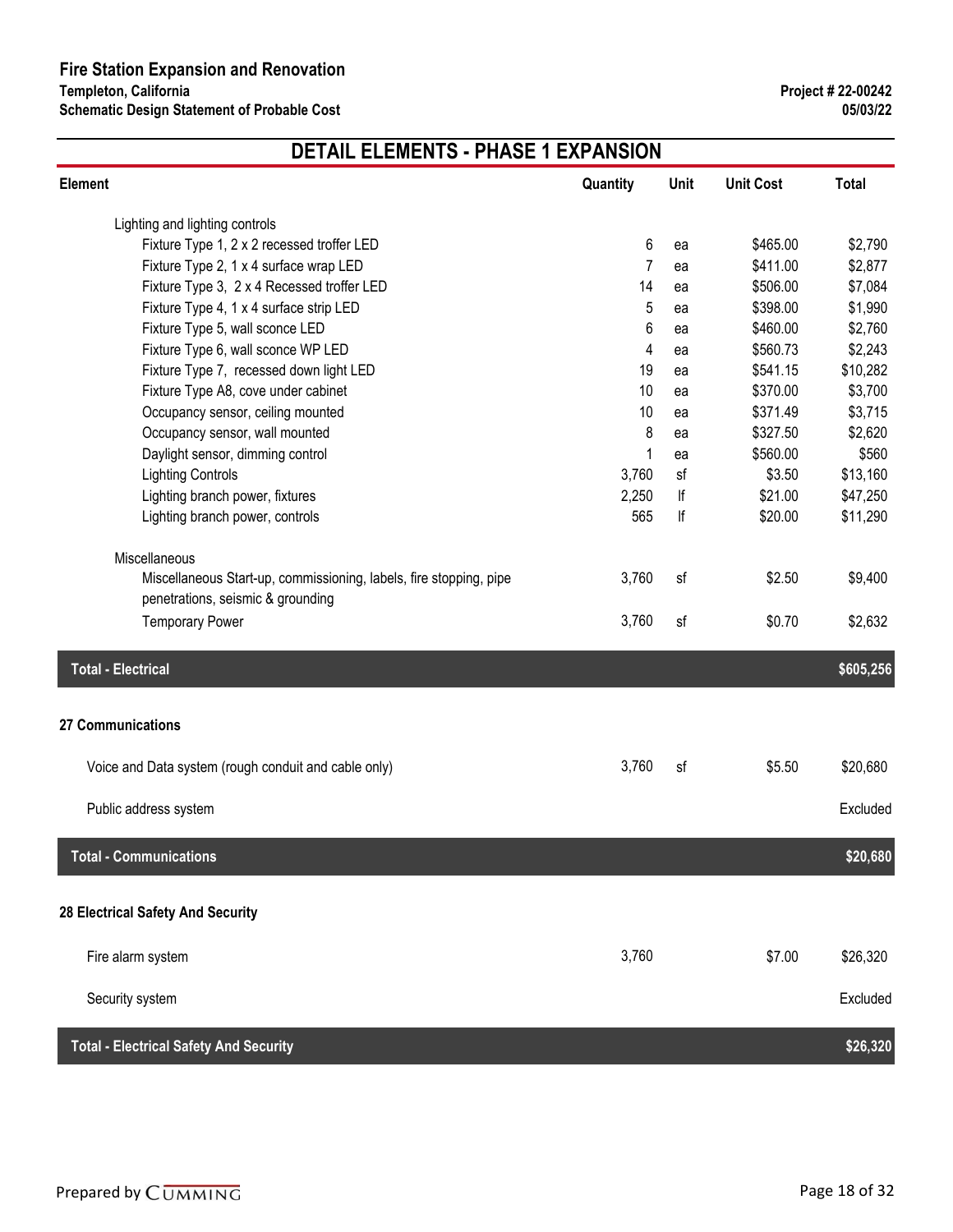| <b>Element</b>                             | Quantity | Unit     | <b>Unit Cost</b> | <b>Total</b> |
|--------------------------------------------|----------|----------|------------------|--------------|
| 31 Earthwork                               |          |          |                  |              |
| Earthwork                                  |          |          |                  |              |
| Overexcavation and recompaction            | 480      | cy       | \$18.42          | \$8,847      |
| Engineered fill                            | 480      | cy       | \$37.86          | \$18,184     |
| Haul                                       | 480      | cy       | \$31.28          | \$15,024     |
| Rough and fine grading                     | 2,545    | sf       | \$2.68           | \$6,821      |
| Temporary under-pinning, existing building | 1        | ls       | \$10,000.00      | \$10,000     |
| <b>Total - Earthwork</b>                   |          |          |                  | \$58,875     |
| 32 Exterior Improvements                   |          |          |                  |              |
| Demolition                                 |          |          |                  |              |
| Sawcut concrete pavement                   | 350      | lf       | \$20.26          | \$7,091      |
| Concrete paving                            | 4,300    | sf       | \$4.75           | \$20,425     |
| Concrete apron                             | 1,150    | sf       | \$6.25           | \$7,188      |
| Miscellaneous demolition                   | 1        | ls       | \$10,000.00      | \$10,000     |
| Protect existing structure, finishes       | 1        | $\sf ls$ | \$5,000.00       | \$5,000      |
| Hazardous material abatement               |          |          |                  | Excluded     |
| Earthwork                                  |          |          |                  |              |
| Rough and fine grade                       | 3,670    | sf       | \$2.50           | \$9,175      |
| Site Improvements                          |          |          |                  |              |
| Concrete paving, 4" thick                  | 2,520    | sf       | \$12.04          | \$30,341     |
| Concrete apron, 8" thick                   | 1,150    | sf       | \$17.26          | \$19,849     |
| Concrete curb                              | 210      | lf       | \$24.50          | \$5,145      |
| Joint existing concrete pavement           | 95       | lf       | \$21.04          | \$1,999      |
| Site structures                            |          |          |                  |              |
| Hose drying tower                          | 1        | ea       | \$14,100.00      | \$14,100     |
| <b>Total - Exterior Improvements</b>       |          |          |                  | \$130,312    |
|                                            |          |          |                  |              |
| 33 Utilities                               |          |          |                  |              |

| Storm drainage |     |    |            |         |
|----------------|-----|----|------------|---------|
| Pipe PVC 8"    | 100 | lf | \$98.26    | \$9,826 |
| Drain inlet    |     | ea | \$2,466.00 | \$2,466 |
| Sewer          |     |    |            |         |
| Pipe PVC 6"    | 60  | lf | \$78.22    | \$4,693 |
| Cleanout       | 4   | ea | \$1,266.00 | \$5,064 |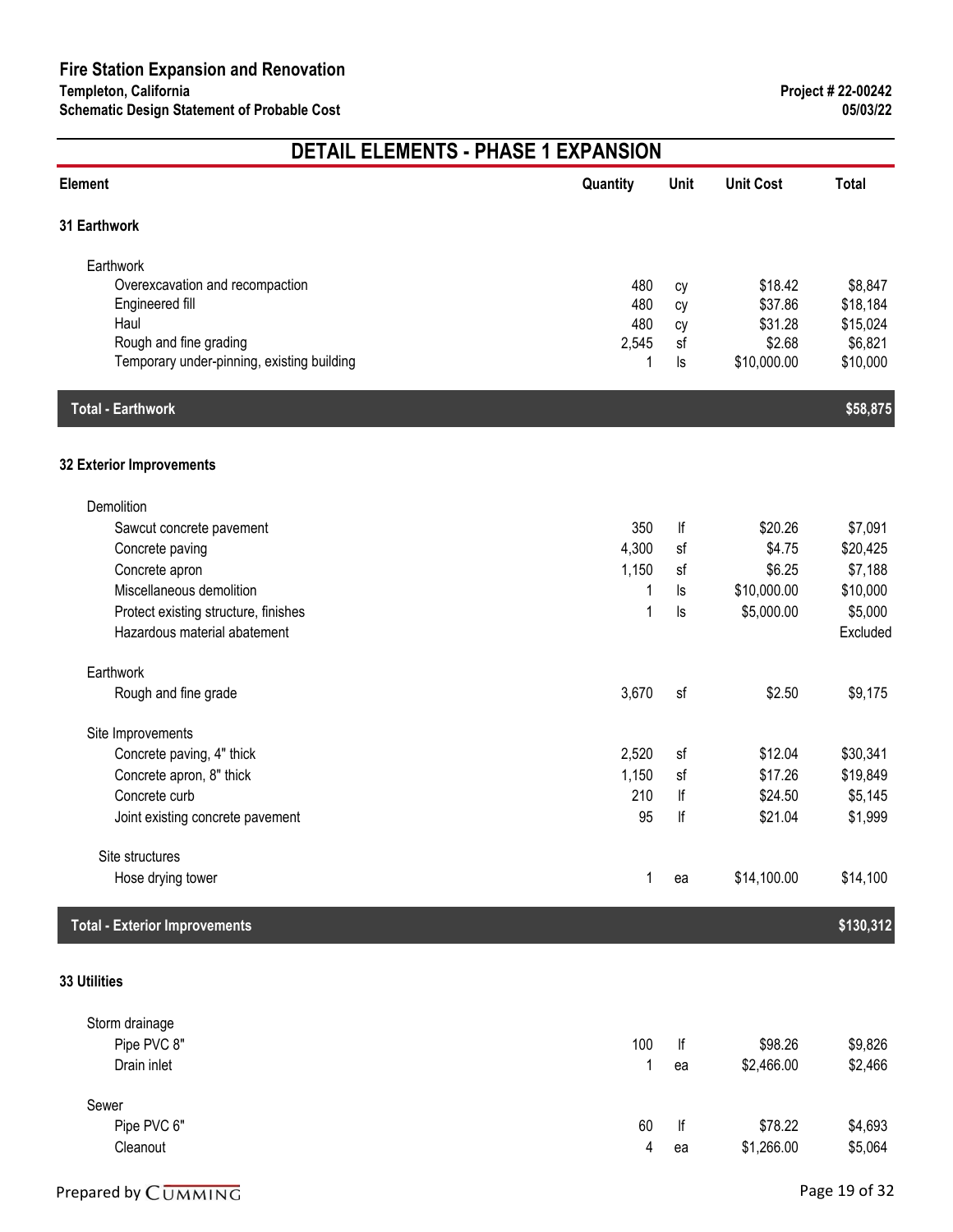| <b>Element</b>                                              | Quantity | Unit | <b>Unit Cost</b> | Total    |
|-------------------------------------------------------------|----------|------|------------------|----------|
| Sand / oil interceptor, 100 gallon                          |          | ea   | \$48,000.00      | \$48,000 |
| Sawcut, remove and patch, repair existing concrete pavement | 25       | lf   | \$64.01          | \$1,600  |
| Connect to existing                                         | 2        | ea   | \$2,460.00       | \$4,920  |
| Water                                                       |          |      |                  |          |
| Pipe PVC 3"                                                 | 15       | lf   | \$64.10          | \$962    |
| Gate valve, 3"                                              | 1        | ea   | \$1,274.00       | \$1,274  |
| Backflow preventor, 3"                                      |          | ea   | \$3,988.00       | \$3,988  |
| Sawcut, remove and patch, repair existing concrete pavement | 25       | lf   | \$64.01          | \$1,600  |
| Steel protection plates                                     |          | ls   | \$5,000.00       | \$5,000  |
| Hot-tap connection                                          |          | ea   | \$5,500.00       | \$5,500  |
| <b>Total - Utilities</b>                                    |          |      |                  | \$94,893 |

Prepared by  $\overline{C}\overline{UMMING}$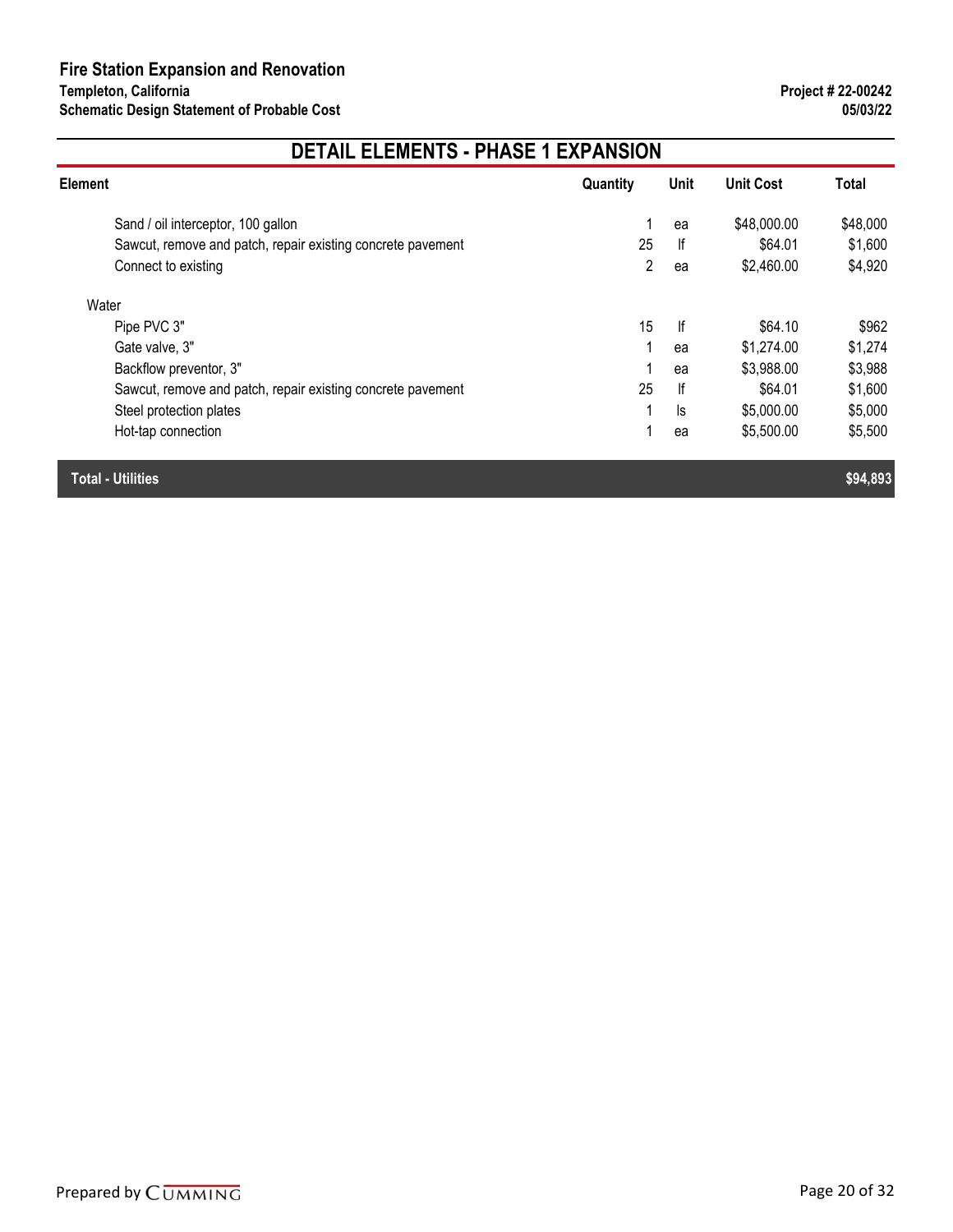Phase 2 Renovation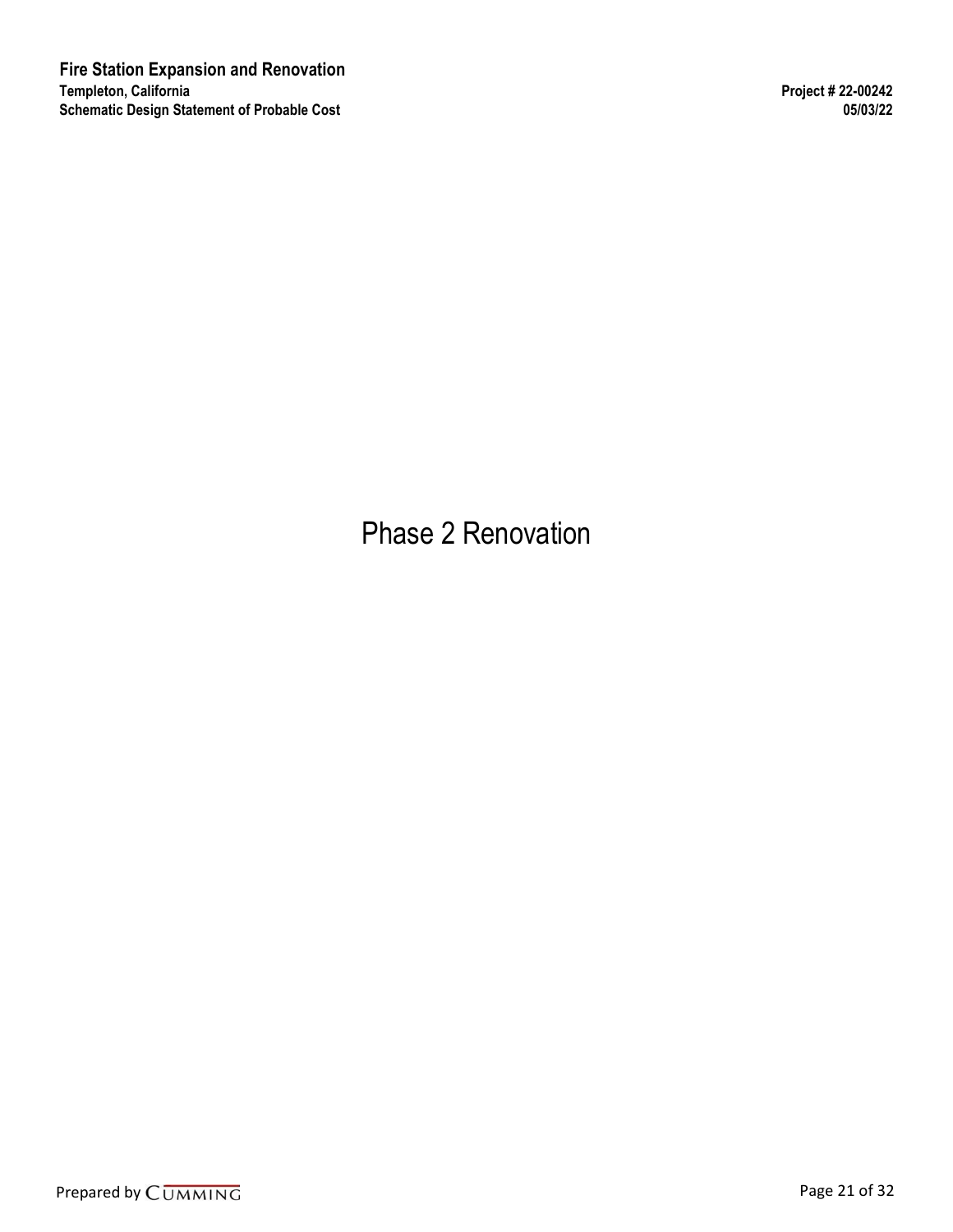# **SUMMARY - PHASE 2 RENOVATION**

|        | \$92,130  | \$41.41                                                                                                                                                                                      |
|--------|-----------|----------------------------------------------------------------------------------------------------------------------------------------------------------------------------------------------|
|        | \$7,153   | \$3.21                                                                                                                                                                                       |
|        |           |                                                                                                                                                                                              |
|        |           | \$1.00                                                                                                                                                                                       |
|        |           | \$19.79                                                                                                                                                                                      |
|        |           | \$7.23                                                                                                                                                                                       |
|        |           | \$6.19<br>\$44.62                                                                                                                                                                            |
|        |           | \$16.78                                                                                                                                                                                      |
|        |           |                                                                                                                                                                                              |
|        |           |                                                                                                                                                                                              |
|        |           |                                                                                                                                                                                              |
|        |           |                                                                                                                                                                                              |
|        | \$12,238  | \$5.50                                                                                                                                                                                       |
|        | \$40,692  | \$18.29                                                                                                                                                                                      |
|        | \$170,326 | \$76.55                                                                                                                                                                                      |
|        | \$16,632  | \$7.48                                                                                                                                                                                       |
|        |           | \$68.21                                                                                                                                                                                      |
|        |           | \$5.50                                                                                                                                                                                       |
|        |           | \$7.00                                                                                                                                                                                       |
|        |           |                                                                                                                                                                                              |
|        |           |                                                                                                                                                                                              |
|        |           |                                                                                                                                                                                              |
|        | \$731,482 | \$328.76                                                                                                                                                                                     |
| 5.00%  | \$36,574  | \$16.44                                                                                                                                                                                      |
|        |           | \$345.19                                                                                                                                                                                     |
| 20.00% | \$153,611 | \$69.04                                                                                                                                                                                      |
|        |           | \$414.23                                                                                                                                                                                     |
| 2.30%  | \$21,198  | \$9.53                                                                                                                                                                                       |
|        |           | \$423.76                                                                                                                                                                                     |
| 7.50%  | \$70,715  | \$31.78                                                                                                                                                                                      |
|        |           | \$455.54                                                                                                                                                                                     |
| 10.00% | \$101,358 | \$45.55                                                                                                                                                                                      |
|        |           | \$501.10                                                                                                                                                                                     |
| 7.50%  | \$83,581  | \$37.56                                                                                                                                                                                      |
|        |           | \$538.66                                                                                                                                                                                     |
|        |           | \$2,225<br>\$44,029<br>\$16,088<br>\$13,781<br>\$99,269<br>\$37,335<br>\$151,772<br>\$12,238<br>\$15,575<br>\$768,056<br>\$921,667<br>\$942,866<br>\$1,013,580<br>\$1,114,939<br>\$1,198,520 |

Total Area: 2,225 SF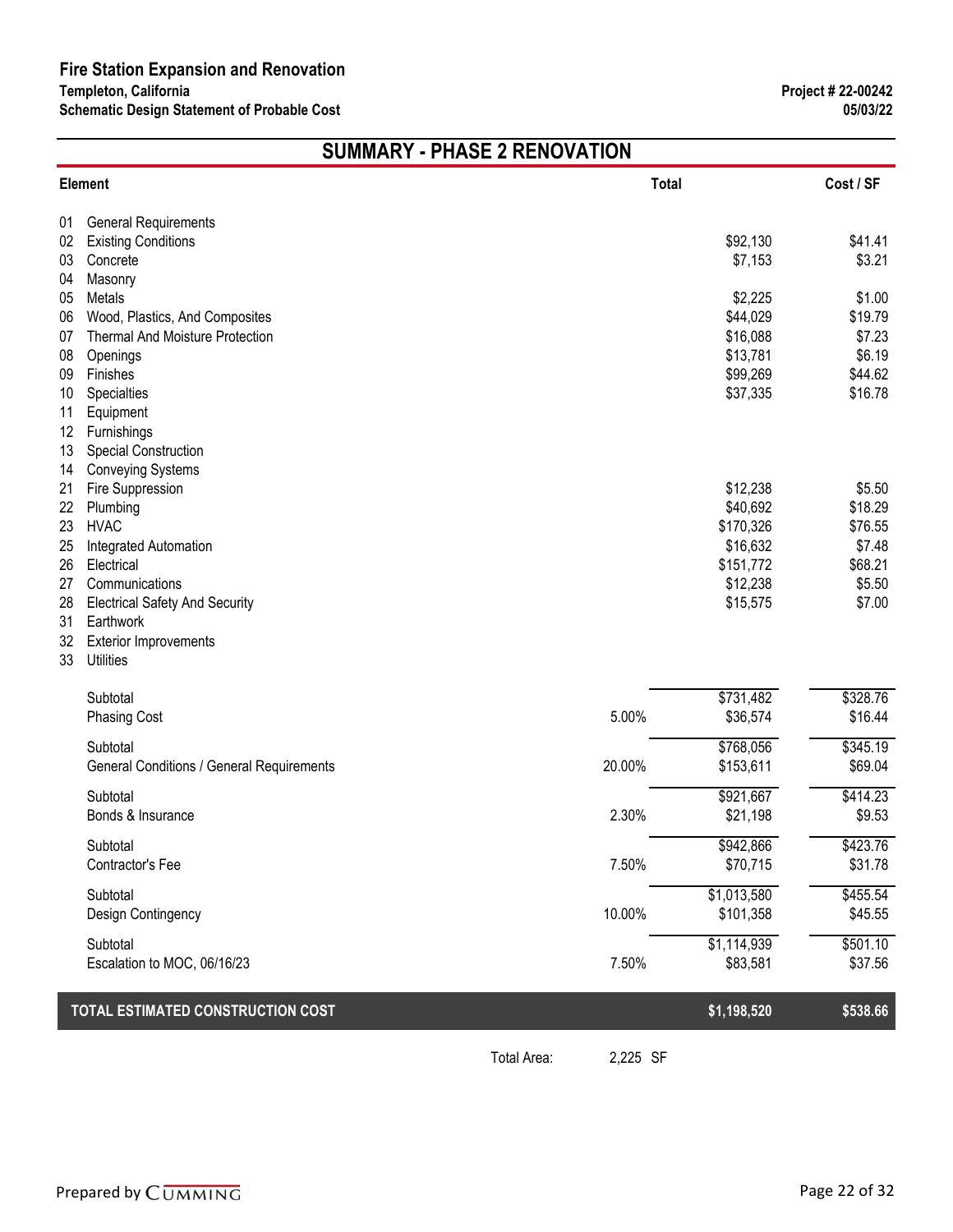| <b>Element</b>                                    | Quantity | Unit | <b>Unit Cost</b> | <b>Total</b> |
|---------------------------------------------------|----------|------|------------------|--------------|
| 02 Existing Conditions                            |          |      |                  |              |
| Demolition                                        |          |      |                  |              |
| Sawcut slab-on-grade                              | 90       | lf   | \$30.88          | \$2,779      |
| Slab-on-grade                                     | 130      | sf   | \$28.26          | \$3,674      |
| Flooring and base                                 | 2,225    | sf   | \$2.45           | \$5,451      |
| <b>ACT</b> ceilings                               | 2,225    | sf   | \$2.05           | \$4,561      |
| Partitions                                        | 2,440    | sf   | \$6.92           | \$16,885     |
| Door, frame and hardware, single                  | 12       | ea   | \$370.98         | \$4,452      |
| Roll-up doors                                     | 4        | ea   | \$2,750.00       | \$11,000     |
| Form door opening, single                         | 1        | ea   | \$747.67         | \$748        |
| Base cabinets                                     | 30       | lf   | \$109.77         | \$3,293      |
| <b>HVAC</b>                                       |          |      |                  |              |
| System demolition                                 | 2,225    | sf   | \$2.00           | \$4,450      |
| Plumbing                                          |          |      |                  |              |
| Remove fixtures, cap lines                        | 1        | ea   | \$498.00         | \$498        |
| System demolition                                 | 2,225    | sf   | \$0.75           | \$1,669      |
| Electrical                                        |          |      |                  |              |
| System demolition                                 | 2,225    | sf   | \$1.20           | \$2,670      |
| Miscellaneous demolition                          | 1        | ls   | \$20,000.00      | \$20,000     |
| Protect existing structure, finishes              | 1        | ls   | \$10,000.00      | \$10,000     |
| Hazardous material abatement                      |          |      |                  | Excluded     |
| <b>Total - Existing Conditions</b>                |          |      |                  | \$92,130     |
| 03 Concrete                                       |          |      |                  |              |
| Miscellaneous                                     |          |      |                  |              |
| Re-construct slab-on-grade                        | 130      | sf   | \$55.02          | \$7,153      |
| <b>Total - Concrete</b>                           |          |      |                  | \$7,153      |
| 05 Metals                                         |          |      |                  |              |
|                                                   |          |      |                  |              |
| Miscellaneous<br>Miscellaneous anchors and plates | 2,225    | sf   | \$1.00           | \$2,225      |
| <b>Total - Metals</b>                             |          |      |                  | \$2,225      |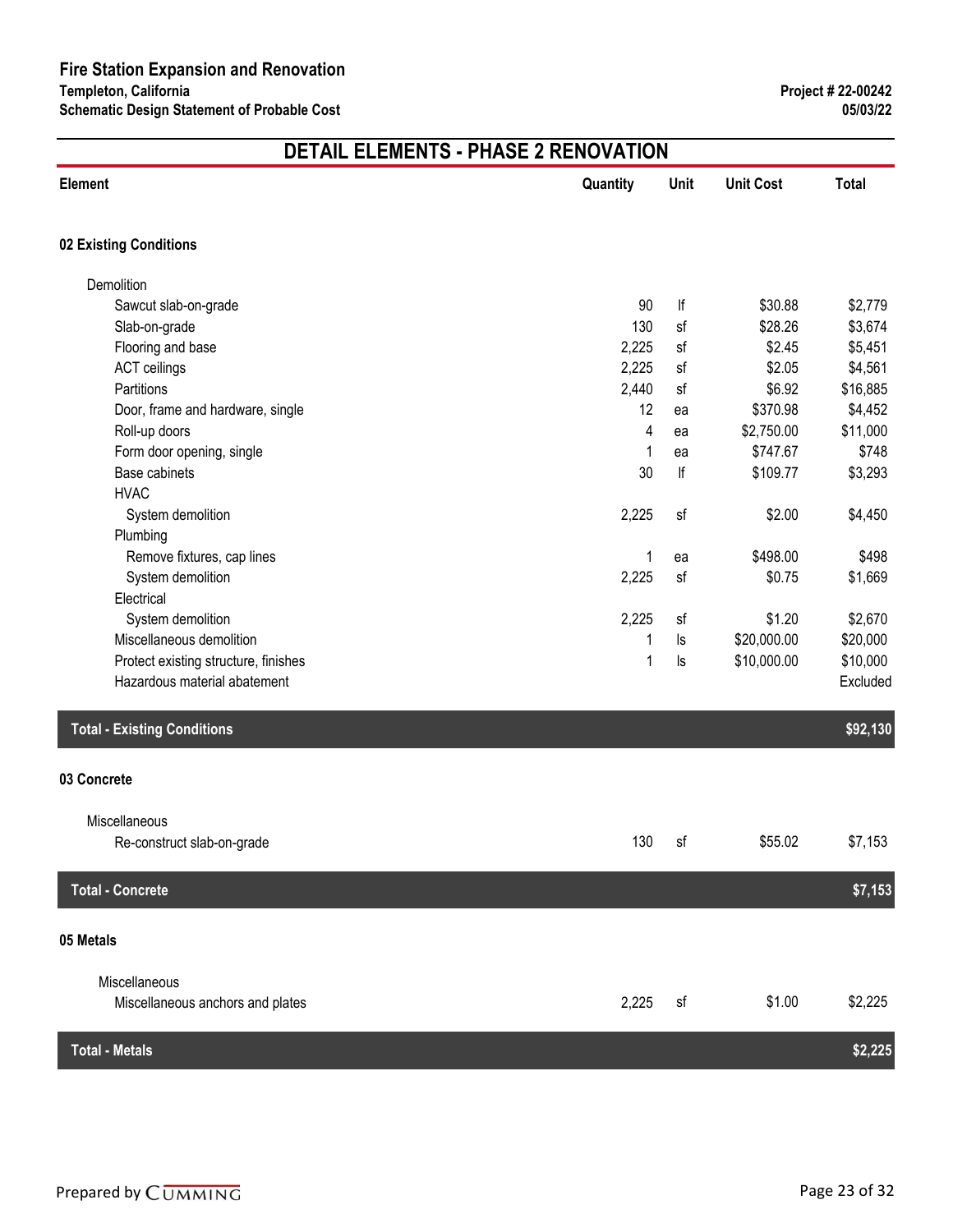| Element                                                  | Quantity | Unit | <b>Unit Cost</b> | <b>Total</b> |
|----------------------------------------------------------|----------|------|------------------|--------------|
| 06 Wood, Plastics, And Composites                        |          |      |                  |              |
| Floor framing                                            |          |      |                  |              |
| Block-up existing floor opening                          | 50       | sf   | \$148.44         | \$7,422      |
| Floor sheathing                                          | 50       | sf   | \$5.40           | \$270        |
| Miscellaneous backing and blocking                       | 50       | sf   | \$7.50           | \$375        |
| Roof framing                                             |          |      |                  |              |
| Temporary struts and supports                            | 2,225    | sf   | \$2.00           | \$4,450      |
| Miscellaneous backing and blocking                       | 2,225    | sf   | \$2.50           | \$5,563      |
| Interior walls                                           |          |      |                  |              |
| Wood stud framing, 2" x 6"                               | 1,120    | sf   | \$8.18           | \$9,158      |
| Wood stud framing, 2" x 4"                               | 190      | sf   | \$7.92           | \$1,505      |
| Block-up door opening                                    | 1        | ea   | \$948.00         | \$948        |
| Gypsum board, taped and finished                         | 2,620    | sf   | \$4.15           | \$10,873     |
| Cement backer board                                      | 215      | sf   | \$3.94           | \$847        |
| Miscellaneous backing and blocking                       | 1,310    | sf   | \$2.00           | \$2,619      |
| <b>Total - Wood, Plastics, And Composites</b>            |          |      |                  | \$44,029     |
| 07 Thermal And Moisture Protection                       |          |      |                  |              |
| Roofing                                                  |          |      |                  |              |
| Patch and repair existing roofing system around new roof | 420      | sf   | \$22.47          | \$9,437      |
| Insulation                                               |          |      |                  |              |
| Batt insulation, interior walls                          | 1,310    | sf   | \$2.70           | \$3,536      |
|                                                          |          |      |                  |              |
| Miscellaneous                                            |          |      |                  |              |
| Fire safing                                              | 2,225    | sf   | \$0.40           | \$890        |
| Caulking and sealants                                    | 2,225    | sf   | \$1.00           | \$2,225      |
| <b>Total - Thermal And Moisture Protection</b>           |          |      |                  | \$16,088     |
| 08 Openings                                              |          |      |                  |              |
|                                                          |          |      |                  |              |
| Interior doors                                           |          |      |                  |              |
| Solid core door, hollow metal frame and hardware         |          |      |                  |              |
| Single                                                   | 7        | ea   | \$1,822.00       | \$12,754     |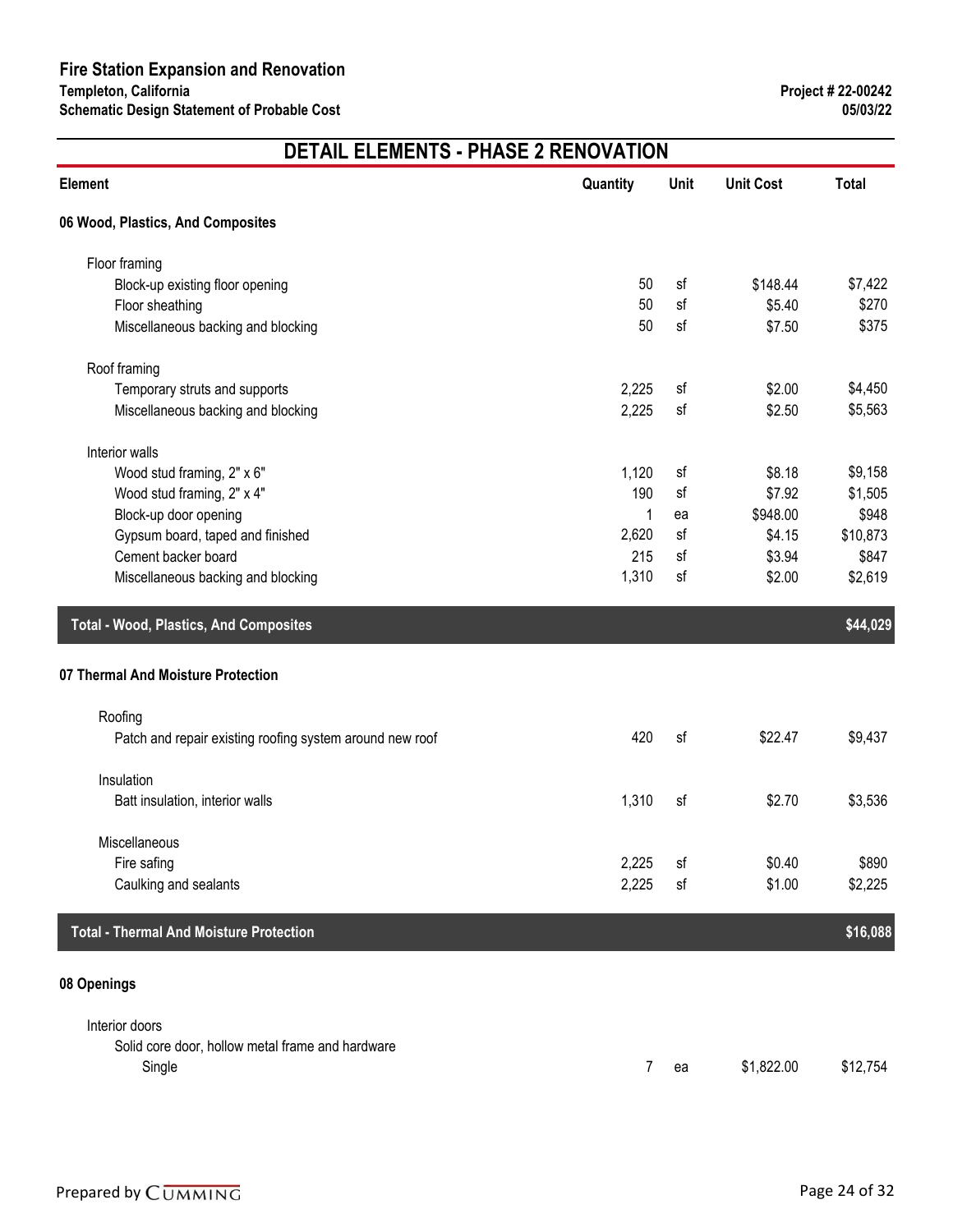# **Element Quantity Unit Unit Cost Total DETAIL ELEMENTS - PHASE 2 RENOVATION** Miscellaneous Door louver 1 ea \$315.00 \$315 Patch, repair and paint existing doors, per leaf 4 ea \$178.00 \$712 **Total - Openings \$13,781 09 Finishes** Exterior walls Patch / repair existing walls **\$11,628** \$11,628 Paint walls \$2,115 \$2,115 \$2,115 \$2,115 \$2,115 \$2,115 \$2,115 \$2,115 \$2,115 \$2,115 Interior finishes Floors Patch and repair existing concrete **2,225** sf \$2.51 \$5,585  $\blacksquare$ LVT  $\blacksquare$   $\blacksquare$   $\blacksquare$   $\blacksquare$   $\blacksquare$   $\blacksquare$   $\blacksquare$   $\blacksquare$   $\blacksquare$   $\blacksquare$   $\blacksquare$   $\blacksquare$   $\blacksquare$   $\blacksquare$   $\blacksquare$   $\blacksquare$   $\blacksquare$   $\blacksquare$   $\blacksquare$   $\blacksquare$   $\blacksquare$   $\blacksquare$   $\blacksquare$   $\blacksquare$   $\blacksquare$   $\blacksquare$   $\blacksquare$   $\blacksquare$   $\blacksquare$   $\blacksquare$   $\blacksquare$  Ceramic tile  $$1,520$ Patch and repair adjoining flooring 500 sf \$12.50 \$6,250 Bases Rubber base 570 lf \$5.36 \$3,055 Ceramic tile 30 lf \$23.16 \$695 Walls Patch and repair existing walls **3,270** sf \$1.15 \$3,761 Patch and repair CMU walls **1,030** sf \$2.56 \$2,637 Paint 6,240 sf \$1.89 \$11,793 \$1.89 \$1.89 \$1.89 \$1.89 \$1.89 \$1.89 \$1.89 \$1.89 \$1.89 \$1.89 \$1.89 \$1.89 \$1.89 \$1.  $\blacksquare$  Ceramic tile  $$4,724$ **Ceilings** Acoustic tile ceilings 2'x2' 2,160 sf \$7.18 \$15,509 Moisture resistant gypsum board ceiling including framing 65 sf \$20.94 \$1,361 Gypsum board soffit drops including framing 300 sf \$27.22 \$8,166 Paint gypsum board ceilings 365 sf \$3.18 \$1,161 **Total - Finishes \$99,269 10 Specialties** Toilet accessories Mirror, 24" x 36" high 1 ea  $$272.00$   $$272$

| Paper towel dispenser / disposal                               | ea | \$553.47 | \$553 |
|----------------------------------------------------------------|----|----------|-------|
| Liquid soap dispenser                                          | ea | \$90.73  | \$91  |
| Seat cover / tissue paper dispenser, napkin disposal, recessed | ea | \$413.47 | \$413 |

#### Prepared by  $\overline{C}$ UMMING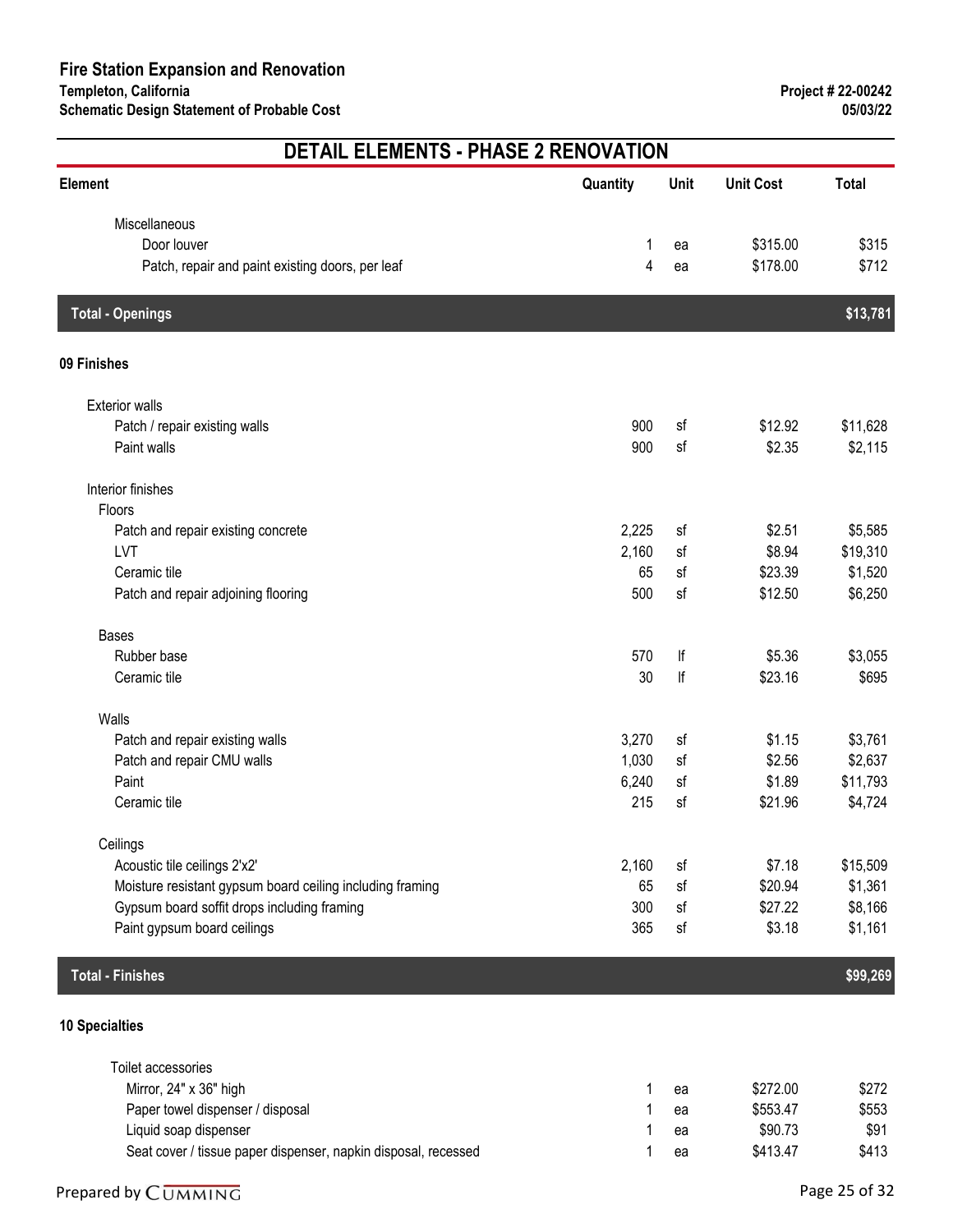| Element                                       | Quantity       | Unit | <b>Unit Cost</b> | <b>Total</b> |
|-----------------------------------------------|----------------|------|------------------|--------------|
| Napkin dispenser                              | 1              | ea   | \$511.44         | \$511        |
| Grab bar                                      | $\overline{2}$ | ea   | \$179.71         | \$359        |
| Casework and millwork                         |                |      |                  |              |
| Base cabinet with solid counter top           | 35             | lf   | \$407.50         | \$14,263     |
| Wall cabinet                                  | 46             | lf   | \$221.95         | \$10,210     |
| Tall cabinet                                  | 6              | lf   | \$329.74         | \$1,978      |
| Vanity top, solid                             | 5              | lf   | \$292.00         | \$1,460      |
| Miscellaneous                                 |                |      |                  |              |
| Solid threshold                               | 1              | ea   | \$448.00         | \$448        |
| Fire extinguisher, semi recessed              | $\overline{c}$ | ea   | \$387.00         | \$774        |
| Access doors                                  | 1              | ea   | \$661.40         | \$661        |
| Code signage                                  | 2,225          | sf   | \$0.40           | \$890        |
| Miscellaneous building specialties            | 2,225          | sf   | \$2.00           | \$4,450      |
| <b>Total - Specialties</b>                    |                |      |                  | \$37,335     |
| 12 Furnishings                                |                |      |                  |              |
| Office and Conference Room                    |                |      |                  |              |
| Furniture and accessories (OFOI)              |                |      |                  | Excluded     |
| <b>Total - Furnishings</b>                    |                |      |                  |              |
| 21 Fire Suppression                           |                |      |                  |              |
| Fire Protection                               |                |      |                  |              |
| Wet-pipe sprinkler system, modify and upgrade | 2,225          | sf   | \$5.50           | \$12,238     |
| <b>Total - Fire Suppression</b>               |                |      |                  | \$12,238     |
| 22 Plumbing                                   |                |      |                  |              |
| <b>General Plumbing Equipment</b>             |                |      |                  |              |
| WH-1, electric instantaneous water heater     | 1              | ea   | \$1,244.10       | \$1,244      |
| Thermostatic mixing valve                     | 1              | ea   | \$299.84         | \$300        |
| Water hammer arrestor                         | $\overline{2}$ | ea   | \$322.61         | \$645        |
| Trap primer                                   | $\overline{2}$ | ea   | \$356.92         | \$714        |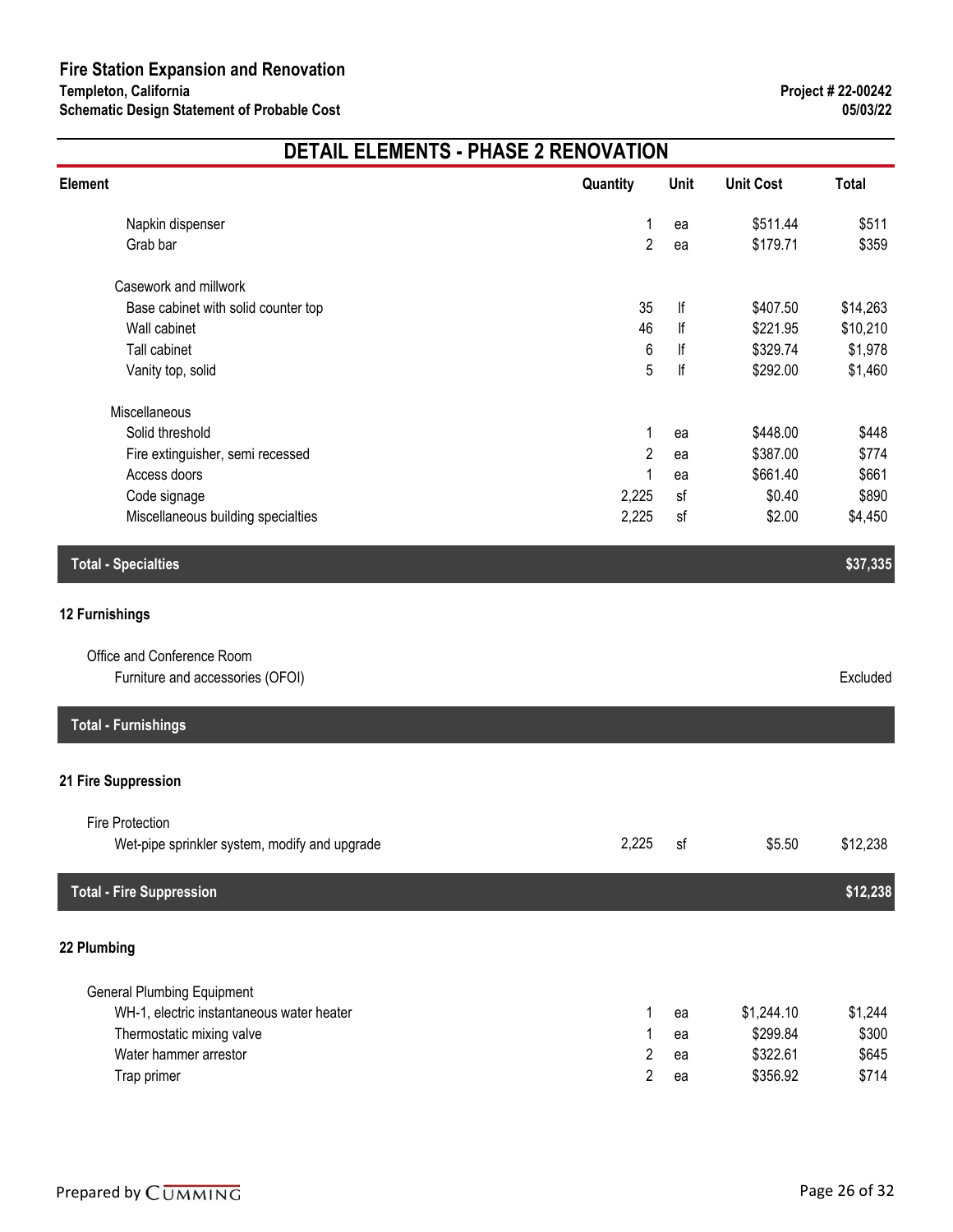| <b>Element</b>                                 | Quantity       | Unit     | <b>Unit Cost</b> | <b>Total</b> |
|------------------------------------------------|----------------|----------|------------------|--------------|
| <b>Sanitary Fixtures</b>                       |                |          |                  |              |
| Water closet WC-1, floor, sensor FV            | 1              | ea       | \$1,612.51       | \$1,613      |
| Lavatory LAV-1, wall, sensor faucet            | 1              | ea       | \$2,055.04       | \$2,055      |
| Floor drain                                    | 1              | ea       | \$615.27         | \$615        |
| Domestic Water                                 |                |          |                  |              |
| CW connection to water closet, floor mnt       | 1              | ea       | \$383.68         | \$384        |
| HW/CW connection to lav                        | 1              | ea       | \$617.36         | \$617        |
| Distribution                                   | 1              | $\sf ls$ | \$5,000.00       | \$5,000      |
| Waste / Vent                                   |                |          |                  |              |
| DWV connection to water closet, floor mnt      | 1              | ea       | \$1,053.00       | \$1,053      |
| DWV connection to lav                          |                | ea       | \$505.24         | \$505        |
| Rough-in at floor drain                        | 1              | ea       | \$1,122.07       | \$1,122      |
| Distribution                                   | 1              | $\sf ls$ | \$5,000.00       | \$5,000      |
| Condensate Drainage                            | 2,225          | sf       | \$1.79           | \$3,983      |
| <b>Natural Gas</b>                             | 2,225          | sf       | \$3.61           | \$8,032      |
| Miscellaneous Plumbing                         | 2,225          | sf       | \$3.51           | \$7,810      |
| <b>Total - Plumbing</b>                        |                |          |                  | \$40,692     |
| 23 HVAC                                        |                |          |                  |              |
| Refrigerant Piping                             |                |          |                  |              |
| 5/8" pipe, acr, type L                         | 195            | lf       | \$41.77          | \$8,145      |
| Pipe insulation, 5/8" pipe                     | 195            | lf       | \$13.28          | \$2,590      |
| Air-Side Equipment                             |                |          |                  |              |
| Heat pump, 4 ton                               | 3              | ea       | \$7,966.00       | \$23,898     |
| Energy recovery ventilation (ERV) unit, 600cfm | 1              | ea       | \$6,696.04       | \$6,696      |
| Unit heater                                    | $\overline{c}$ | ea       | \$2,890.00       | \$5,780      |
| Intake-hood, to existing RTU                   | $\overline{2}$ | ea       | \$4,500.00       | \$9,000      |
| Air Distribution                               |                |          |                  |              |
| Ductwork, galv                                 | 3,350          | lbs      | \$23.61          | \$79,082     |
| Duct insulation                                | 2,680          | sf       | \$3.89           | \$10,424     |
| Manual volume damper                           | 6              | ea       | \$336.45         | \$2,019      |
| Supply grilles                                 | 11             | ea       | \$484.00         | \$5,324      |
| <b>Return Grilles</b>                          | 6              | ea       | \$455.00         | \$2,730      |
| <b>Exhaust grilles</b>                         |                | ea       | \$546.50         | \$547        |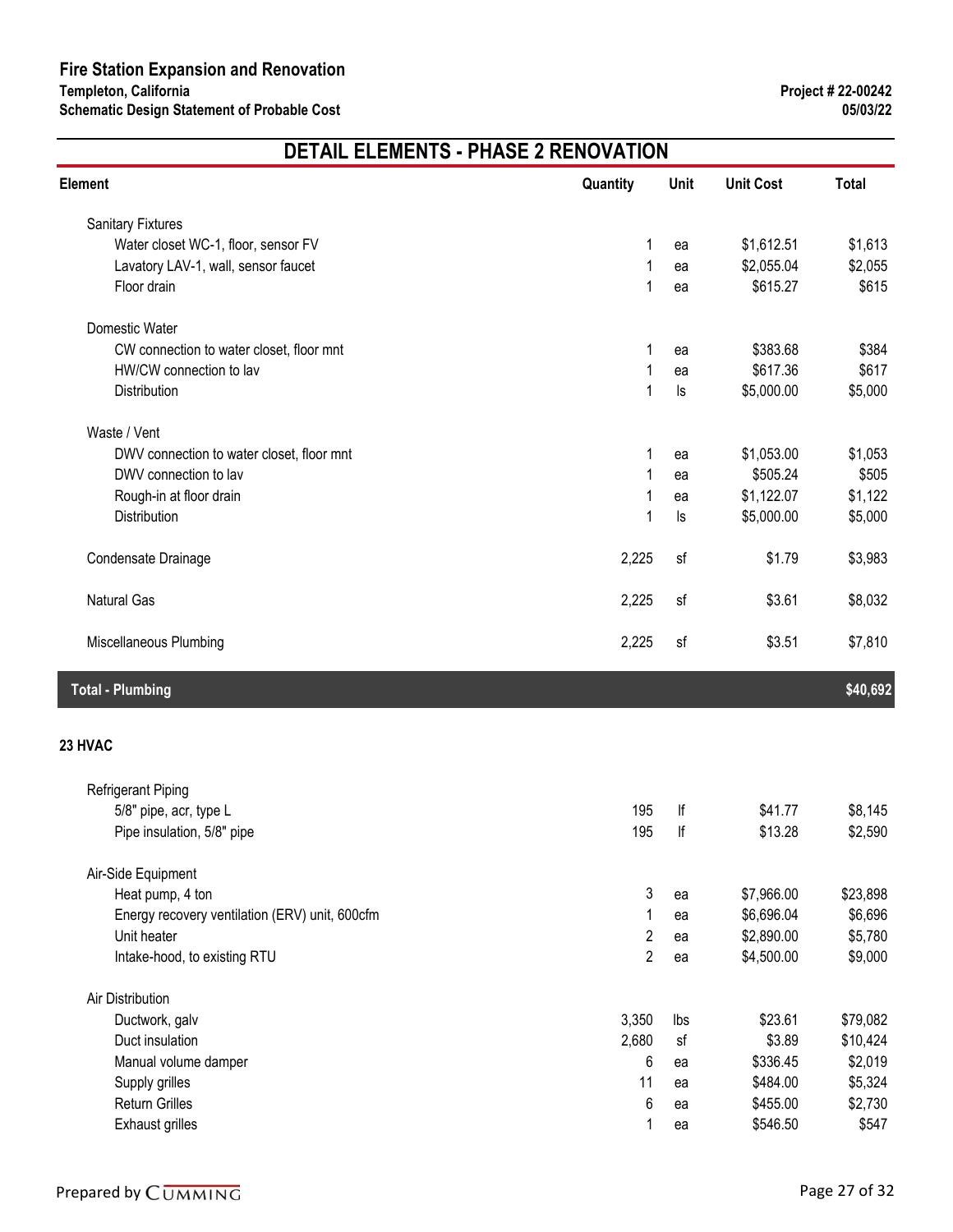| <b>Total</b><br><b>Element</b><br><b>Unit Cost</b><br>Quantity<br>Unit<br>Miscellaneous HVAC<br>\$2,521<br>Test / balance HVAC<br>18<br>\$140.08<br>hr<br>8<br>\$127.34<br>\$1,019<br>Start-up/check-out<br>hr<br>\$127.34<br>Commissioning assistance<br>8<br>\$1,019<br>hr<br>6<br>\$31.19<br>Piping identification<br>\$187<br>ea<br>\$0.33<br>Seismic bracing<br>2,225<br>sf<br>\$734<br>Hoisting and rigging<br>\$7,500.00<br>\$7,500<br>1<br>ls<br>Penetrations and firestopping for HVAC<br>2,225<br>\$0.50<br>\$1,113<br>sf<br><b>Total - HVAC</b><br>\$170,326<br>25 Integrated Automation<br><b>HVAC Controls</b><br>DDC controls, rooftop unit<br>\$4,158.00<br>\$4,158<br>1<br>ea<br>3<br>\$12,474<br>DDC controls, split AC/HP<br>\$4,158.00<br>ea<br><b>Total - Integrated Automation</b><br>\$16,632<br><b>26 Electrical</b><br>Power and lighting<br>2,225<br>Service and distribution<br>\$10.00<br>\$22,250<br>sf<br>HVAC and equipment connections<br>RTU connection<br>\$659.26<br>\$659<br>1<br>ea<br>Connection to fan coil unit<br>\$360.24<br>\$1,081<br>3<br>ea<br>3<br>\$374.30<br>\$1,123<br>Connection to condensing unit<br>ea<br>$\overline{2}$<br>\$315.29<br>\$631<br>Connection to water heater<br>ea<br>6<br>Disconnect switch, 30/3 fused N1<br>\$782.00<br>\$4,692<br>ea<br>Disconnect switch, 60/3 fused N1<br>\$1,219.07<br>\$1,219<br>1<br>ea<br>lf<br>Equipment feeder, 20 amp<br>360<br>\$31.70<br>\$11,412<br>240<br>lf<br>\$42.75<br>Equipment feeder, 30 amp<br>\$10,260<br>Equipment feeder, 60 amp<br>40<br>lf<br>\$2,327<br>\$58.17<br>Convenience power<br>Duplex receptacle, 20 amp<br>25<br>\$210.35<br>\$5,259<br>ea<br>Double duplex receptacle, 20 amp<br>5<br>\$247.09<br>\$1,235<br>ea<br>Duplex receptacle, 20 amp GFCI, wp<br>3<br>\$290.90<br>\$873<br>ea<br>Duplex receptacle, 20 amp w/ USB charger<br>\$322.22<br>\$1,933<br>6<br>ea<br>Drop cord receptacle, 20 amp, ceiling<br>\$1,205.00<br>\$1,205<br>ea<br>Duplex receptacle, 20 amp flush floor multi-use<br>\$1,377.11<br>\$1,377<br>ea<br>lf<br>Branch power, 20 amp<br>820<br>\$27.61<br>\$22,640 | <b>DETAIL ELEMENTS - PHASE 2 RENOVATION</b> |  |  |  |  |
|-------------------------------------------------------------------------------------------------------------------------------------------------------------------------------------------------------------------------------------------------------------------------------------------------------------------------------------------------------------------------------------------------------------------------------------------------------------------------------------------------------------------------------------------------------------------------------------------------------------------------------------------------------------------------------------------------------------------------------------------------------------------------------------------------------------------------------------------------------------------------------------------------------------------------------------------------------------------------------------------------------------------------------------------------------------------------------------------------------------------------------------------------------------------------------------------------------------------------------------------------------------------------------------------------------------------------------------------------------------------------------------------------------------------------------------------------------------------------------------------------------------------------------------------------------------------------------------------------------------------------------------------------------------------------------------------------------------------------------------------------------------------------------------------------------------------------------------------------------------------------------------------------------------------------------------------------------------------------------------------------------------------------------------------------------------------------------------------------------------------------|---------------------------------------------|--|--|--|--|
|                                                                                                                                                                                                                                                                                                                                                                                                                                                                                                                                                                                                                                                                                                                                                                                                                                                                                                                                                                                                                                                                                                                                                                                                                                                                                                                                                                                                                                                                                                                                                                                                                                                                                                                                                                                                                                                                                                                                                                                                                                                                                                                         |                                             |  |  |  |  |
|                                                                                                                                                                                                                                                                                                                                                                                                                                                                                                                                                                                                                                                                                                                                                                                                                                                                                                                                                                                                                                                                                                                                                                                                                                                                                                                                                                                                                                                                                                                                                                                                                                                                                                                                                                                                                                                                                                                                                                                                                                                                                                                         |                                             |  |  |  |  |
|                                                                                                                                                                                                                                                                                                                                                                                                                                                                                                                                                                                                                                                                                                                                                                                                                                                                                                                                                                                                                                                                                                                                                                                                                                                                                                                                                                                                                                                                                                                                                                                                                                                                                                                                                                                                                                                                                                                                                                                                                                                                                                                         |                                             |  |  |  |  |
|                                                                                                                                                                                                                                                                                                                                                                                                                                                                                                                                                                                                                                                                                                                                                                                                                                                                                                                                                                                                                                                                                                                                                                                                                                                                                                                                                                                                                                                                                                                                                                                                                                                                                                                                                                                                                                                                                                                                                                                                                                                                                                                         |                                             |  |  |  |  |
|                                                                                                                                                                                                                                                                                                                                                                                                                                                                                                                                                                                                                                                                                                                                                                                                                                                                                                                                                                                                                                                                                                                                                                                                                                                                                                                                                                                                                                                                                                                                                                                                                                                                                                                                                                                                                                                                                                                                                                                                                                                                                                                         |                                             |  |  |  |  |
|                                                                                                                                                                                                                                                                                                                                                                                                                                                                                                                                                                                                                                                                                                                                                                                                                                                                                                                                                                                                                                                                                                                                                                                                                                                                                                                                                                                                                                                                                                                                                                                                                                                                                                                                                                                                                                                                                                                                                                                                                                                                                                                         |                                             |  |  |  |  |
|                                                                                                                                                                                                                                                                                                                                                                                                                                                                                                                                                                                                                                                                                                                                                                                                                                                                                                                                                                                                                                                                                                                                                                                                                                                                                                                                                                                                                                                                                                                                                                                                                                                                                                                                                                                                                                                                                                                                                                                                                                                                                                                         |                                             |  |  |  |  |
|                                                                                                                                                                                                                                                                                                                                                                                                                                                                                                                                                                                                                                                                                                                                                                                                                                                                                                                                                                                                                                                                                                                                                                                                                                                                                                                                                                                                                                                                                                                                                                                                                                                                                                                                                                                                                                                                                                                                                                                                                                                                                                                         |                                             |  |  |  |  |
|                                                                                                                                                                                                                                                                                                                                                                                                                                                                                                                                                                                                                                                                                                                                                                                                                                                                                                                                                                                                                                                                                                                                                                                                                                                                                                                                                                                                                                                                                                                                                                                                                                                                                                                                                                                                                                                                                                                                                                                                                                                                                                                         |                                             |  |  |  |  |
|                                                                                                                                                                                                                                                                                                                                                                                                                                                                                                                                                                                                                                                                                                                                                                                                                                                                                                                                                                                                                                                                                                                                                                                                                                                                                                                                                                                                                                                                                                                                                                                                                                                                                                                                                                                                                                                                                                                                                                                                                                                                                                                         |                                             |  |  |  |  |
|                                                                                                                                                                                                                                                                                                                                                                                                                                                                                                                                                                                                                                                                                                                                                                                                                                                                                                                                                                                                                                                                                                                                                                                                                                                                                                                                                                                                                                                                                                                                                                                                                                                                                                                                                                                                                                                                                                                                                                                                                                                                                                                         |                                             |  |  |  |  |
|                                                                                                                                                                                                                                                                                                                                                                                                                                                                                                                                                                                                                                                                                                                                                                                                                                                                                                                                                                                                                                                                                                                                                                                                                                                                                                                                                                                                                                                                                                                                                                                                                                                                                                                                                                                                                                                                                                                                                                                                                                                                                                                         |                                             |  |  |  |  |
|                                                                                                                                                                                                                                                                                                                                                                                                                                                                                                                                                                                                                                                                                                                                                                                                                                                                                                                                                                                                                                                                                                                                                                                                                                                                                                                                                                                                                                                                                                                                                                                                                                                                                                                                                                                                                                                                                                                                                                                                                                                                                                                         |                                             |  |  |  |  |
|                                                                                                                                                                                                                                                                                                                                                                                                                                                                                                                                                                                                                                                                                                                                                                                                                                                                                                                                                                                                                                                                                                                                                                                                                                                                                                                                                                                                                                                                                                                                                                                                                                                                                                                                                                                                                                                                                                                                                                                                                                                                                                                         |                                             |  |  |  |  |
|                                                                                                                                                                                                                                                                                                                                                                                                                                                                                                                                                                                                                                                                                                                                                                                                                                                                                                                                                                                                                                                                                                                                                                                                                                                                                                                                                                                                                                                                                                                                                                                                                                                                                                                                                                                                                                                                                                                                                                                                                                                                                                                         |                                             |  |  |  |  |
|                                                                                                                                                                                                                                                                                                                                                                                                                                                                                                                                                                                                                                                                                                                                                                                                                                                                                                                                                                                                                                                                                                                                                                                                                                                                                                                                                                                                                                                                                                                                                                                                                                                                                                                                                                                                                                                                                                                                                                                                                                                                                                                         |                                             |  |  |  |  |
|                                                                                                                                                                                                                                                                                                                                                                                                                                                                                                                                                                                                                                                                                                                                                                                                                                                                                                                                                                                                                                                                                                                                                                                                                                                                                                                                                                                                                                                                                                                                                                                                                                                                                                                                                                                                                                                                                                                                                                                                                                                                                                                         |                                             |  |  |  |  |
|                                                                                                                                                                                                                                                                                                                                                                                                                                                                                                                                                                                                                                                                                                                                                                                                                                                                                                                                                                                                                                                                                                                                                                                                                                                                                                                                                                                                                                                                                                                                                                                                                                                                                                                                                                                                                                                                                                                                                                                                                                                                                                                         |                                             |  |  |  |  |
|                                                                                                                                                                                                                                                                                                                                                                                                                                                                                                                                                                                                                                                                                                                                                                                                                                                                                                                                                                                                                                                                                                                                                                                                                                                                                                                                                                                                                                                                                                                                                                                                                                                                                                                                                                                                                                                                                                                                                                                                                                                                                                                         |                                             |  |  |  |  |
|                                                                                                                                                                                                                                                                                                                                                                                                                                                                                                                                                                                                                                                                                                                                                                                                                                                                                                                                                                                                                                                                                                                                                                                                                                                                                                                                                                                                                                                                                                                                                                                                                                                                                                                                                                                                                                                                                                                                                                                                                                                                                                                         |                                             |  |  |  |  |
|                                                                                                                                                                                                                                                                                                                                                                                                                                                                                                                                                                                                                                                                                                                                                                                                                                                                                                                                                                                                                                                                                                                                                                                                                                                                                                                                                                                                                                                                                                                                                                                                                                                                                                                                                                                                                                                                                                                                                                                                                                                                                                                         |                                             |  |  |  |  |
|                                                                                                                                                                                                                                                                                                                                                                                                                                                                                                                                                                                                                                                                                                                                                                                                                                                                                                                                                                                                                                                                                                                                                                                                                                                                                                                                                                                                                                                                                                                                                                                                                                                                                                                                                                                                                                                                                                                                                                                                                                                                                                                         |                                             |  |  |  |  |
|                                                                                                                                                                                                                                                                                                                                                                                                                                                                                                                                                                                                                                                                                                                                                                                                                                                                                                                                                                                                                                                                                                                                                                                                                                                                                                                                                                                                                                                                                                                                                                                                                                                                                                                                                                                                                                                                                                                                                                                                                                                                                                                         |                                             |  |  |  |  |
|                                                                                                                                                                                                                                                                                                                                                                                                                                                                                                                                                                                                                                                                                                                                                                                                                                                                                                                                                                                                                                                                                                                                                                                                                                                                                                                                                                                                                                                                                                                                                                                                                                                                                                                                                                                                                                                                                                                                                                                                                                                                                                                         |                                             |  |  |  |  |
|                                                                                                                                                                                                                                                                                                                                                                                                                                                                                                                                                                                                                                                                                                                                                                                                                                                                                                                                                                                                                                                                                                                                                                                                                                                                                                                                                                                                                                                                                                                                                                                                                                                                                                                                                                                                                                                                                                                                                                                                                                                                                                                         |                                             |  |  |  |  |
|                                                                                                                                                                                                                                                                                                                                                                                                                                                                                                                                                                                                                                                                                                                                                                                                                                                                                                                                                                                                                                                                                                                                                                                                                                                                                                                                                                                                                                                                                                                                                                                                                                                                                                                                                                                                                                                                                                                                                                                                                                                                                                                         |                                             |  |  |  |  |
|                                                                                                                                                                                                                                                                                                                                                                                                                                                                                                                                                                                                                                                                                                                                                                                                                                                                                                                                                                                                                                                                                                                                                                                                                                                                                                                                                                                                                                                                                                                                                                                                                                                                                                                                                                                                                                                                                                                                                                                                                                                                                                                         |                                             |  |  |  |  |
|                                                                                                                                                                                                                                                                                                                                                                                                                                                                                                                                                                                                                                                                                                                                                                                                                                                                                                                                                                                                                                                                                                                                                                                                                                                                                                                                                                                                                                                                                                                                                                                                                                                                                                                                                                                                                                                                                                                                                                                                                                                                                                                         |                                             |  |  |  |  |
|                                                                                                                                                                                                                                                                                                                                                                                                                                                                                                                                                                                                                                                                                                                                                                                                                                                                                                                                                                                                                                                                                                                                                                                                                                                                                                                                                                                                                                                                                                                                                                                                                                                                                                                                                                                                                                                                                                                                                                                                                                                                                                                         |                                             |  |  |  |  |
|                                                                                                                                                                                                                                                                                                                                                                                                                                                                                                                                                                                                                                                                                                                                                                                                                                                                                                                                                                                                                                                                                                                                                                                                                                                                                                                                                                                                                                                                                                                                                                                                                                                                                                                                                                                                                                                                                                                                                                                                                                                                                                                         |                                             |  |  |  |  |
|                                                                                                                                                                                                                                                                                                                                                                                                                                                                                                                                                                                                                                                                                                                                                                                                                                                                                                                                                                                                                                                                                                                                                                                                                                                                                                                                                                                                                                                                                                                                                                                                                                                                                                                                                                                                                                                                                                                                                                                                                                                                                                                         |                                             |  |  |  |  |
|                                                                                                                                                                                                                                                                                                                                                                                                                                                                                                                                                                                                                                                                                                                                                                                                                                                                                                                                                                                                                                                                                                                                                                                                                                                                                                                                                                                                                                                                                                                                                                                                                                                                                                                                                                                                                                                                                                                                                                                                                                                                                                                         |                                             |  |  |  |  |
|                                                                                                                                                                                                                                                                                                                                                                                                                                                                                                                                                                                                                                                                                                                                                                                                                                                                                                                                                                                                                                                                                                                                                                                                                                                                                                                                                                                                                                                                                                                                                                                                                                                                                                                                                                                                                                                                                                                                                                                                                                                                                                                         |                                             |  |  |  |  |
|                                                                                                                                                                                                                                                                                                                                                                                                                                                                                                                                                                                                                                                                                                                                                                                                                                                                                                                                                                                                                                                                                                                                                                                                                                                                                                                                                                                                                                                                                                                                                                                                                                                                                                                                                                                                                                                                                                                                                                                                                                                                                                                         |                                             |  |  |  |  |
|                                                                                                                                                                                                                                                                                                                                                                                                                                                                                                                                                                                                                                                                                                                                                                                                                                                                                                                                                                                                                                                                                                                                                                                                                                                                                                                                                                                                                                                                                                                                                                                                                                                                                                                                                                                                                                                                                                                                                                                                                                                                                                                         |                                             |  |  |  |  |
|                                                                                                                                                                                                                                                                                                                                                                                                                                                                                                                                                                                                                                                                                                                                                                                                                                                                                                                                                                                                                                                                                                                                                                                                                                                                                                                                                                                                                                                                                                                                                                                                                                                                                                                                                                                                                                                                                                                                                                                                                                                                                                                         |                                             |  |  |  |  |
|                                                                                                                                                                                                                                                                                                                                                                                                                                                                                                                                                                                                                                                                                                                                                                                                                                                                                                                                                                                                                                                                                                                                                                                                                                                                                                                                                                                                                                                                                                                                                                                                                                                                                                                                                                                                                                                                                                                                                                                                                                                                                                                         |                                             |  |  |  |  |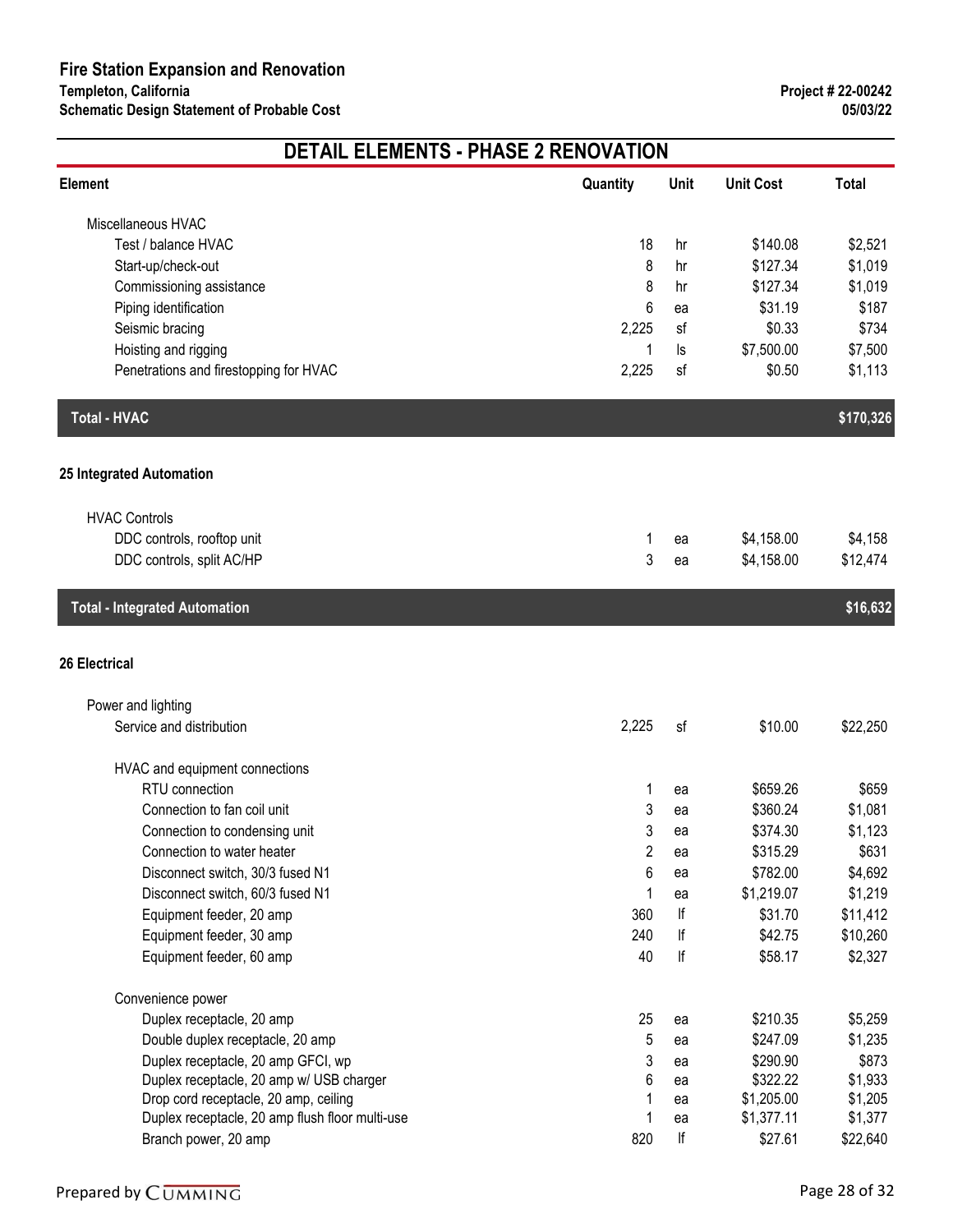| Element                                                            | Quantity | Unit | <b>Unit Cost</b> | <b>Total</b> |
|--------------------------------------------------------------------|----------|------|------------------|--------------|
| Lighting and lighting controls                                     |          |      |                  |              |
| Fixture Type 3, 2 x 4 Recessed troffer LED                         | 11       | ea   | \$506.00         | \$5,566      |
| Fixture Type 3, 2 x 4 surface troffer LED                          | 8        | ea   | \$506.00         | \$4,048      |
| Fixture Type 5, wall sconce LED                                    | 2        | ea   | \$460.00         | \$920        |
| Fixture Type 6, wall sconce WP LED                                 | 4        | ea   | \$560.73         | \$2,243      |
| Fixture Type 7, recessed down light LED                            | 1        | ea   | \$541.15         | \$541        |
| Fixture Type A8, cove under cabinet                                | 9        | ea   | \$370.00         | \$3,330      |
| Occupancy sensor, ceiling mounted                                  | 4        | ea   | \$371.49         | \$1,486      |
| Occupancy sensor, wall mounted                                     | 2        | ea   | \$327.50         | \$655        |
| Daylight sensor, dimming control                                   | 1        | ea   | \$560.00         | \$560        |
| <b>Lighting Controls</b>                                           | 2,225    | sf   | \$3.50           | \$7,788      |
| Lighting branch power, fixtures                                    | 1,050    | lf   | \$21.00          | \$22,050     |
| Lighting branch power, controls                                    | 265      | lf   | \$20.00          | \$5,290      |
| Miscellaneous                                                      |          |      |                  |              |
| Miscellaneous Start-up, commissioning, labels, fire stopping, pipe | 2,225    | sf   | \$2.50           | \$5,563      |
| penetrations, seismic & grounding                                  |          |      |                  |              |
| <b>Temporary Power</b>                                             | 2,225    | sf   | \$0.70           | \$1,558      |
| <b>Total - Electrical</b>                                          |          |      |                  | \$151,772    |
|                                                                    |          |      |                  |              |
| 27 Communications                                                  |          |      |                  |              |
| Voice and Data system (rough conduit and cable only)               | 2,225    | sf   | \$5.50           | \$12,238     |
| Public address system                                              |          |      |                  | Excluded     |
|                                                                    |          |      |                  |              |
| <b>Total - Communications</b>                                      |          |      |                  | \$12,238     |
| 28 Electrical Safety And Security                                  |          |      |                  |              |
|                                                                    |          |      |                  |              |
| Fire alarm system                                                  | 2,225    |      | \$7.00           | \$15,575     |
| Security system                                                    |          |      |                  | Excluded     |
| <b>Total - Electrical Safety And Security</b>                      |          |      |                  | \$15,575     |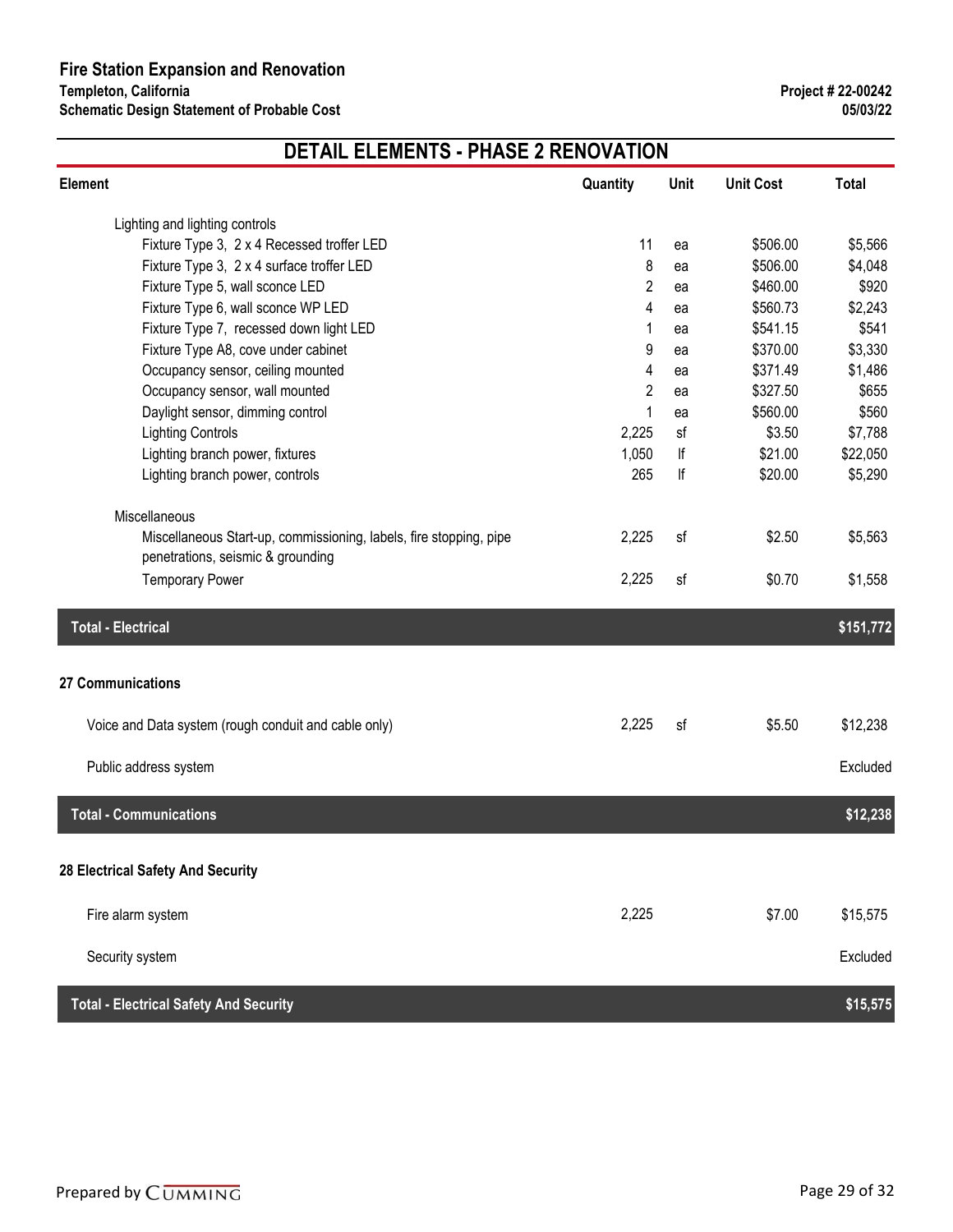### **APPENDIX 1 - APPROACH & METHODOLOGY**

| <b>Basis of Estimate</b>        | - Progress Set dated April 22, 2022 received on April 26, 2022.                                                                                                                                                                                                                                                                                                                                                               |
|---------------------------------|-------------------------------------------------------------------------------------------------------------------------------------------------------------------------------------------------------------------------------------------------------------------------------------------------------------------------------------------------------------------------------------------------------------------------------|
| <b>Cost Mark Ups</b>            | The following % mark ups have been included in each design option:<br>- Phasing Cost (5.00% compound)<br>- General Conditions / General Requirements (20.00% on direct costs)<br>- Bonds & Insurance (2.30% compound)<br>- Contractor's Fee (7.50% compound)<br>- Design Contingency (10.00% compound)<br>- Escalation to MOC, 06/16/23 (7.50% compound)                                                                      |
| <b>Construction Contingency</b> | It is prudent for all program budgets to include an allowance for change orders which occur during<br>the construction phase. These change orders normally increase the cost of the project. It is<br>recommended that a 10% to 15% construction contingency is carried in this respect. This cost is not<br>included within the estimate.                                                                                    |
| <b>Construction Schedule</b>    | Costs included herein have been based upon a construction period of 9 months. Any costs for<br>excessive overtime to meet accelerated schedule milestone dates are not included in this estimate.                                                                                                                                                                                                                             |
| <b>Method of Procurement</b>    | The estimate is based on a Design-Bid-Build delivery method.                                                                                                                                                                                                                                                                                                                                                                  |
| <b>Bid Conditions</b>           | This estimate has been based upon competitive bid situations (minimum of 6 bidders) for all items of<br>subcontracted work.                                                                                                                                                                                                                                                                                                   |
| <b>Basis For Quantities</b>     | Wherever possible, this estimate has been based upon the actual measurement of different items of<br>work. For the remaining items, parametric measurements were used in conjunction with other<br>projects of a similar nature.                                                                                                                                                                                              |
| <b>Basis for Unit Costs</b>     | Unit costs as contained herein are based on current bid prices in Templeton, California. Sub<br>overheads and profit are included in each line item unit cost. Their overhead and profit covers each<br>sub's cost for labor burden, materials, and equipment, sales taxes, field overhead, home office<br>overhead, and profit.                                                                                              |
| <b>Sources for Pricing</b>      | This estimate was prepared by a team of qualified cost consultants experienced in estimating<br>construction costs at all stages of design. These consultants have used pricing data from Cumming's<br>database for Templeton, California construction, updated to reflect current conditions in Templeton,<br>California.                                                                                                    |
| <b>Key Exclusions</b>           | The following items have been excluded from our estimate:<br>- Professional fees, inspections and testing.<br>- Plan check fees and building permit fees.<br>- Furnishings, fixtures and equipment (FF&E), except where noted through the cost estimate.<br>- Basting and excavation in rock.<br>- Owner furnished Telephone / Data equipment and accessories.<br>- Hazardous material abatement.<br>- Off-site construction. |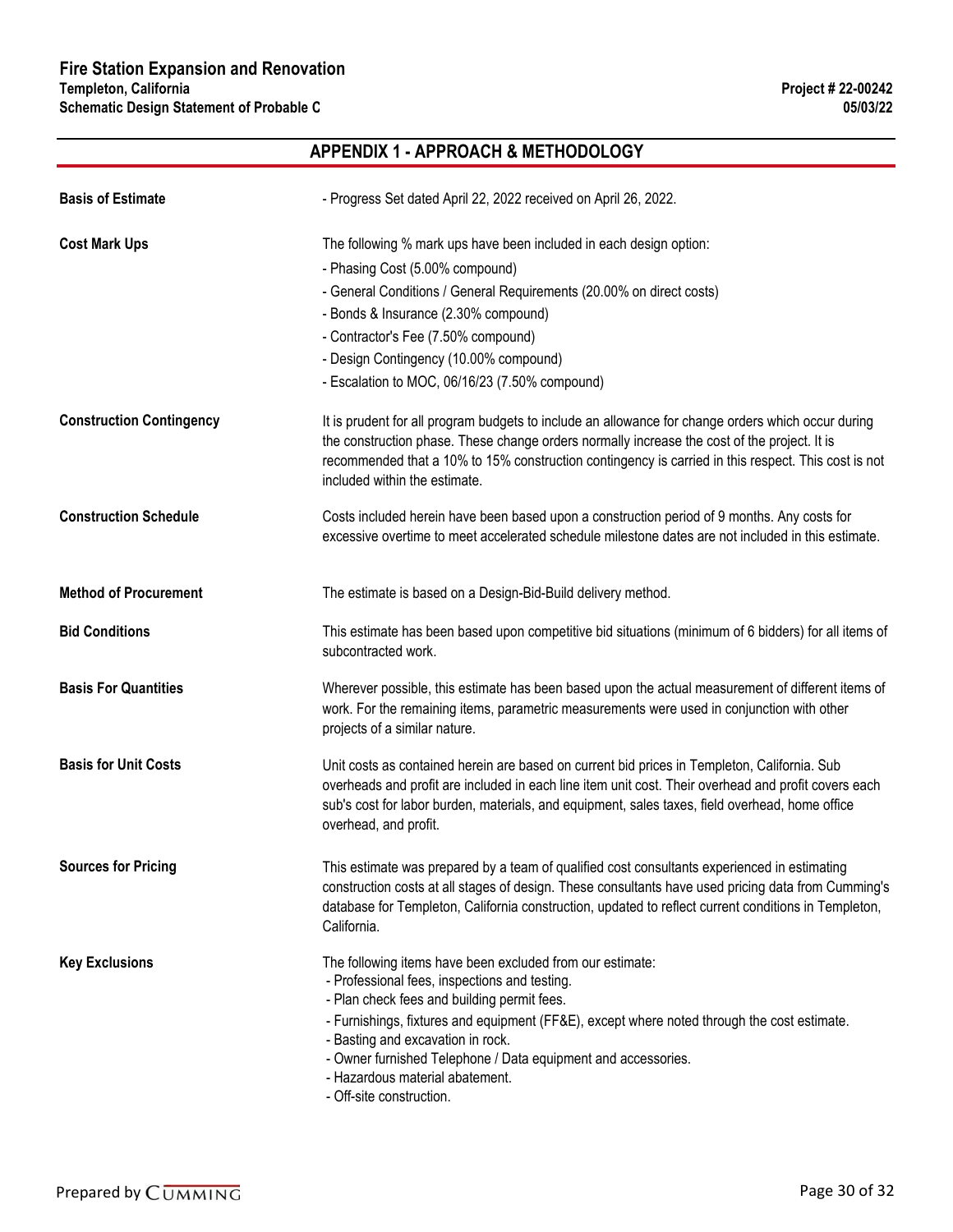### **APPENDIX 1 - APPROACH & METHODOLOGY Items Affecting Cost Estimate** Items which may change the estimated construction cost include, but are not limited to: - Modifications to the scope of work included in this estimate. - Unforeseen sub-surface conditions. - Restrictive technical specifications or excessive contract conditions. - Any specified item of material or product that cannot be obtained from 3 sources. - Any other non-competitive bid situations. - Bids delayed beyond the projected schedule. **Statement of Probable Cost** Cumming has no control over the cost of labor and materials, the general contractor's or any subcontractor's method of determining prices, or competitive bidding and market conditions. This estimate is made on the basis of the experience, qualifications, and best judgement of a professional consultant familiar with the construction industry. Cumming, however, cannot and does not guarantee that proposals, bids, or actual construction costs will not vary from this or subsequent cost estimates. Cumming's staff of professional cost consultants has prepared this estimate in accordance with generally accepted principles and practices. This staff is available to discuss its contents with any interested party. Pricing reflects probable construction costs obtainable in the project locality on the target dates specified and is a determination of fair market value for the construction of this project. The estimate is not a prediction of low bid. Pricing assumes competitive bidding for every portion of the construction work for all sub contractors with a range of 3 - 4 bidders for all items of work. Experience and research indicates that a fewer number of bidders may result in higher bids. Conversely, an increased number of bidders may result in more competitive bid day responses. **COVID-19 Disclosure** The outbreak of the novel Coronavirus (COVID-19), declared by the World Health Organization as a "Global Pandemic" on 11 March 2020, has impacted global financial markets. Market activity is being impacted in many sectors and circumstances remain very fluid and variable in different jurisdictions. Accordingly, as of this date, we are concerned with the market related impacts on the deliverables we are furnishing to you as part of our Services including cost estimates, budgets, and schedules ("Deliverable(s)"). Indeed, the current response to this pandemic means that we are faced with an unprecedented set of circumstances on which to base a judgement of the effects on the availability of labor, materials, and access and other impacts, although we are monitoring those on a continuing basis. Particularly including productivity impacts as a result of the CDC directives regarding social distancing. Our Deliverables must be regarded with a degree of 'material uncertainty, – and a higher degree of caution – than would normally be the case. Given the unknown future impact that the COVID-19 pandemic might have on the construction and real estate markets, we recommend that you keep the Deliverables of this project under frequent review. For your information, we have not added or considered a COVID19 additional contingency within this Deliverable"